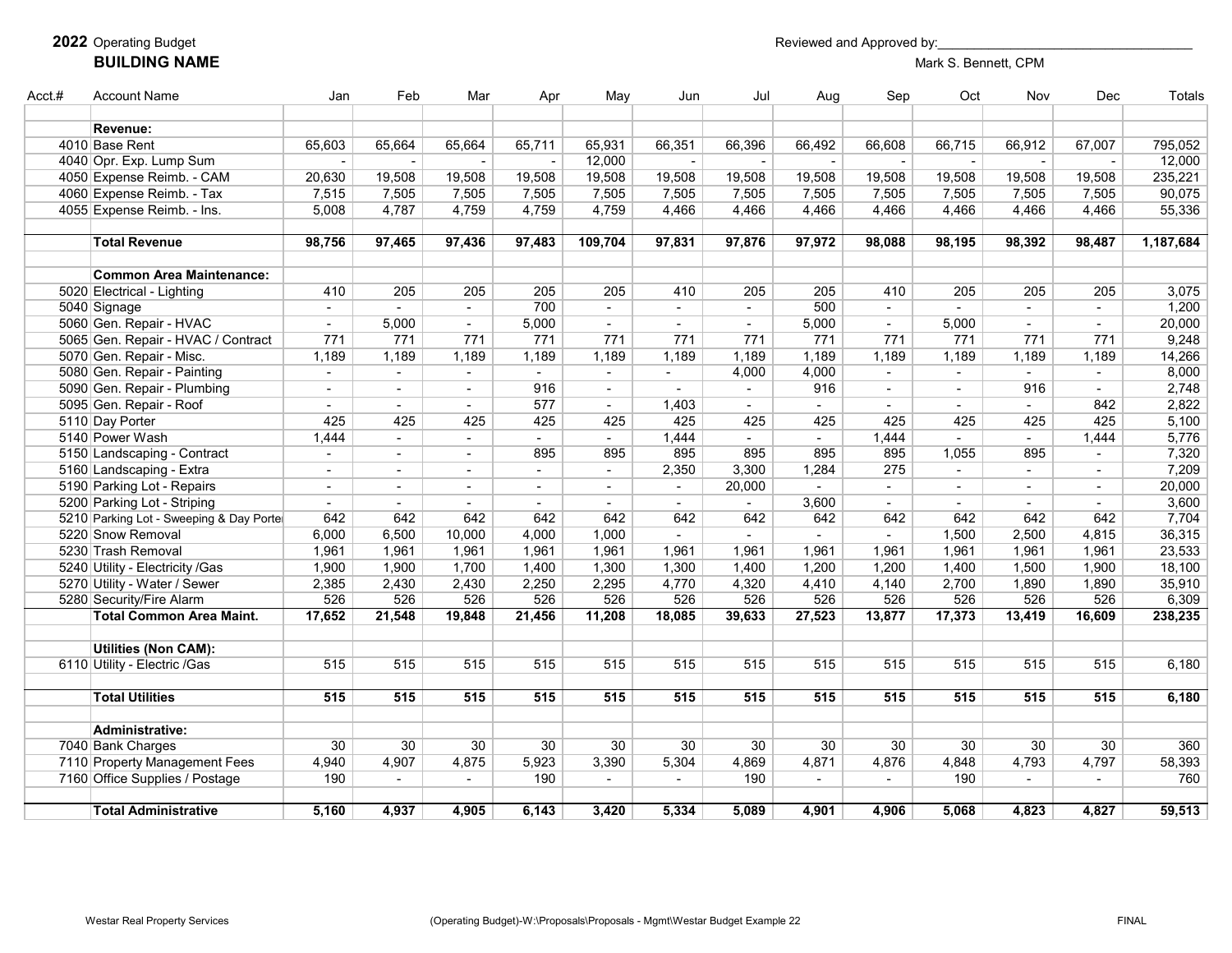#### **2022** Operating Budget **Reviewed and Approved by: BUILDING NAME** Mark S. Bennett, CPM

| Acct.# | <b>Account Name</b>                 | Jan                      | Feb       | Mar                      | Apr                      | May                      | Jun                      | Jul                      | Aug                      | Sep            | Oct                      | Nov    | Dec                      | <b>Totals</b>            |
|--------|-------------------------------------|--------------------------|-----------|--------------------------|--------------------------|--------------------------|--------------------------|--------------------------|--------------------------|----------------|--------------------------|--------|--------------------------|--------------------------|
|        | <b>Taxes and Insurance:</b>         |                          |           |                          |                          |                          |                          |                          |                          |                |                          |        |                          |                          |
|        | 8035 Insurance - Fire / Liability   | 25,297                   |           | ٠                        |                          | 46,988                   |                          |                          | $\sim$                   |                | ٠                        |        | $\overline{\phantom{a}}$ | 72,285                   |
|        | 8060 Taxes - Real Property          |                          | 54,235    | ٠                        |                          |                          | 54,235                   |                          | $\overline{\phantom{a}}$ |                |                          |        | $\overline{\phantom{a}}$ | 108,470                  |
|        |                                     |                          |           |                          |                          |                          |                          |                          |                          |                |                          |        |                          |                          |
|        | <b>Total Taxes and Insurance</b>    | 25,297                   | 54,235    | $\sim$                   |                          | 46,988                   | 54,235                   | $\blacksquare$           | $\sim$                   |                | $\blacksquare$           |        | $\blacksquare$           | 180,755                  |
|        | <b>Total Operating Expenses</b>     | 48,624                   | 81,235    | 25,268                   | 28,114                   | 62,131                   | 78,169                   | 45,237                   | 32,939                   | 19,298         | 22,956                   | 18,757 | 21,951                   | 484,683                  |
|        |                                     |                          |           |                          |                          |                          |                          |                          |                          |                |                          |        |                          |                          |
|        | <b>Extraordinary Expenses:</b>      |                          |           |                          |                          |                          |                          |                          |                          |                |                          |        |                          |                          |
|        | 9310 Accounting Services            | $\overline{\phantom{a}}$ |           | $\blacksquare$           |                          |                          | $\overline{\phantom{0}}$ | $\overline{\phantom{0}}$ | 2,600                    |                | $\blacksquare$           |        | $\overline{\phantom{a}}$ | 2,600                    |
|        | 9320 Architect and Engineering      | $\overline{\phantom{a}}$ |           | $\overline{\phantom{0}}$ |                          | $\overline{\phantom{a}}$ | $\blacksquare$           |                          |                          |                | $\overline{\phantom{a}}$ |        |                          |                          |
|        | 9325 Asset Management Fee           | 1,145                    | 1.145     | 1,145                    | 1,145                    | 1,145                    | 1,145                    | 1.145                    | 1,145                    | 1,145          | 1.145                    | 1,145  | 1,145                    | 13,740                   |
|        | 9330 Commissions                    |                          |           | $\blacksquare$           |                          |                          |                          |                          |                          |                |                          |        | $\overline{\phantom{a}}$ |                          |
|        | 9350 Legal                          | $\overline{\phantom{a}}$ |           | $\sim$                   | 1,200                    | $\overline{\phantom{a}}$ | $\blacksquare$           | 1,200                    | $\sim$                   |                | $\overline{\phantom{0}}$ |        | $\sim$                   | 2,400                    |
|        | 9360 Miscellaneous                  | $\overline{\phantom{a}}$ |           | $\blacksquare$           |                          |                          |                          |                          | $\overline{\phantom{a}}$ |                |                          |        |                          |                          |
|        | 9380 Plumbing & HVAC                | $\overline{\phantom{a}}$ |           | ٠                        | $\overline{\phantom{a}}$ | $\overline{\phantom{a}}$ | $\overline{\phantom{a}}$ | $\overline{\phantom{a}}$ | $\overline{\phantom{a}}$ | $\blacksquare$ | $\overline{\phantom{a}}$ |        | $\overline{\phantom{a}}$ | $\overline{\phantom{a}}$ |
|        | 9400 Sign Replacement               | $\overline{\phantom{a}}$ |           | $\overline{a}$           |                          | $\overline{\phantom{0}}$ | ä,                       | $\sim$                   | $\overline{\phantom{a}}$ |                | $\overline{\phantom{a}}$ |        | $\overline{\phantom{a}}$ |                          |
|        | 9420 Tenant Finish                  |                          |           |                          |                          |                          |                          |                          |                          |                |                          |        |                          |                          |
|        | 9500 Mortgage LOC                   | 6,000                    | 6.000     | 6.000                    | 6.000                    | 6.000                    | 6.000                    | 6.000                    | 6.000                    | 6.000          | 6.000                    | 6.000  | 6.000                    | 72,000                   |
|        | <b>Total Extraordinary Expenses</b> | 7,145                    | 7,145     | 7,145                    | 8,345                    | 7,145                    | 7,145                    | 8,345                    | 9,745                    | 7,145          | 7,145                    | 7,145  | 7,145                    | 90,740                   |
|        | <b>Financial Expenses:</b>          |                          |           |                          |                          |                          |                          |                          |                          |                |                          |        |                          |                          |
|        | 1030 Tax / Insurance Escrow         | 10,756                   | (37, 654) | 10,756                   | (21, 490)                | 10,756                   | (37, 654)                | 10,756                   | 10,756                   | 10,756         | 10,756                   | 10.756 | 10.750                   | $\overline{\phantom{a}}$ |
|        | <b>Total Financial Expenses</b>     | 10,756                   | (37, 654) | 10,756                   | (21, 490)                | 10,756                   | (37, 654)                | 10,756                   | 10,756                   | 10,756         | 10,756                   | 10,756 | 10,750                   | $\mathbf{0}$             |
|        | <b>Net Cash Flow</b>                | 32,231                   | 46,739    | 54,267                   | 82,514                   | 29,671                   | 50,170                   | 33,537                   | 44,532                   | 60,888         | 57,337                   | 61,733 | 58,641                   | 612,261                  |
|        |                                     |                          |           |                          |                          |                          |                          |                          |                          |                |                          |        |                          |                          |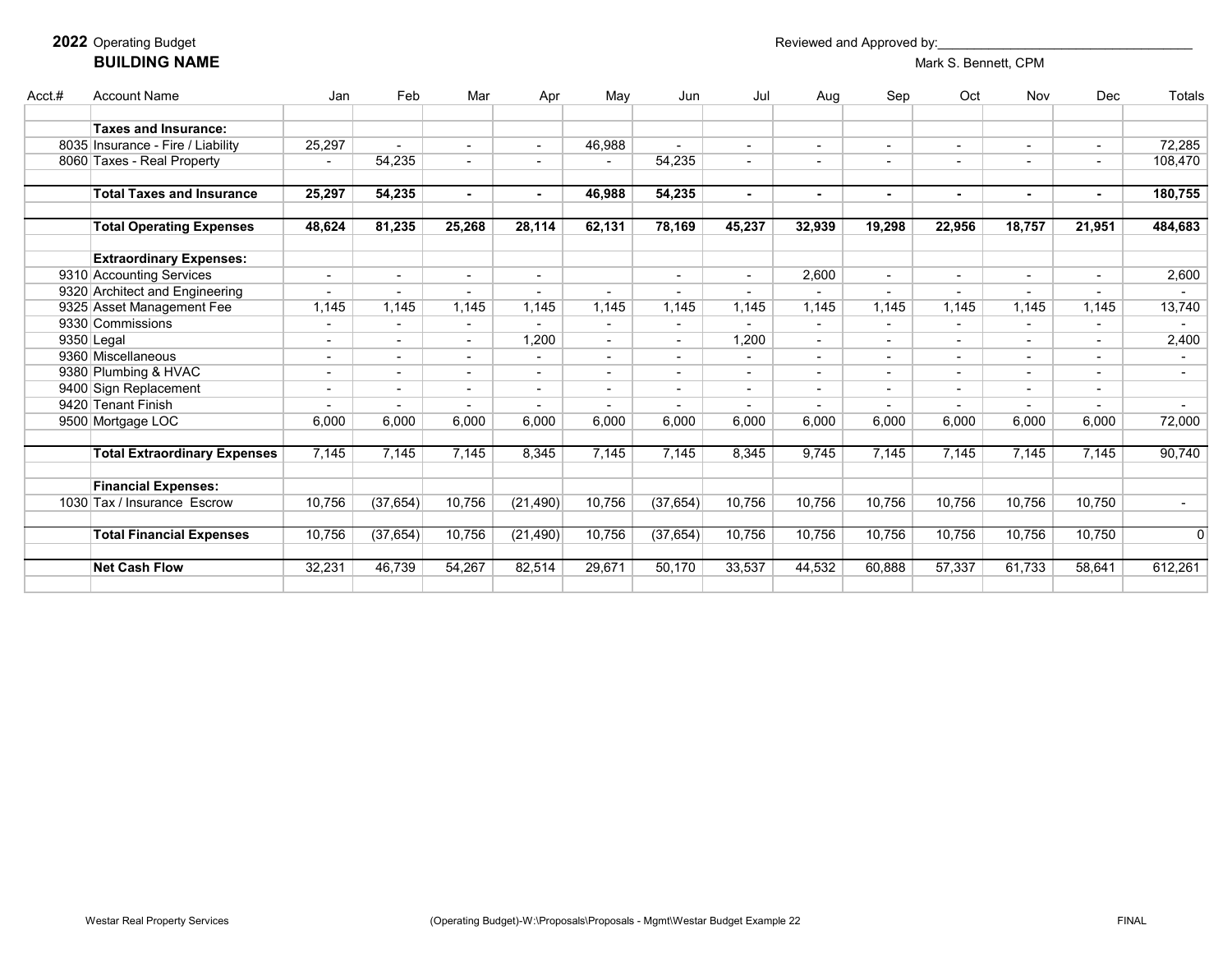| Suite # | <b>Tenant Name</b> | S/Ft  | Jan   | Feb   | Mar   | Apr   | May   | Jun   | Jul   | Aug   | Sep   | Oct   | Nov   | Dec   | Totals                   |       | Lease Expires  |
|---------|--------------------|-------|-------|-------|-------|-------|-------|-------|-------|-------|-------|-------|-------|-------|--------------------------|-------|----------------|
| 1410    |                    | 1,600 | 2,651 | 2,561 | 2,561 | 2,561 | 2,561 | 2,651 | 2,651 | 2,651 | 2,651 | 2,651 | 2,651 | 2,651 | 31,450                   | 19.66 | 04/30/22       |
| 1414    |                    | 3,262 | 2,282 | 2,282 | 2,282 | 2,282 | 2,282 | 2,362 | 2,362 | 2,362 | 2,362 | 2,362 | 2,362 | 2,362 | 27,948                   | 8.57  | 05/31/24       |
| 1420    |                    | 3,022 | 3,048 | 3,048 | 3,048 | 3,048 | 3,174 | 3,174 | 3,174 | 3,174 | 3,174 | 3,174 | 3,174 | 3,174 | 37,584                   | 12.44 | 04/30/23       |
| 1424    |                    | 1,859 | 2,986 | 2,986 | 2,986 | 2,986 | 2,986 | 2,986 | 2,986 | 2,986 | 2,986 | 2,986 | 2,986 | 2,986 | 35,834                   | 19.28 | 12/31/26       |
| 1426    |                    | 1,257 |       |       |       |       |       |       |       |       |       |       |       |       | ٠                        | 0.00  | $\blacksquare$ |
| 1430    |                    | 1,502 | 1,309 | 1,309 | 1,309 | 1,309 | 1,309 | 1,309 | 1,309 | 1,348 | 1,348 | 1,348 | 1,348 | 1,348 | 15,903                   | 10.59 | 07/31/22       |
| 1434    |                    | 3,017 | 3,520 | 3,520 | 3,520 | 3,520 | 3,520 | 3,643 | 3,643 | 3,643 | 3,643 | 3,643 | 3,643 | 3,643 | 43,100                   | 14.29 | 05/31/26       |
| 7818    |                    | 2,846 | 6,375 | 6,375 | 6,375 | 6,375 | 6,375 | 6,375 | 6,375 | 6,375 | 6,375 | 6,375 | 6,375 | 6,375 | 76,500                   | 26.88 | 03/31/25       |
| 7820    |                    | 3,960 |       |       |       |       |       |       |       |       |       |       |       |       | ٠                        | 0.00  |                |
| 7822B   |                    | 899   |       |       |       |       |       |       |       |       |       |       |       |       | $\overline{\phantom{a}}$ | 0.00  |                |
| 7824B   |                    | 1,075 | 1,075 | 1,075 | 1,075 | 1,075 | 1,075 | 1,113 | 1,113 | 1,113 | 1,113 | 1,113 | 1,113 | 1,113 | 13,163                   | 12.25 | 05/31/24       |
| 7826    |                    | 1,490 | 1,918 | 1,918 | 1,918 | 1,918 | 1,918 | 1,918 | 1,918 | 1,976 | 1,976 | 1,976 | 1,976 | 1,976 | 23,308                   | 15.64 | 07/31/25       |
| 7828    |                    | 1,231 | 1,327 | 1,327 | 1,327 | 1,327 | 1,327 | 1,327 | 1,327 | 1,327 | 1,327 | 1,327 | 1,327 | 1,327 | 15,924                   | 12.94 | 12/31/24       |
| 7830    |                    | 3,818 | 3,850 | 3,850 | 3,850 | 3,850 | 3,850 | 3,850 | 3,850 | 3,850 | 3,965 | 3,965 | 3,965 | 3,965 | 46,657                   | 12.22 | 04/30/24       |
| 7836    |                    | 1,261 | 1,550 | 1,550 | 1,550 | 1,597 | 1,597 | 1,597 | 1,597 | 1,597 | 1,597 | 1,597 | 1,597 | 1,597 | 19,020                   | 15.08 | 03/31/23       |
| 7840    |                    | 1,200 | 1,604 | 1,604 | 1,604 | 1,604 | 1,604 | 1,604 | 1,604 | 1,604 | 1,604 | 1,660 | 1,660 | 1,660 | 19,416                   | 16.18 | 09/30/24       |
| 7842    |                    | 1,215 | 1,453 | 1,453 | 1,453 | 1,453 | 1,453 | 1,453 | 1,453 | 1,453 | 1,453 | 1,504 | 1,504 | 1,504 | 17,589                   | 14.48 | 09/30/24       |
| 7844    |                    | 1,824 | 699   | 699   | 699   | 699   | 720   | 720   | 720   | 720   | 720   | 720   | 720   | 699   | 8,539                    | 4.68  | 04/30/24       |
| 7850    |                    | 6,465 | 4,457 | 4,457 | 4,457 | 4,457 | 4,457 | 4,546 | 4,546 | 4,546 | 4,546 | 4,546 | 4,546 | 4,546 | 54,109                   | 8.37  | 05/31/24       |
| 7852    |                    | 1,986 | 1,781 | 1,781 | 1,781 | 1,781 | 1,781 | 1,781 | 1,781 | 1,781 | 1,781 | 1,781 | 1,781 | 1,781 | 21,372                   | 10.76 | 04/30/24       |
| 7854    |                    | 3,733 | 3,348 | 3,348 | 3,348 | 3,348 | 3,348 | 3,348 | 3,348 | 3,348 | 3,348 | 3,348 | 3,348 | 3,348 | 40,172                   | 10.76 | 04/30/24       |
| 7860    |                    | 1,263 | 1,132 | 1,132 | 1,132 | 1,132 | 1,132 | 1,132 | 1,132 | 1,132 | 1,132 | 1,132 | 1,132 | 1,132 | 13,587                   | 10.76 | 04/30/24       |
| 7862    |                    | 2,531 | 2,325 | 2,325 | 2,325 | 2,325 | 2,325 | 2,325 | 2,325 | 2,325 | 2,325 | 2,325 | 2,325 | 2,442 | 28,021                   | 11.07 | 11/30/25       |
| 7864    |                    | 1,268 | 1,397 | 1,397 | 1,397 | 1,397 | 1,397 | 1,397 | 1,397 | 1,397 | 1,397 | 1,397 | 1,397 | 1,397 | 16,759                   | 13.22 | 12/31/22       |
| 7866    |                    | 1,298 | 1,307 | 1,307 | 1,307 | 1,307 | 1,307 | 1,307 | 1,352 | 1,352 | 1,352 | 1,352 | 1,352 | 1,352 | 15,952                   | 12.29 | 06/30/23       |
| 7868    |                    | 1,980 | 1,190 | 1,190 | 1,190 | 1,190 | 1,190 | 1,190 | 1,190 | 1,190 | 1,190 | 1,190 | 1,190 | 1,190 | 14,278                   | 7.21  | <b>MTM</b>     |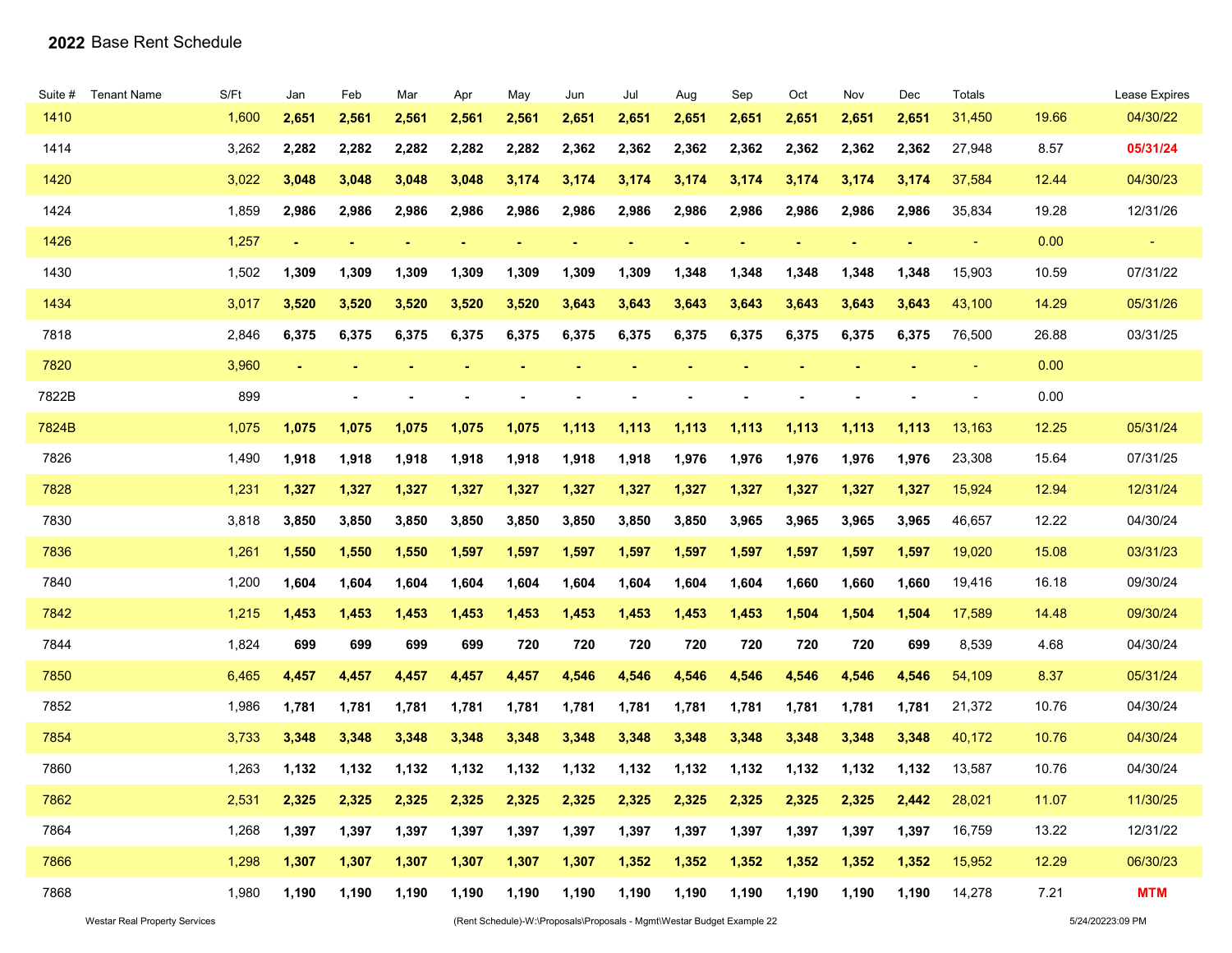#### **2022** Base Rent Schedule

| 7870   | 3.626  | 2.720  | 2.871  | 2.871  | 2.871  | 2,871  | 2,871  | 2,871  | 2,871  | 2,871  | 2,871  | 2.871  | 2.871  | 34.296  | 9.46  | 01/31/24 |
|--------|--------|--------|--------|--------|--------|--------|--------|--------|--------|--------|--------|--------|--------|---------|-------|----------|
| 7880   | 2.300  | 2.194  | 2.194  | 2,194  | 2.194  | 2,194  | 2,194  | 2,194  | 2,194  | 2.194  | 2.194  | 2.194  | 2.194  | 26.322  | 11.44 | 12/31/24 |
| 7882   | 2.300  | 4.429  | 4.429  | 4,429  | 4.429  | 4,429  | 4,429  | 4,429  | 4,429  | 4,429  | 4,429  | 4.626  | 4,626  | 53.542  | 23.28 | 10/31/26 |
| 7884   | 2.091  | 3.677  | 3.677  | 3,677  | 3,677  | 3,750  | 3,750  | 3,750  | 3,750  | 3,750  | 3,750  | 3.750  | 3,750  | 44.706  | 21.38 | 04/30/25 |
| Totals | 67.179 | 65.603 | 65.664 | 65,664 | 65.711 | 65,931 | 66,351 | 66,396 | 66,492 | 66,608 | 66,715 | 66.912 | 67.007 | 795.052 | 11.83 |          |

Lease renewals/Extentions 2% / New Leases 7%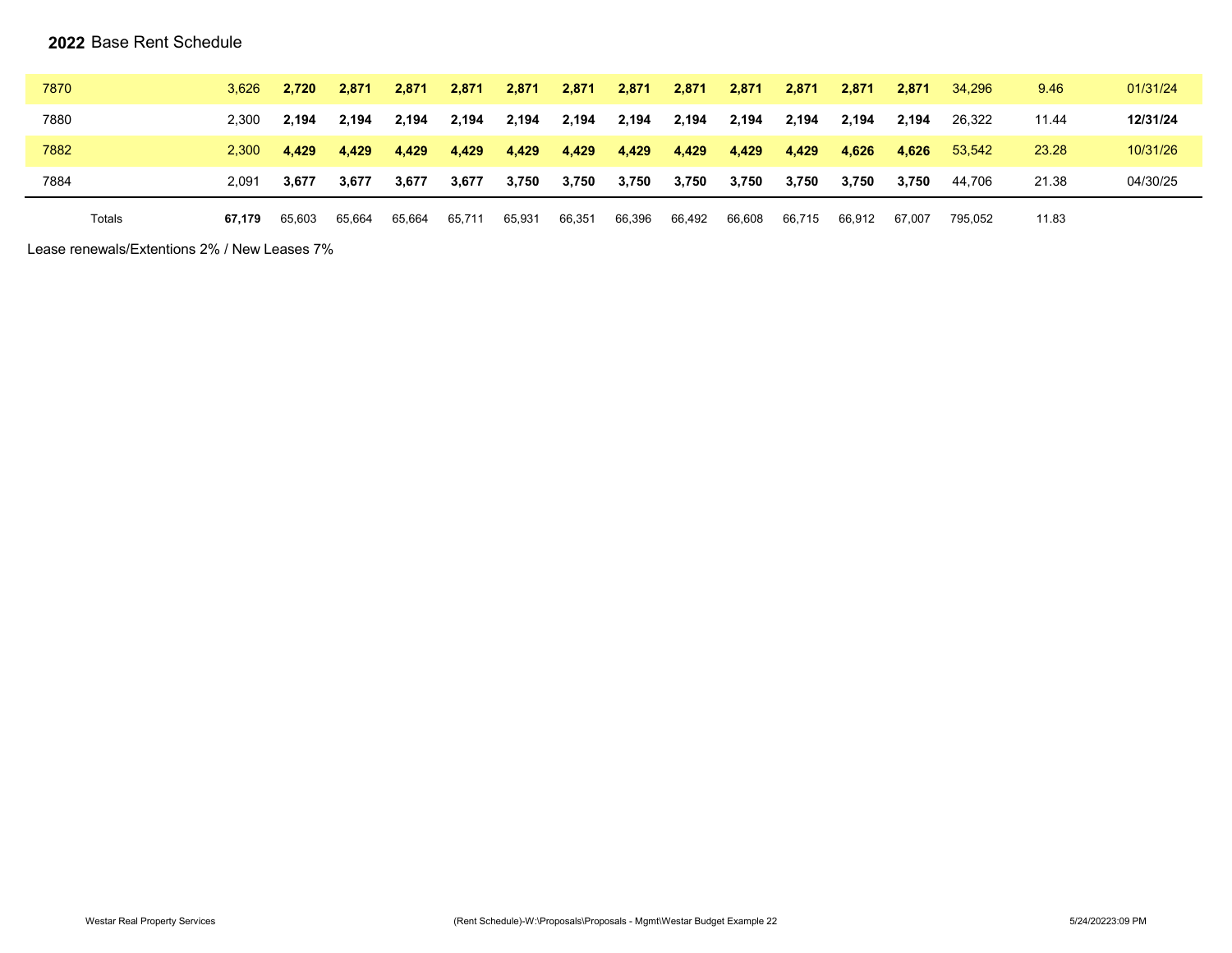**2022** CAM Schedule Total Property S/Ft. 67,179

Est. CAM **297,748** Cost - S/F **4.43**

| Suite # | <b>Tenant Name</b>           | S/Ft. | Jan            | Feb            | Mar            | Apr            | May            | Jun            | Jul            | Aug            | Sep            | Oct            | Nov    | Dec            | Totals                   |      |  |
|---------|------------------------------|-------|----------------|----------------|----------------|----------------|----------------|----------------|----------------|----------------|----------------|----------------|--------|----------------|--------------------------|------|--|
| 1410    | Guthrie's Inc.               | 1,600 | 591            | 591            | 591            | 591            | 591            | 591            | 591            | 591            | 591            | 591            | 591    | 591            | 7,091                    | 4.43 |  |
| 1414    | Springs Rhythm               | 3,262 | 1,205          | 1,205          | 1,205          | 1,205          | 1,205          | 1,205          | 1,205          | 1,205          | 1,205          | 1,205          | 1,205  | 1,205          | 14,458                   | 4.43 |  |
| 1420    | La Baguette                  | 3,022 | 1,116          | 1,116          | 1,116          | 1,116          | 1,116          | 1,116          | 1,116          | 1,116          | 1,116          | 1,116          | 1,116  | 1,116          | 13,394                   | 4.43 |  |
| 1424    | Prime BJJ                    | 1,859 | 687            | 687            | 687            | 687            | 687            | 687            | 687            | 687            | 687            | 687            | 687    | 687            | 8,239                    | 4.43 |  |
| 1426    | Prime BJJ                    | 1,257 | 464            | 457            | 457            | 457            | 457            | 457            | 457            | 457            | 457            | 457            | 457    | 457            | 5,491                    | 4.37 |  |
| 1430    | De Castro/Huntington         | 1,502 | 555            | 555            | 555            | 555            | 555            | 555            | 555            | 555            | 555            | 555            | 555    | 555            | 6,657                    | 4.43 |  |
| 1434    | Amy Neary - IV               | 3,017 | 1,114          | $\sim$         | $\sim$         | $\omega$       | $\blacksquare$ | ä,             | $\blacksquare$ | ÷.             | $\blacksquare$ | ÷,             | $\sim$ | $\omega$       | 1,114                    | 0.37 |  |
| 7818    | Chipotle Mex Grill, Inc.     | 2,846 | 1,051          | 1,051          | 1,051          | 1,051          | 1,051          | 1,051          | 1,051          | 1,051          | 1,051          | 1,051          | 1,051  | 1,051          | 12,614                   | 4.43 |  |
| 7820    | <b>VACANT</b>                | 3,960 |                | $\sim$         |                |                |                |                |                |                |                |                |        |                | $\blacksquare$           | 0.00 |  |
| 7822B   | <b>VACANT</b>                | 899   |                |                |                |                |                |                |                |                |                |                |        |                |                          | 0.00 |  |
| 7824B   | <b>Living God Ministries</b> | 1,075 | 397            | 397            | 397            | 397            | 397            | 397            | 397            | 397            | 397            | 397            | 397    | 397            | 4,765                    | 4.43 |  |
| 7826    | Tom Harabert Insurance       | 1,490 | 550            | 550            | 550            | 550            | 550            | 550            | 550            | 550            | 550            | 550            | 550    | 550            | 6,604                    | 4.43 |  |
| 7828    | Modomola, Inc. Any Lab       | 1,231 | 455            | 455            | 455            | 455            | 455            | 455            | 455            | 455            | 455            | 455            | 455    | 455            | 5,456                    | 4.43 |  |
| 7830    | Cole Gormet Popcorn          | 3,818 | 1,410          | 1,410          | 1,410          | 1,410          | 1,410          | 1,410          | 1,410          | 1,410          | 1,410          | 1,410          | 1,410  | 1,410          | 16,922                   | 4.43 |  |
| 7834    |                              |       |                |                |                |                |                |                |                |                |                |                |        |                |                          |      |  |
| 7836    |                              | 1,261 | 466            | 466            | 466            | 466            | 466            | 466            | 466            | 466            | 466            | 466            | 466    | 466            | 5,589                    | 4.43 |  |
| 7840    |                              | 1,200 | 443            | 443            | 443            | 443            | 443            | 443            | 443            | 443            | 443            | 443            | 443    | 443            | 5,319                    | 4.43 |  |
| 7842    |                              | 1,215 | 449            | 449            | 449            | 449            | 449            | 449            | 449            | 449            | 449            | 449            | 449    | 449            | 5,385                    | 4.43 |  |
| 7844    |                              | 1,824 | 674            | 674            | 674            | 674            | 674            | 674            | 674            | 674            | 674            | 674            | 674    | 674            | 8,084                    | 4.43 |  |
| 7850    |                              | 6,465 | $\blacksquare$ | $\blacksquare$ | $\blacksquare$ | $\blacksquare$ | $\blacksquare$ | $\blacksquare$ | $\blacksquare$ | $\blacksquare$ | ۰              | $\blacksquare$ | ٠      | $\blacksquare$ | $\overline{\phantom{a}}$ | 0.00 |  |
| 7852    |                              | 1,986 | 734            | 734            | 734            | 734            | 734            | 734            | 734            | 734            | 734            | 734            | 734    | 734            | 8,802                    | 4.43 |  |
| 7854    |                              | 3,733 | 1,379          | 1,379          | 1,379          | 1,379          | 1,379          | 1,379          | 1,379          | 1,379          | 1,379          | 1,379          | 1,379  | 1,379          | 16,545                   | 4.43 |  |
| 7860    |                              | 1,263 | 466            | 466            | 466            | 466            | 466            | 466            | 466            | 466            | 466            | 466            | 466    | 466            | 5,598                    | 4.43 |  |
| 7862    |                              | 2,531 | 935            | 935            | 935            | 935            | 935            | 935            | 935            | 935            | 935            | 935            | 935    | 935            | 11,218                   | 4.43 |  |
| 7864    |                              | 1,268 | 468            | 468            | 468            | 468            | 468            | 468            | 468            | 468            | 468            | 468            | 468    | 468            | 5,620                    | 4.43 |  |
| 7866    |                              | 1,298 | 479            | 479            | 479            | 479            | 479            | 479            | 479            | 479            | 479            | 479            | 479    | 479            | 5,753                    | 4.43 |  |
| 7868    |                              | 1,980 | 731            | 731            | 731            | 731            | 731            | 731            | 731            | 731            | 731            | 731            | 731    | 731            | 8,776                    | 4.43 |  |
| 7870    |                              | 3,626 | 1,339          | 1,339          | 1,339          | 1,339          | 1,339          | 1,339          | 1,339          | 1,339          | 1,339          | 1,339          | 1,339  | 1,339          | 16,071                   | 4.43 |  |
| 7880    |                              | 2,300 | 849            | 849            | 849            | 849            | 849            | 849            | 849            | 849            | 849            | 849            | 849    | 849            | 10,194                   | 4.43 |  |
| 7882    |                              | 2,300 | 849            | 849            | 849            | 849            | 849            | 849            | 849            | 849            | 849            | 849            | 849    | 849            | 10,194                   | 4.43 |  |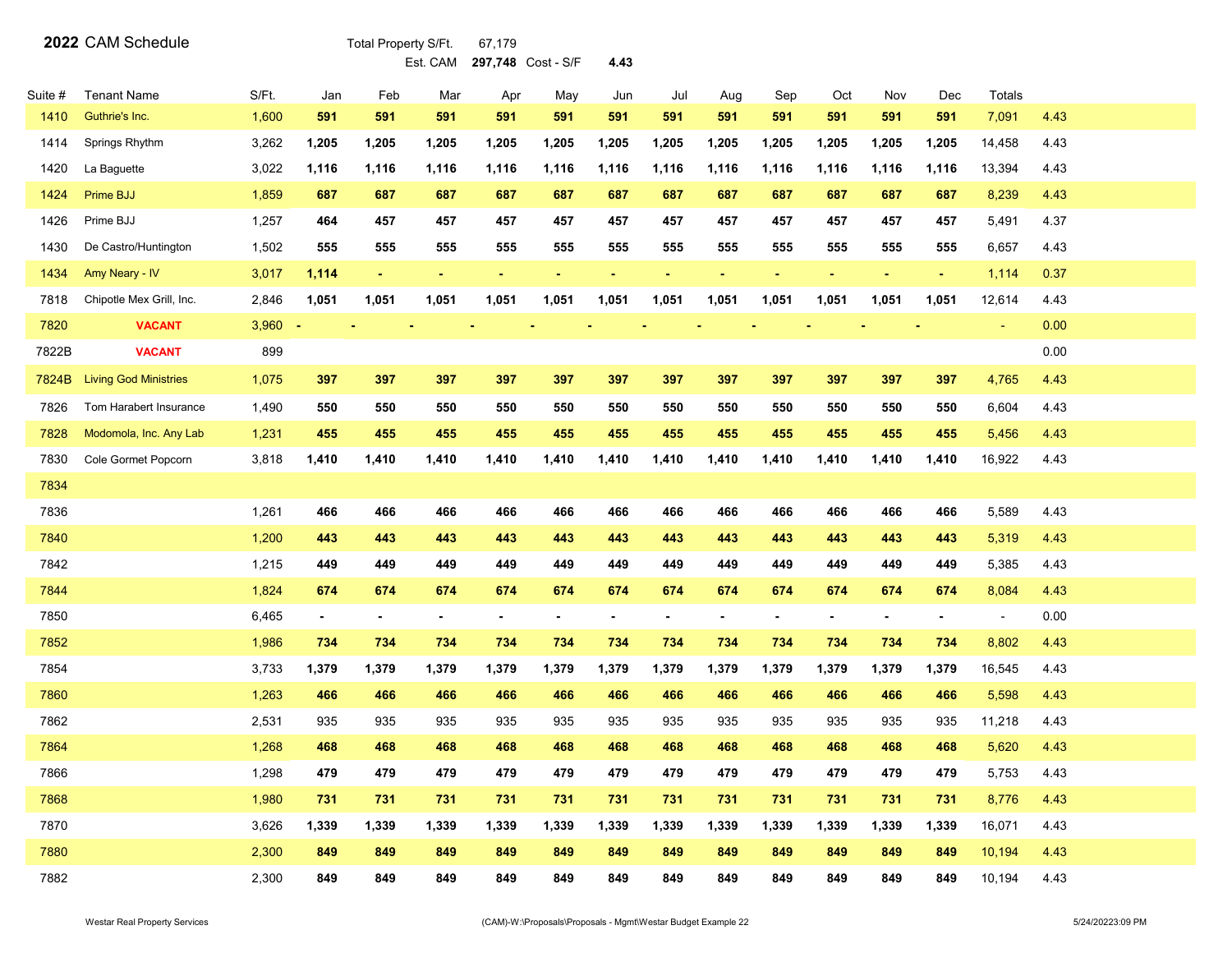| 7884   | 2.091  | 772    | 772    | 772    | 772    | 772    | 772    | 772    | 772    | 772    | 772    | 772    | 772    | 9.268   | 4.43 |
|--------|--------|--------|--------|--------|--------|--------|--------|--------|--------|--------|--------|--------|--------|---------|------|
| Totals | 67.179 | 20.630 | 19.508 | 19,508 | 19,508 | 19,508 | 19,508 | 19,508 | 19.508 | 19.508 | 19.508 | 19.508 | 19.508 | 235.221 |      |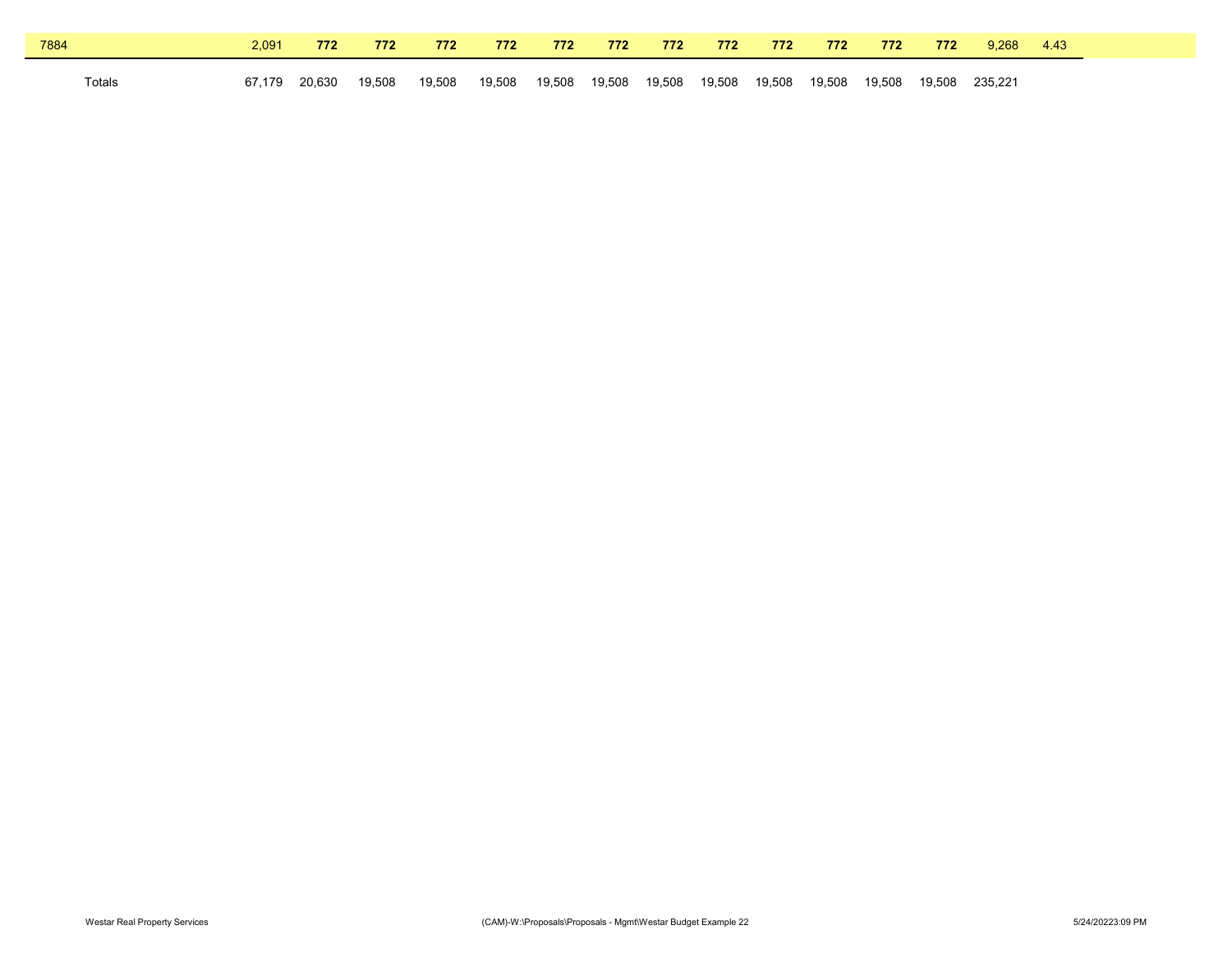|         | 2022 Tax Schedule  |        |                | Total Property S/Ft.     |                | 67,179             |                |                |                |       |       |       |       |            |                |      |
|---------|--------------------|--------|----------------|--------------------------|----------------|--------------------|----------------|----------------|----------------|-------|-------|-------|-------|------------|----------------|------|
|         |                    |        |                |                          | Est.Tax        | 108,470 Cost - S/F |                | 1.61           |                |       |       |       |       |            |                |      |
| Suite # | <b>Tenant Name</b> | S/Ft.  | Jan            | Feb                      | Mar            | Apr                | May            | Jun            | Jul            | Aug   | Sep   | Oct   | Nov   | <b>Dec</b> | <b>Totals</b>  |      |
| 1410    |                    | 1,600  | 215            | 215                      | 215            | 215                | 215            | 215            | 215            | 215   | 215   | 215   | 215   | 215        | 2,583          | 1.61 |
| 1414    |                    | 3,262  | 439            | 439                      | 439            | 439                | 439            | 439            | 439            | 439   | 439   | 439   | 439   | 439        | 5,267          | 1.61 |
| 1420    |                    | 3,022  | 407            | 407                      | 407            | 407                | 407            | 407            | 407            | 407   | 407   | 407   | 407   | 407        | 4,879          | 1.61 |
| 1424    |                    | 1,859  | 250            | 250                      | 250            | 250                | 250            | 250            | 250            | 250   | 250   | 250   | 250   | 250        | 3,002          | 1.61 |
| 1426    |                    | 1,257  | 169            | 166                      | 166            | 166                | 166            | 166            | 166            | 166   | 166   | 166   | 166   | 166        | 1,995          | 1.59 |
| 1430    |                    | 1,502  | 202            | 202                      | 202            | 202                | 202            | 202            | 202            | 202   | 202   | 202   | 202   | 202        | 2,425          | 1.61 |
| 1434    |                    | 3,017  | 406            | 399                      | 399            | 399                | 399            | 399            | 399            | 399   | 399   | 399   | 399   | 399        | 4,795          | 1.59 |
| 7818    |                    | 2,846  | 383            | 383                      | 383            | 383                | 383            | 383            | 383            | 383   | 383   | 383   | 383   | 383        | 4,595          | 1.61 |
| 7820    |                    | 3,960  |                |                          |                |                    |                |                |                |       |       |       |       |            |                | 0.00 |
| 7822B   |                    | 899    | $\blacksquare$ | $\overline{\phantom{a}}$ | $\blacksquare$ | $\blacksquare$     |                |                |                |       | ÷     |       |       |            | $\blacksquare$ | 0.00 |
| 7824B   |                    | 1,075  | 145            | 145                      | 145            | 145                | 145            | 145            | 145            | 145   | 145   | 145   | 145   | 145        | 1,736          | 1.61 |
| 7826    |                    | 1,490  | 200            | 200                      | 200            | 200                | 200            | 200            | 200            | 200   | 200   | 200   | 200   | 200        | 2,406          | 1.61 |
| 7828    |                    | 1,231  | 166            | 166                      | 166            | 166                | 166            | 166            | 166            | 166   | 166   | 166   | 166   | 166        | 1,988          | 1.61 |
| 7830    |                    | 3,818  | 514            | 514                      | 514            | 514                | 514            | 514            | 514            | 514   | 514   | 514   | 514   | 514        | 6,165          | 1.61 |
| 7836    |                    | 1,261  | 170            | 170                      | 170            | 170                | 170            | 170            | 170            | 170   | 170   | 170   | 170   | 170        | 2,036          | 1.61 |
| 7840    |                    | 1,200  | 161            | 161                      | 161            | 161                | 161            | 161            | 161            | 161   | 161   | 161   | 161   | 161        | 1,938          | 1.61 |
| 7842    |                    | 1,215  | 163            | 163                      | 163            | 163                | 163            | 163            | 163            | 163   | 163   | 163   | 163   | 163        | 1,962          | 1.61 |
| 7844    |                    | 1,824  | 245            | 245                      | 245            | 245                | 245            | 245            | 245            | 245   | 245   | 245   | 245   | 245        | 2,945          | 1.61 |
| 7850    |                    | 6,465  |                |                          |                |                    | $\blacksquare$ | $\blacksquare$ | $\blacksquare$ |       |       |       |       |            | $\blacksquare$ | 0.00 |
| 7852    |                    | 1,986  | 267            | 267                      | 267            | 267                | 267            | 267            | 267            | 267   | 267   | 267   | 267   | 267        | 3,207          | 1.61 |
| 7854    |                    | 3,733  | 502            | 502                      | 502            | 502                | 502            | 502            | 502            | 502   | 502   | 502   | 502   | 502        | 6,027          | 1.61 |
| 7860    |                    | 1,263  | 170            | 170                      | 170            | 170                | 170            | 170            | 170            | 170   | 170   | 170   | 170   | 170        | 2,039          | 1.61 |
| 7862    |                    | 2,531  | 341            | 341                      | 341            | 341                | 341            | 341            | 341            | 341   | 341   | 341   | 341   | 341        | 4,087          | 1.61 |
| 7864    |                    | 1,268  | 171            | 171                      | 171            | 171                | 171            | 171            | 171            | 171   | 171   | 171   | 171   | 171        | 2,047          | 1.61 |
| 7866    |                    | 1,298  | 175            | 175                      | 175            | 175                | 175            | 175            | 175            | 175   | 175   | 175   | 175   | 175        | 2,096          | 1.61 |
| 7868    |                    | 1,980  | 266            | 266                      | 266            | 266                | 266            | 266            | 266            | 266   | 266   | 266   | 266   | 266        | 3,197          | 1.61 |
| 7870    |                    | 3,626  | 488            | 488                      | 488            | 488                | 488            | 488            | 488            | 488   | 488   | 488   | 488   | 488        | 5,855          | 1.61 |
| 7880    |                    | 2,300  | 309            | 309                      | 309            | 309                | 309            | 309            | 309            | 309   | 309   | 309   | 309   | 309        | 3,714          | 1.61 |
| 7882    |                    | 2,300  | 309            | 309                      | 309            | 309                | 309            | 309            | 309            | 309   | 309   | 309   | 309   | 309        | 3,714          | 1.61 |
| 7884    |                    | 2,091  | 281            | 281                      | 281            | 281                | 281            | 281            | 281            | 281   | 281   | 281   | 281   | 281        | 3,376          | 1.61 |
|         | Totals             | 67,179 | 7,515          | 7,505                    | 7,505          | 7,505              | 7,505          | 7,505          | 7,505          | 7,505 | 7,505 | 7,505 | 7,505 | 7,505      | 90,075         |      |

Notes: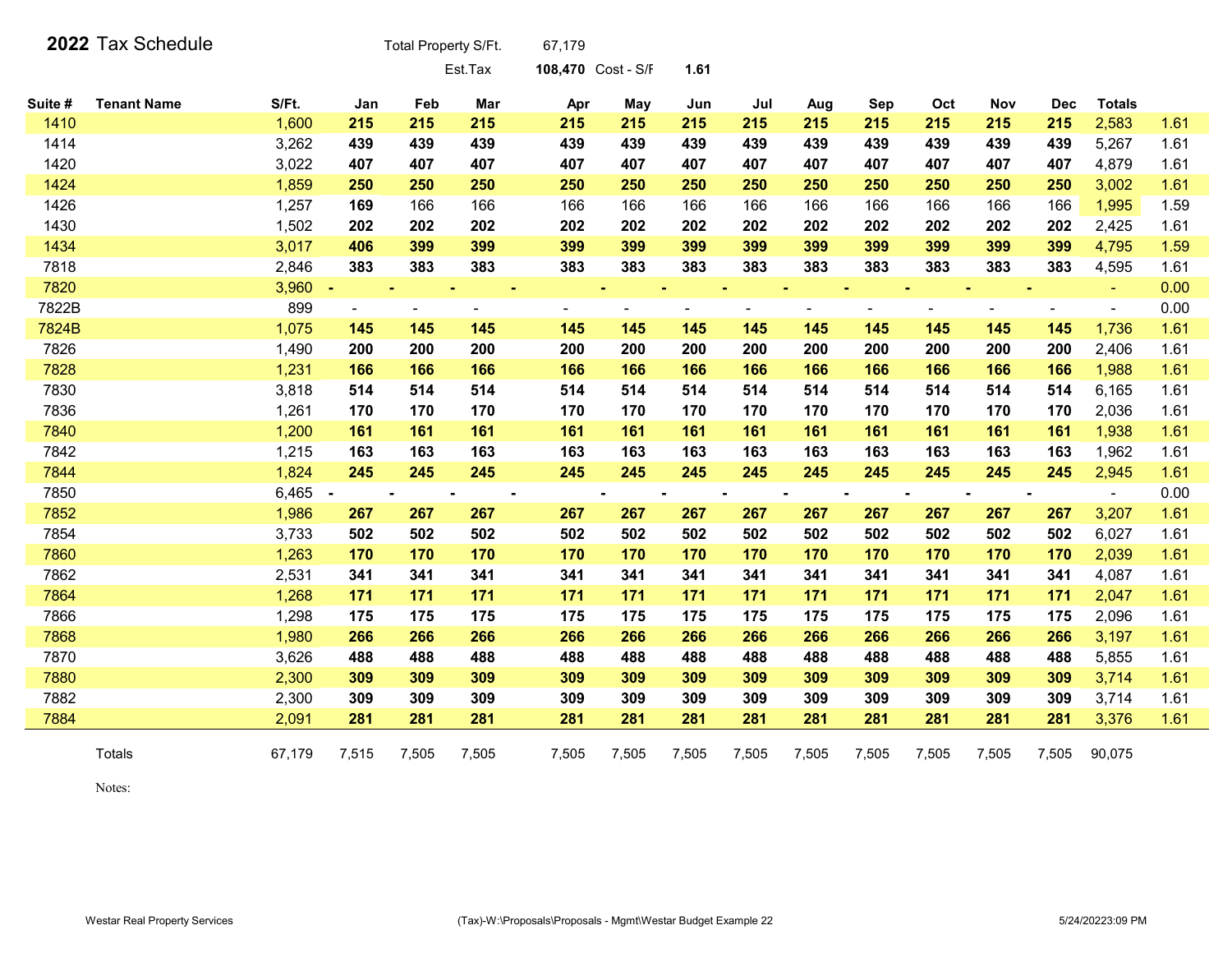|         | 2022 Insurance Schedule |           |       | Total Property S/Ft. |           | 67,179            |       |                |                |                |                |                |                |            |                          |      |
|---------|-------------------------|-----------|-------|----------------------|-----------|-------------------|-------|----------------|----------------|----------------|----------------|----------------|----------------|------------|--------------------------|------|
|         |                         |           |       |                      | Est. Ins. | 72,285 Cost - S/F |       | 1.08           |                |                |                |                |                |            |                          |      |
| Suite # | <b>Tenant Name</b>      | S/Ft.     | Jan   | Feb                  | Mar       | Apr               | May   | Jun            | Jul            | Aug            | Sep            | Oct            | <b>Nov</b>     | <b>Dec</b> | <b>Totals</b>            |      |
| 1410    |                         | 1,600     | 143   | 143                  | 143       | 143               | 143   | 143            | 143            | 143            | 143            | 143            | 143            | 143        | 1,722                    | 1.08 |
| 1414    |                         | 3,262     | 292   | 292                  | 292       | 292               | 292   | $\blacksquare$ | $\sim$         | $\sim$         | $\sim$         | $\sim$         | $\sim$         | $\sim$     | 1,462                    | 0.45 |
| 1420    |                         | 3,022     | 271   | 271                  | 271       | 271               | 271   | 271            | 271            | 271            | 271            | 271            | 271            | 271        | 3,252                    | 1.08 |
| 1424    |                         | 1,859     | 167   | 118                  | 118       | 118               | 118   | 118            | 118            | 118            | 118            | 118            | 118            | 118        | 1,465                    | 0.79 |
| 1426    |                         | 1,257     | 113   | 80                   | 80        | 80                | 80    | 80             | 80             | 80             | 80             | 80             | 80             | 80         | 993                      | 0.79 |
| 1430    |                         | 1,502     | 135   | 135                  | 135       | 135               | 135   | 135            | 135            | 135            | 135            | 135            | 135            | 135        | 1,616                    | 1.08 |
| 1434    |                         | 3,017     | 271   | 191                  | 191       | 191               | 191   | 191            | 191            | 191            | 191            | 191            | 191            | 191        | 2,372                    | 0.79 |
| 7818    |                         | 2,846     | 255   | 255                  | 255       | 255               | 255   | 255            | 255            | 255            | 255            | 255            | 255            | 255        | 3,062                    | 1.08 |
| 7820    |                         | $3,960 -$ |       |                      |           |                   |       |                |                |                |                |                | $\blacksquare$ |            | $\blacksquare$           | 0.00 |
| 7822B   |                         | 899       |       |                      |           |                   |       |                |                |                |                |                |                |            |                          | 0.00 |
| 7824B   |                         | 1,075     | 96    | 96                   | 68        | 68                | 68    | 68             | 68             | 68             | 68             | 68             | 68             | 68         | 873                      | 0.81 |
| 7826    |                         | 1,490     | 134   | 134                  | 134       | 134               | 134   | 134            | 134            | 134            | 134            | 134            | 134            | 134        | 134                      | 0.09 |
| 7828    |                         | 1,231     | 110   | 110                  | 110       | 110               | 110   | 110            | 110            | 110            | 110            | 110            | 110            | 110        | 1,325                    | 1.08 |
| 7830    |                         | 3,818     | 342   | 342                  | 342       | 342               | 342   | 342            | 342            | 342            | 342            | 342            | 342            | 342        | 4,108                    | 1.08 |
| 7836    |                         | 1,261     | 113   | 113                  | 113       | 113               | 113   | 113            | 113            | 113            | 113            | 113            | 113            | 113        | 1,357                    | 1.08 |
| 7840    |                         | 1,200     | 108   | 108                  | 108       | 108               | 108   | 108            | 108            | 108            | 108            | 108            | 108            | 108        | 1,291                    | 1.08 |
| 7842    |                         | 1,215     | 109   | 109                  | 109       | 109               | 109   | 109            | 109            | 109            | 109            | 109            | 109            | 109        | 1,307                    | 1.08 |
| 7844    |                         | 1,824     | 164   | 164                  | 164       | 164               | 164   | 164            | 164            | 164            | 164            | 164            | 164            | 164        | 1,963                    | 1.08 |
| 7850    |                         | $6,465 -$ |       |                      |           |                   |       | $\blacksquare$ | $\blacksquare$ | $\blacksquare$ | $\blacksquare$ | $\blacksquare$ | $\sim$         |            | $\overline{\phantom{a}}$ | 0.00 |
| 7852    |                         | 1,986     | 178   | 178                  | 178       | 178               | 178   | 178            | 178            | 178            | 178            | 178            | 178            | 178        | 2,137                    | 1.08 |
| 7854    |                         | 3,733     | 335   | 335                  | 335       | 335               | 335   | 335            | 335            | 335            | 335            | 335            | 335            | 335        | 4,017                    | 1.08 |
| 7860    |                         | 1,263     | 113   | 113                  | 113       | 113               | 113   | 113            | 113            | 113            | 113            | 113            | 113            | 113        | 1,359                    | 1.08 |
| 7862    |                         | 2,531     | 227   | 227                  | 227       | 227               | 227   | 227            | 227            | 227            | 227            | 227            | 227            | 227        | 2,723                    | 1.08 |
| 7864    |                         | 1,268     | 114   | 114                  | 114       | 114               | 114   | 114            | 114            | 114            | 114            | 114            | 114            | 114        | 1,364                    | 1.08 |
| 7866    |                         | 1,298     | 116   | 116                  | 116       | 116               | 116   | 116            | 116            | 116            | 116            | 116            | 116            | 116        | 1,397                    | 1.08 |
| 7868    |                         | 1,980     | 178   | 178                  | 178       | 178               | 178   | 178            | 178            | 178            | 178            | 178            | 178            | 178        | 2,130                    | 1.08 |
| 7870    |                         | 3,626     | 325   | 325                  | 325       | 325               | 325   | 325            | 325            | 325            | 325            | 325            | 325            | 325        | 3,902                    | 1.08 |
| 7880    |                         | 2,300     | 206   | 146                  | 146       | 146               | 146   | 146            | 146            | 146            | 146            | 146            | 146            | 146        | 1,812                    | 0.79 |
| 7882    |                         | 2,300     | 206   | 206                  | 206       | 206               | 206   | 206            | 206            | 206            | 206            | 206            | 206            | 206        | 2,475                    | 1.08 |
| 7884    |                         | 2,091     | 187   | 187                  | 187       | 187               | 187   | 187            | 187            | 187            | 187            | 187            | 187            | 187        | 2,250                    | 1.08 |
|         | Totals                  | 67.179    | 5.008 | 4.787                | 4.759     | 4.759             | 4.759 | 4.466          | 4.466          | 4.466          | 4.466          | 4.466          | 4.466          | 4.466      | 53.866                   |      |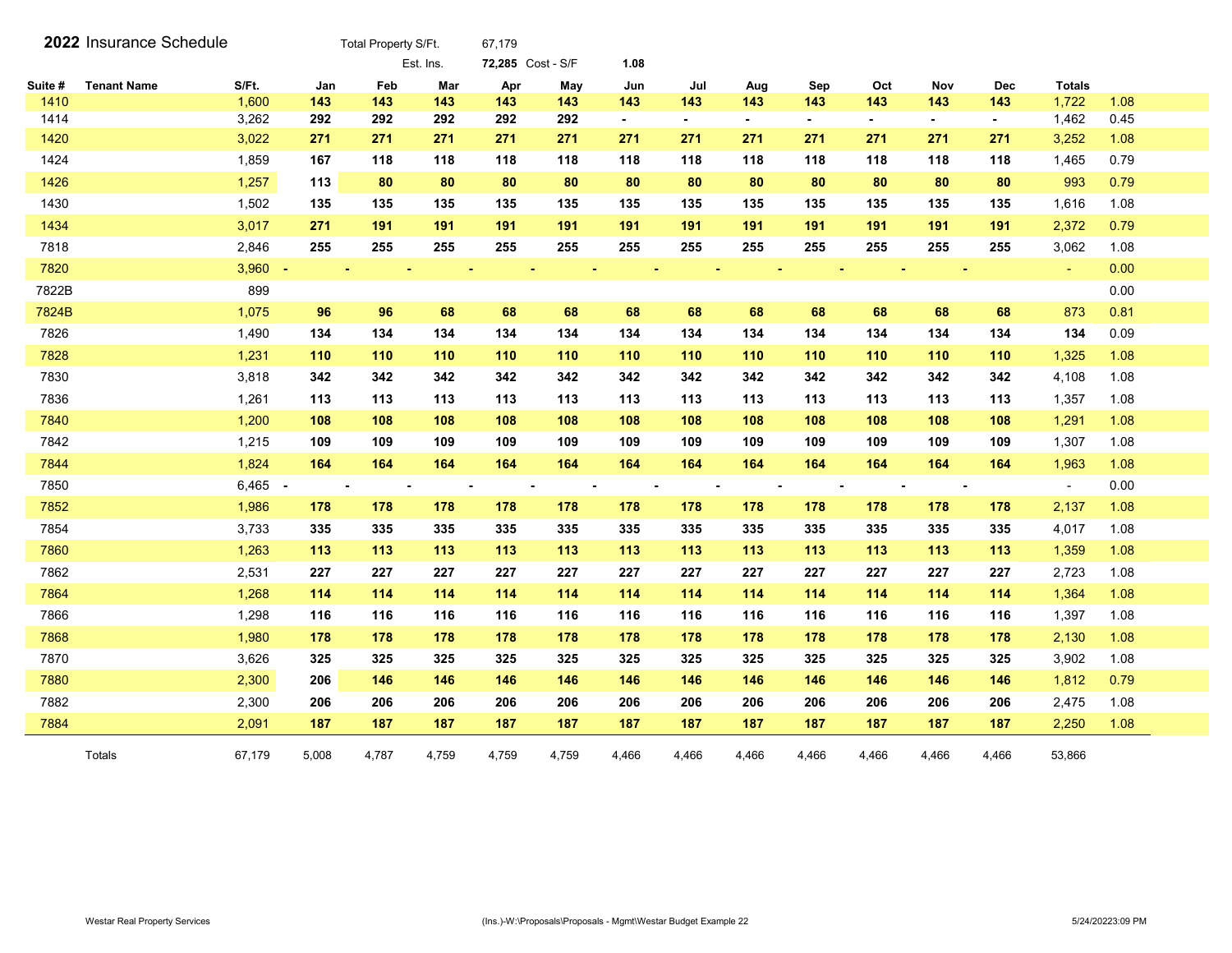|                     |                       | #1030 Tax / Insurance Escrow |          |
|---------------------|-----------------------|------------------------------|----------|
| <b>Center Name:</b> | <b>WESTAR EXAMPLE</b> |                              |          |
| Month               | Actual 2021           | Budget 2022                  | Comments |
| January             | 9,501                 | 10,756                       |          |
| February            | (42, 500)             | (37, 654)                    |          |
| March               | 9,500                 | 10,756                       |          |
| April               | 9,500                 | (21, 490)                    |          |
| May                 | 9,501                 | 10,756                       |          |
| June                | 9,500                 | (37, 654)                    |          |
| July                | 12,000                | 10,756                       |          |
| August              | 12,001                | 10,756                       |          |
| September           | 12,000                | 10,756                       |          |
| October             |                       | 10,756                       |          |
| November            |                       | 10,756                       |          |
| December            |                       | 10,750                       |          |
| Totals              | 41,004                | $\overline{0}$               |          |
|                     |                       |                              |          |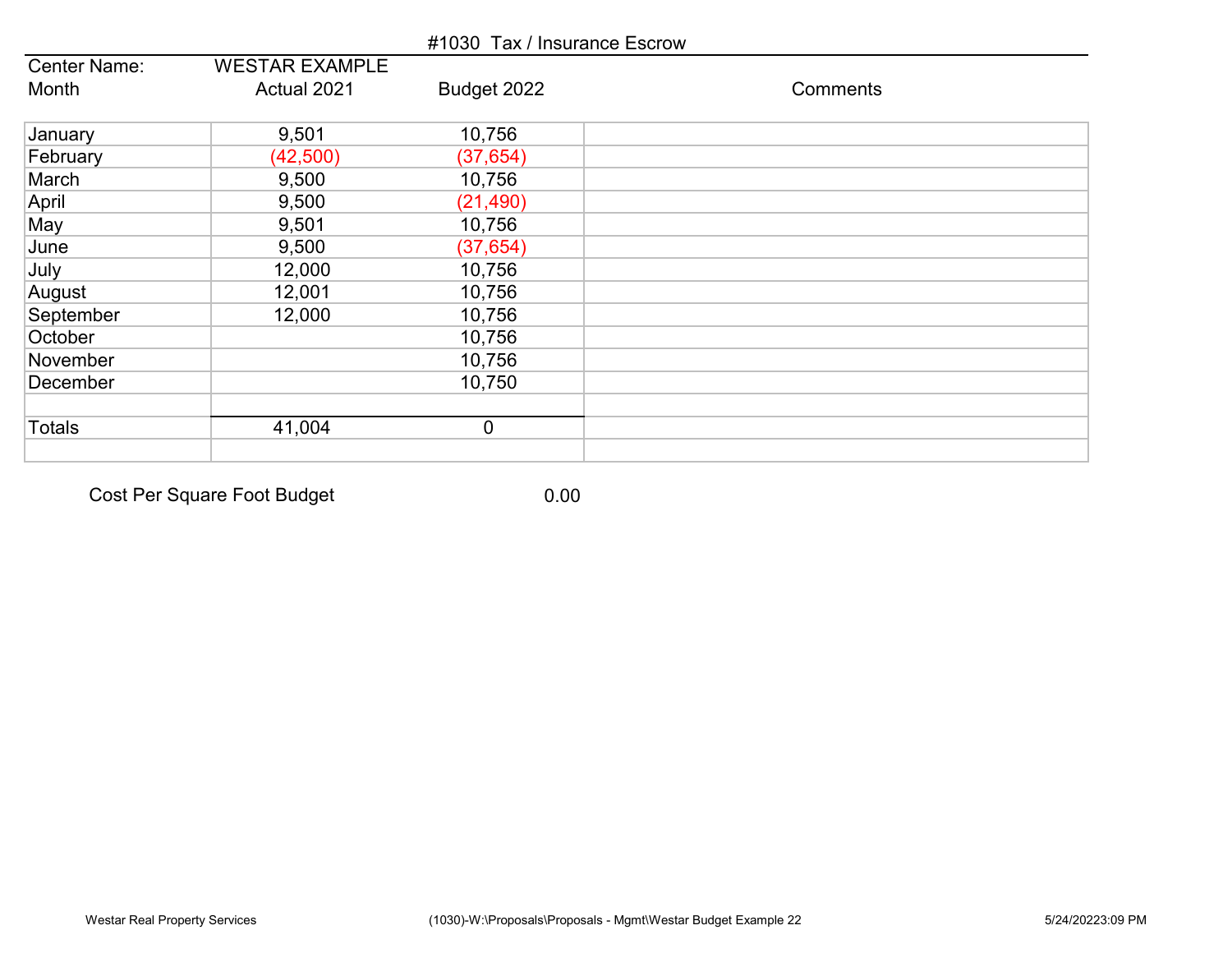|                     |                       | #4040 Opr. Exp. Lump Sum |                           |
|---------------------|-----------------------|--------------------------|---------------------------|
| <b>Center Name:</b> | <b>WESTAR EXAMPLE</b> |                          |                           |
| Month               | Actual 2021           | Budget 2022              | Comments                  |
| January             | (1, 103)              |                          |                           |
| February            | 0                     |                          |                           |
| March               | (24)                  |                          |                           |
| April               | 20,876                |                          |                           |
| May                 | 6,558                 | 12,000                   | <b>CAM</b> reconciliation |
| June                | 8,071                 |                          |                           |
| July                | 70                    |                          |                           |
| August              |                       |                          |                           |
| September           |                       |                          |                           |
| October             |                       |                          |                           |
| November            |                       |                          |                           |
| December            |                       |                          |                           |
|                     |                       |                          |                           |
| <b>Totals</b>       | 34,448                | 12,000                   |                           |
|                     |                       |                          |                           |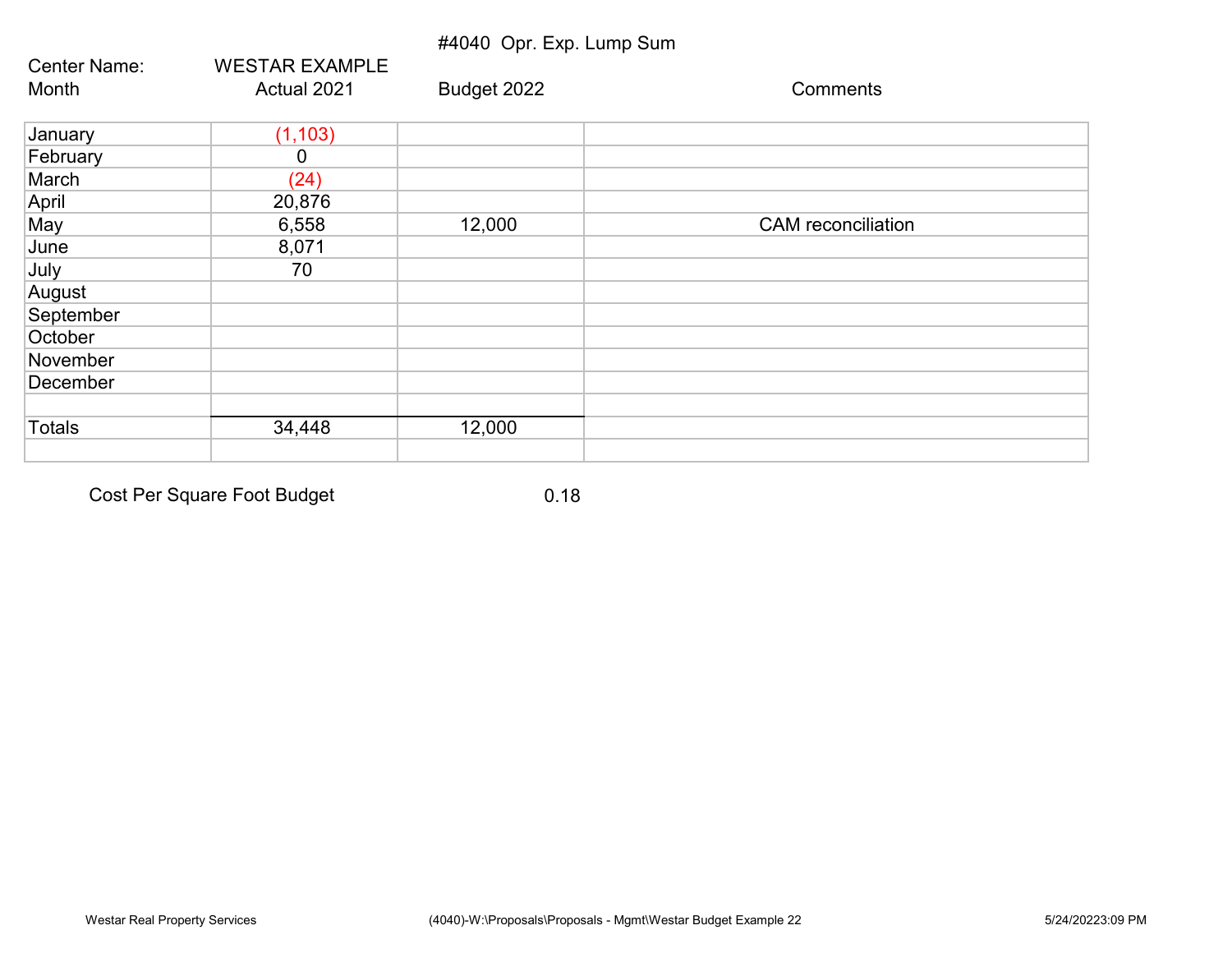|               |                       | #5020 Electrical - Lighting |                                         |
|---------------|-----------------------|-----------------------------|-----------------------------------------|
| Center Name:  | <b>WESTAR EXAMPLE</b> |                             |                                         |
| Month         | Actual 2021           | Budget 2022                 | Comments                                |
| January       | 216                   | 410                         |                                         |
| February      | 25                    | 205                         |                                         |
| March         | 25                    | 205                         | Inspection                              |
| April         | $\mathbf 0$           | 205                         | fee, balance is for bulb replacement,   |
| May           | 50                    | 205                         | repairs, resetting of time clocks, etc. |
| June          | 395                   | 410                         |                                         |
| July          | 739                   | 205                         | contract with Colorado Lighting         |
| August        | 178                   | 205                         |                                         |
| September     | 225                   | 410                         |                                         |
| October       |                       | 205                         | contingency                             |
| November      |                       | 205                         |                                         |
| December      |                       | 205                         |                                         |
| <b>Totals</b> | 1,853                 | 3,075                       |                                         |
|               |                       |                             |                                         |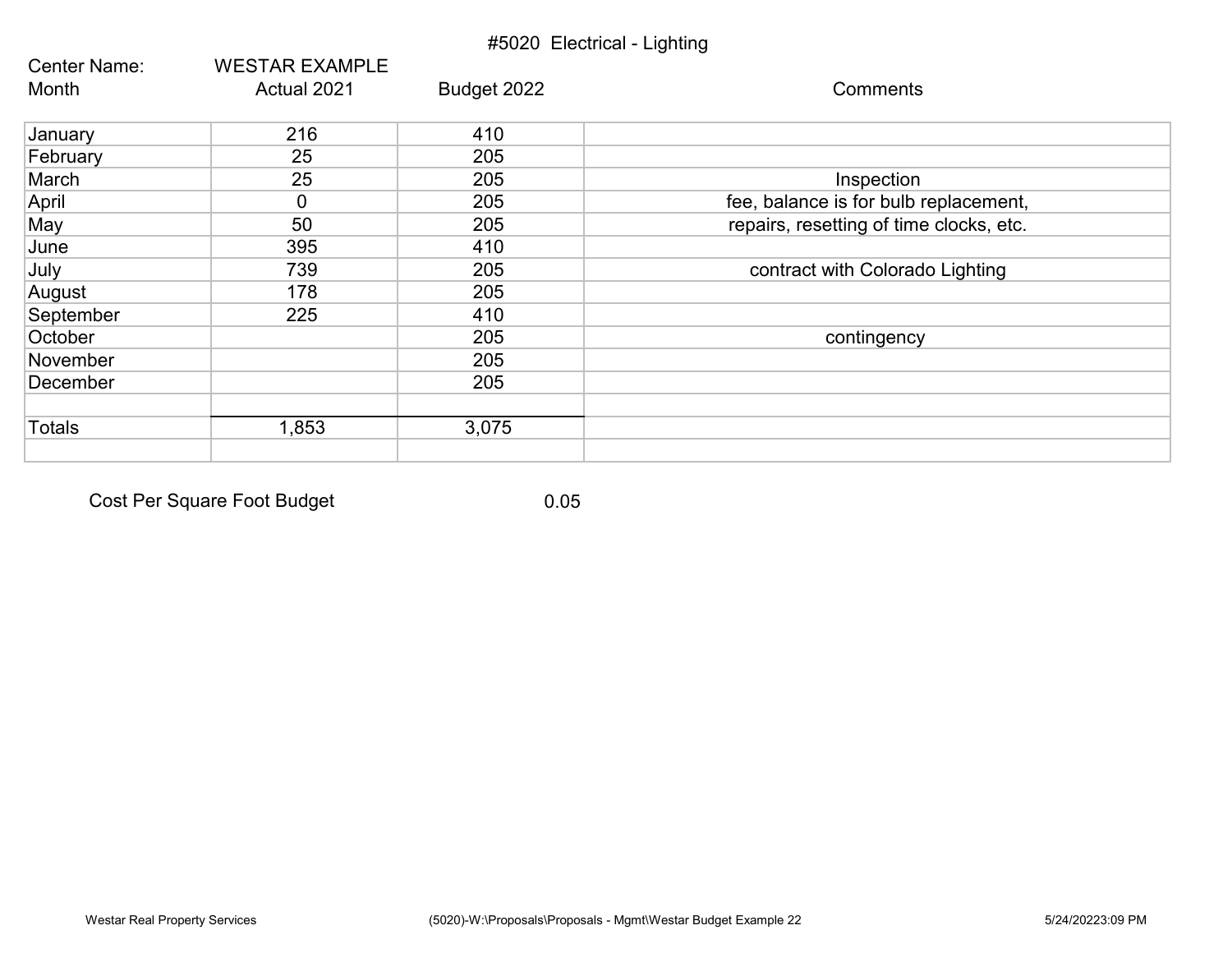|                     |                       | #5040 Signage |                          |
|---------------------|-----------------------|---------------|--------------------------|
| <b>Center Name:</b> | <b>WESTAR EXAMPLE</b> |               |                          |
| Month               | Actual 2021           | Budget 2022   | Comments                 |
| January             | 1,610                 |               | Contingency for repairs. |
| February            |                       |               |                          |
| March               |                       |               | Misc. sign repairs       |
| April               |                       | 700           | ADA replacement signs    |
| May                 |                       |               |                          |
| June                |                       |               |                          |
| July                |                       |               |                          |
| August              |                       | 500           |                          |
| September           |                       |               |                          |
| October             |                       |               |                          |
| November            |                       |               |                          |
| December            |                       |               |                          |
|                     |                       |               |                          |
| <b>Totals</b>       | 1,610                 | 1,200         |                          |
|                     |                       |               |                          |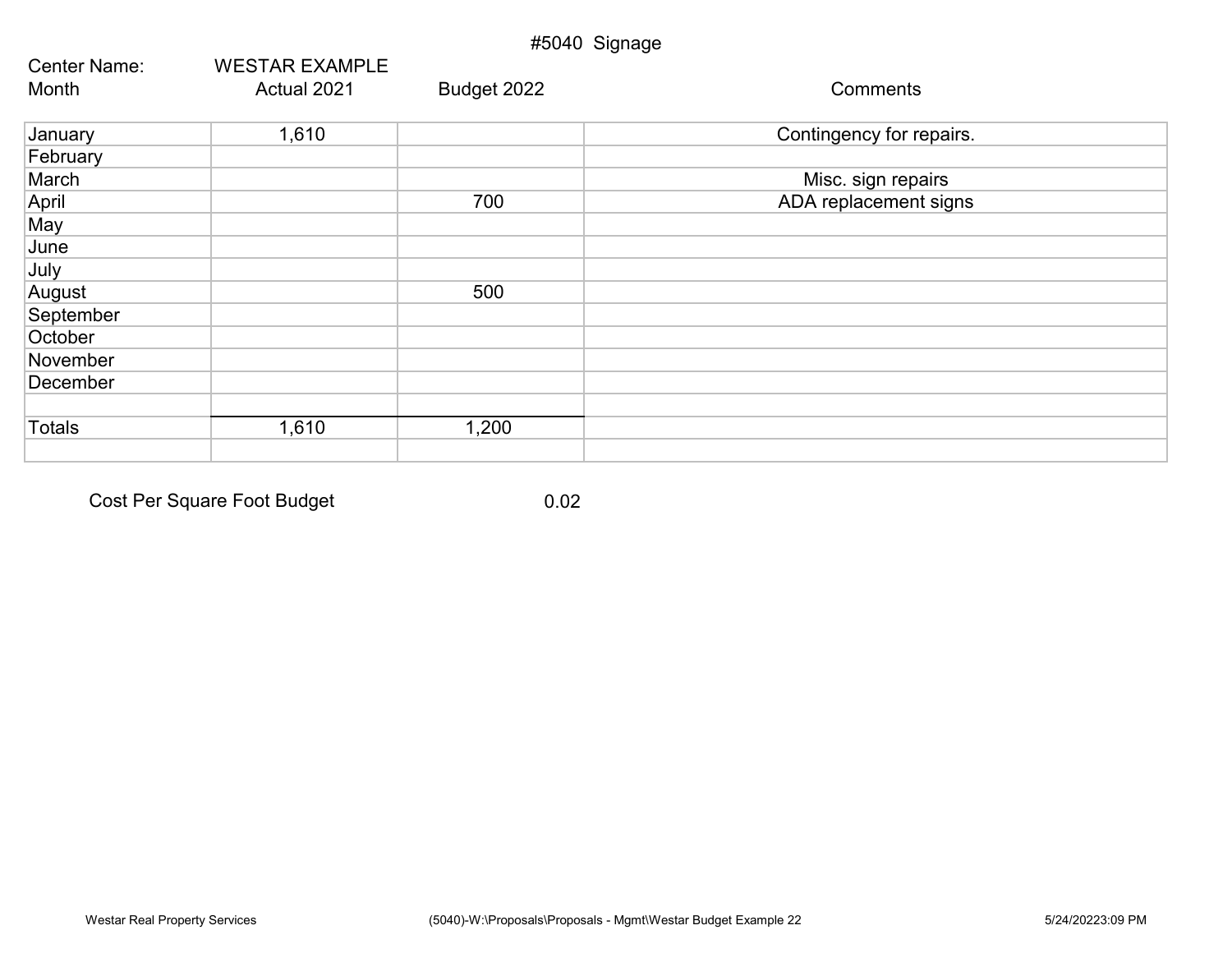#### #5060 General Repair - HVAC

| Center Name:  | <b>WESTAR EXAMPLE</b> |                |          |
|---------------|-----------------------|----------------|----------|
| Month         | Actual 2021           | Budget 2022    | Comments |
| January       | 549                   | $\mathbf 0$    |          |
| February      | 2,942                 | 5,000          |          |
| March         | (1, 390)              | 0              |          |
| April         | $\Omega$              | 5,000          |          |
| May           | 669                   | 0              |          |
| June          | 1,075                 | $\mathbf 0$    |          |
| July          | 498                   | $\overline{0}$ |          |
| August        | 400                   | 5,000          |          |
| September     | 1,899                 | 0              |          |
| October       |                       | 5,000          |          |
| November      |                       | 0              |          |
| December      |                       | $\mathbf 0$    |          |
| <b>Totals</b> | 6,642                 | 20,000         |          |
|               |                       |                |          |

Cost Per Square Foot Budget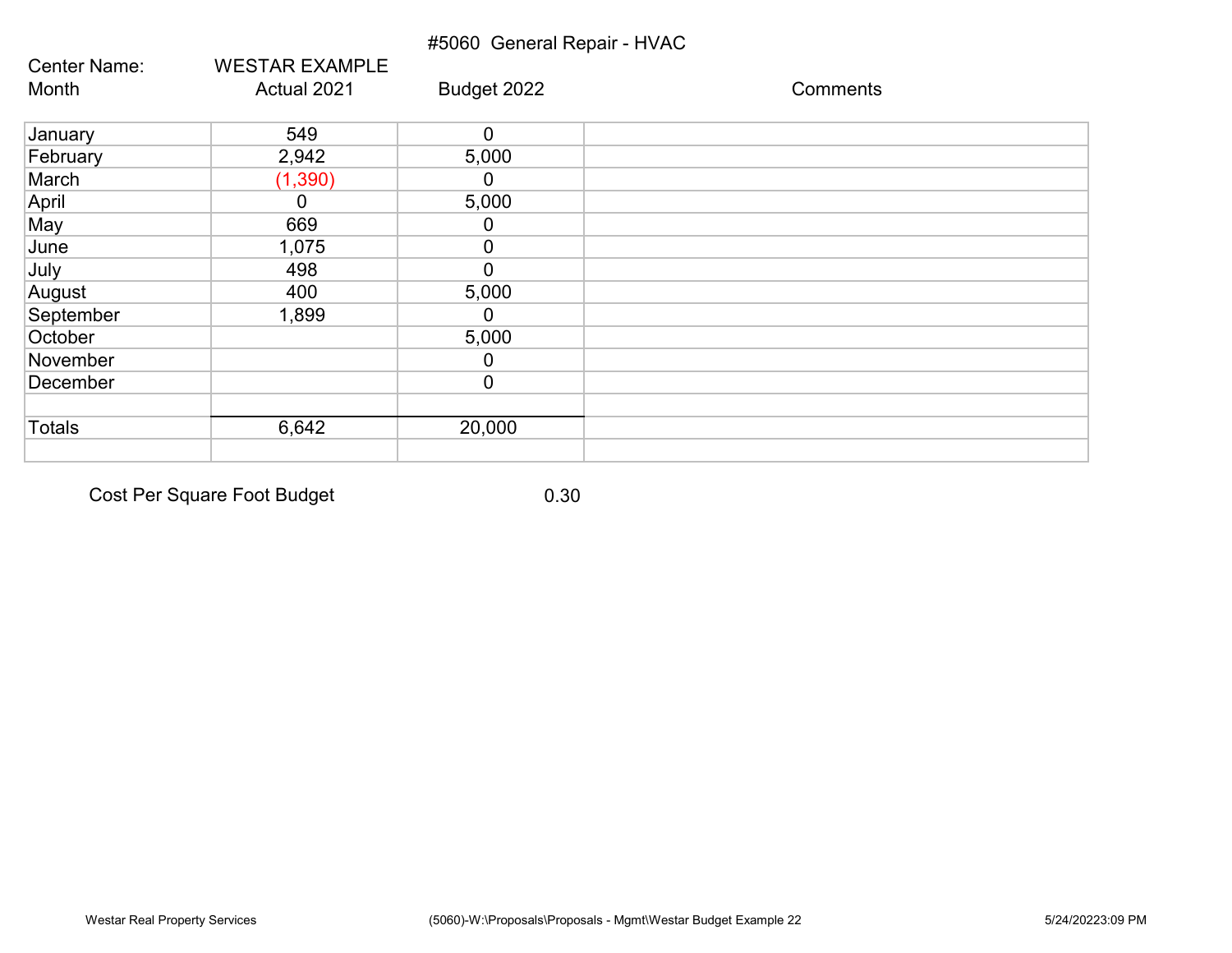## #5065 General Repair HVAC - Contract

| <b>Center Name:</b> | <b>WESTAR EXAMPLE</b> |             |                                    |
|---------------------|-----------------------|-------------|------------------------------------|
| Month               | Actual 2021           | Budget 2022 | Comments                           |
| January             | 734                   | 771         | Contracted service to test &       |
| February            | 0                     | 771         | inspect the units 4 times per year |
| March               | 1,468                 | 771         | and provided written report        |
| April               | 734                   | 771         | contract with Climate Design       |
| May                 | 734                   | 771         |                                    |
| June                | 734                   | 771         |                                    |
| July                | 734                   | 771         |                                    |
| August              | 734                   | 771         |                                    |
| September           |                       | 771         |                                    |
| October             |                       | 771         |                                    |
| November            |                       | 771         |                                    |
| December            |                       | 771         |                                    |
| <b>Totals</b>       | 5,872                 | 9,248       |                                    |
|                     |                       |             |                                    |

Cost Per Square Foot Budget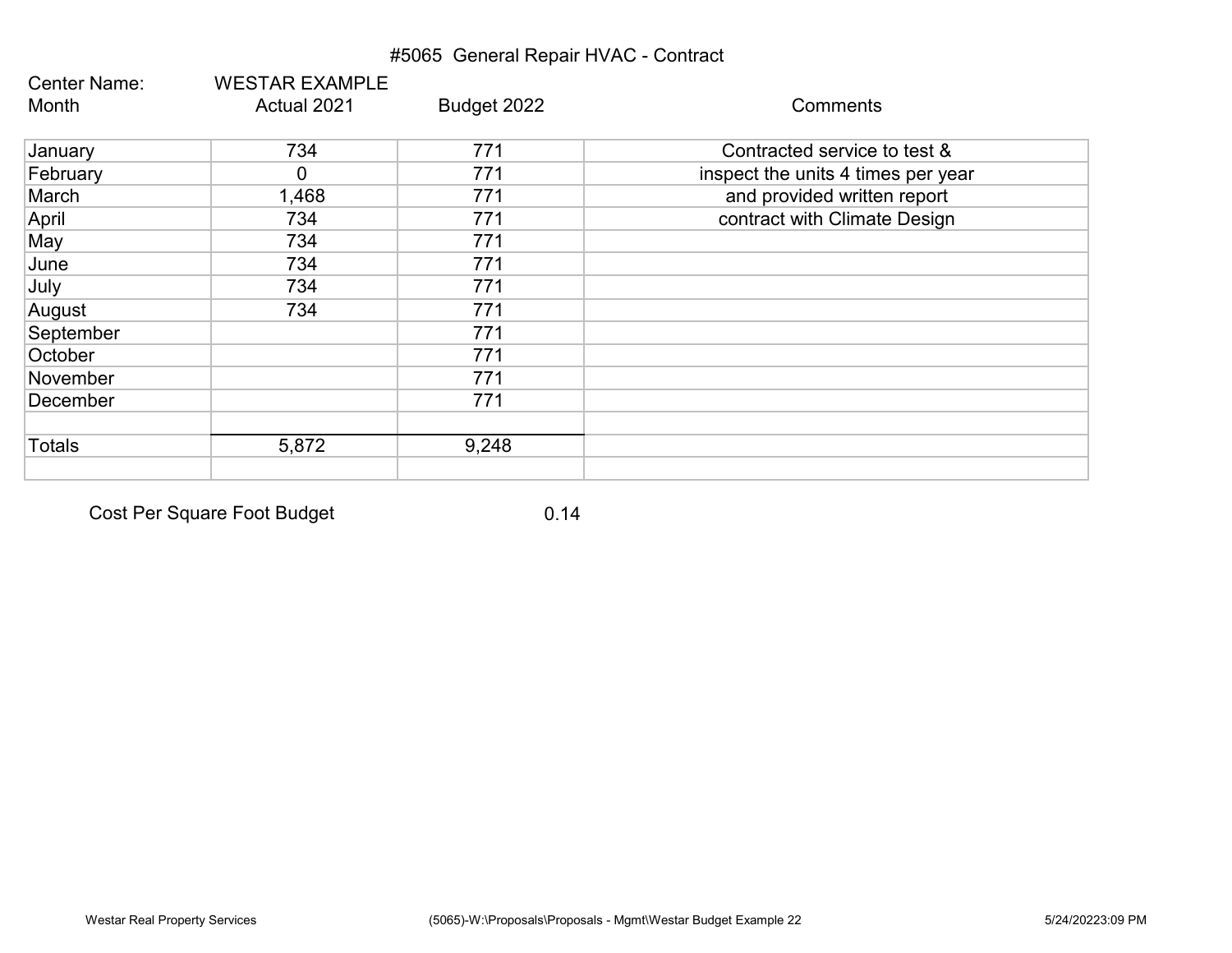## #5070 General Repair - Miscellaneous

| Center Name:  | <b>WESTAR EXAMPLE</b> |             | Comments                                |
|---------------|-----------------------|-------------|-----------------------------------------|
| Month         | Actual 2021           | Budget 2022 |                                         |
| January       | 600                   | 1,189       | Cost of bird & pest control along       |
| February      | 1,037                 | 1,189       | with misc. odd jobs estimated           |
| March         | 900                   | 1,189       | and timed seasonally.                   |
| April         | 1,364                 | 1,189       |                                         |
| May           | 867                   | 1,189       | <b>Orkin Pest Control</b>               |
| June          | 3,133                 | 1,189       |                                         |
| July          | 600                   | 1,189       | Misc repairs typically performed by     |
| August        | 739                   | 1,189       | <b>Craftsman Contracting Jim Bonner</b> |
| September     | 950                   | 1,189       |                                         |
| October       |                       | 1,189       |                                         |
| November      |                       | 1,189       |                                         |
| December      |                       | 1,189       |                                         |
| <b>Totals</b> | 10,190                | 14,266      |                                         |
|               |                       |             |                                         |

Cost Per Square Foot Budget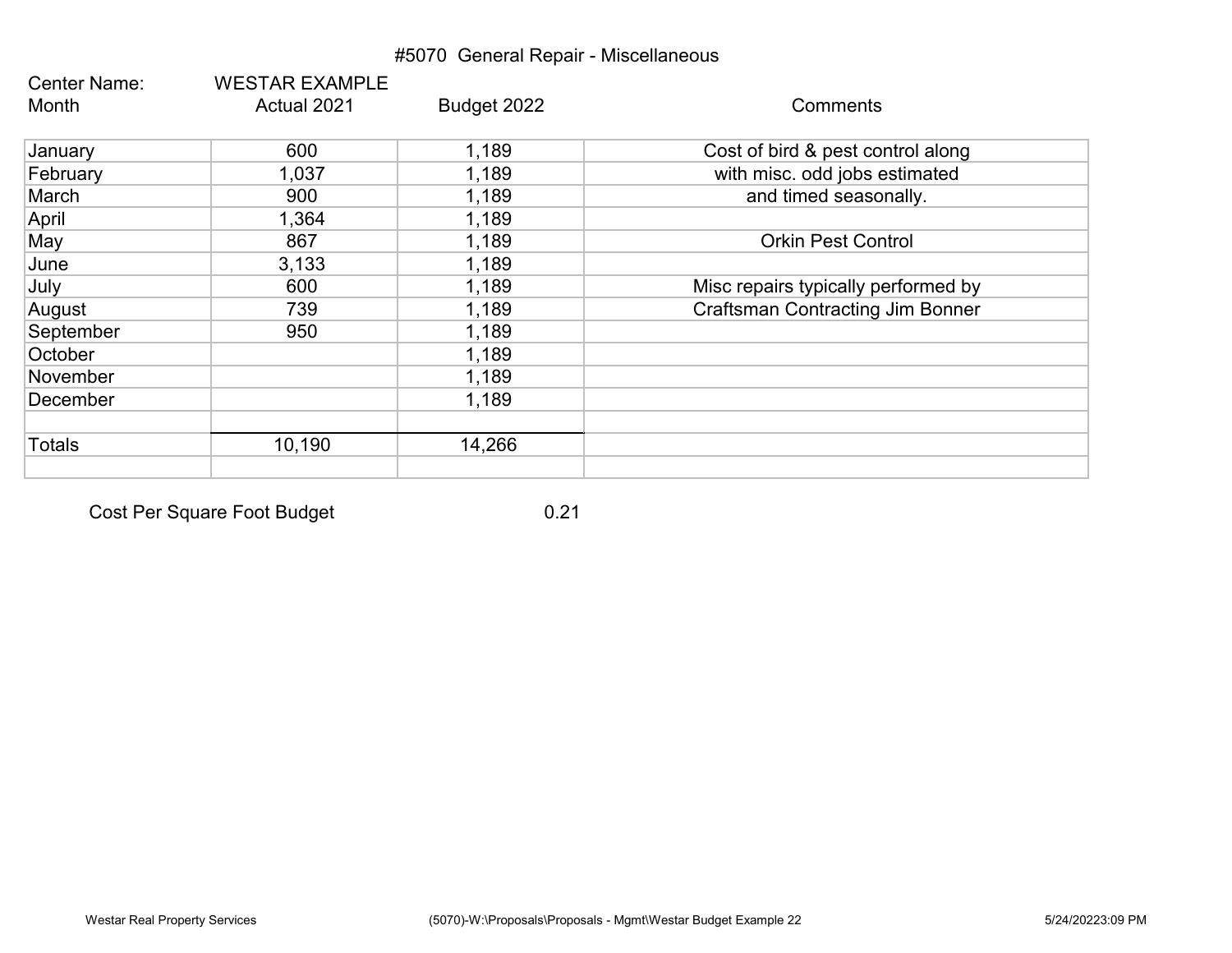## #5080 General Repair - Painting

| <b>Center Name:</b><br>Month | <b>WESTAR EXAMPLE</b><br>Actual 2021 | Budget 2022 | Comments                  |
|------------------------------|--------------------------------------|-------------|---------------------------|
|                              |                                      |             |                           |
| January                      |                                      |             |                           |
| February                     |                                      |             |                           |
| March                        |                                      |             |                           |
| April                        |                                      |             |                           |
| May                          |                                      |             |                           |
| June                         |                                      |             | Touch up of soffit fascia |
| July                         |                                      | 4,000       | window trim and doors     |
| August                       |                                      | 4,000       |                           |
| September                    |                                      |             |                           |
| October                      |                                      |             |                           |
| November                     |                                      |             |                           |
| December                     |                                      |             |                           |
|                              |                                      |             |                           |
| Total                        | $\overline{0}$                       | 8,000       |                           |
|                              |                                      |             |                           |

Cost Per Square Foot Budget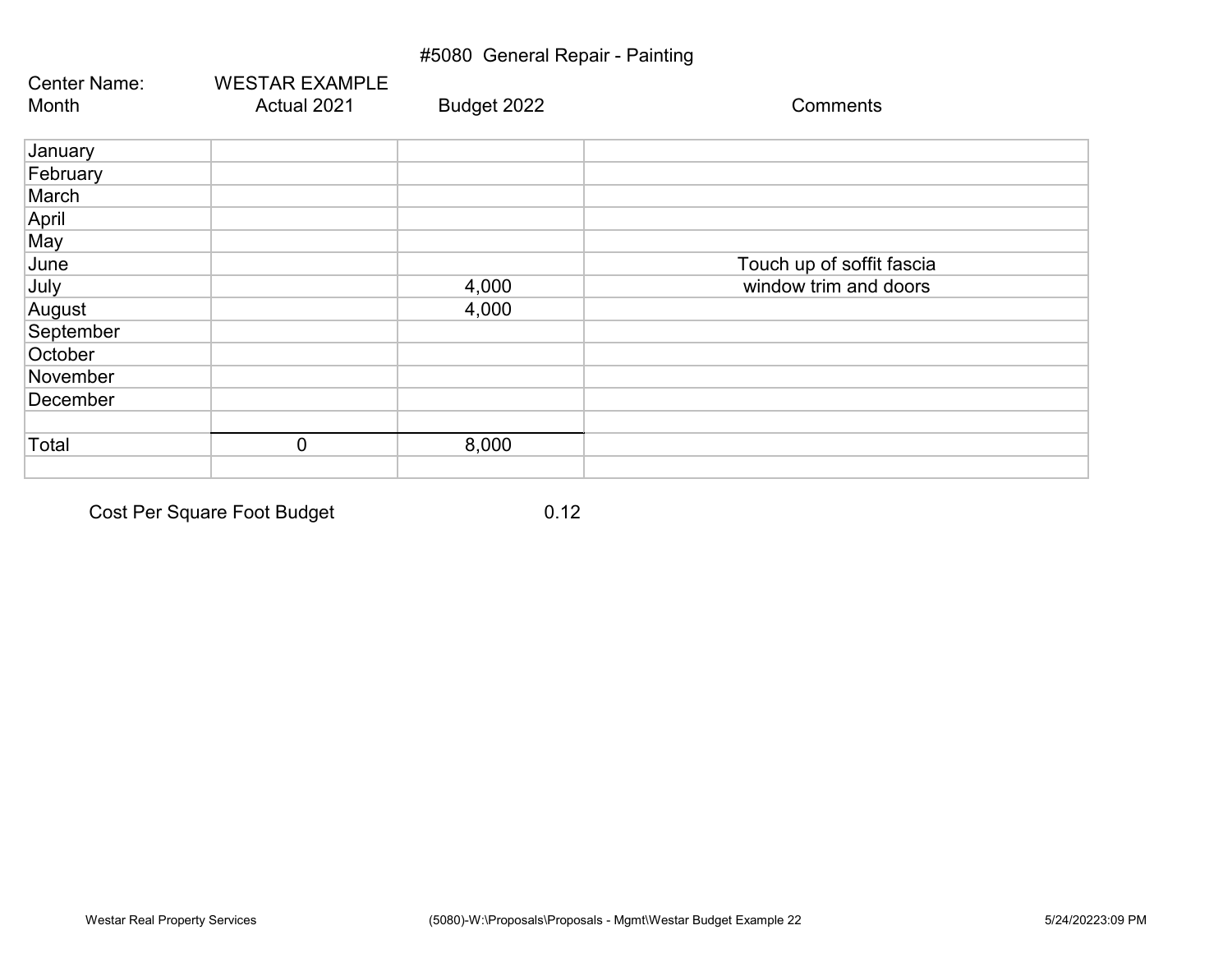| #5090 General Repair - Plumbing |                       |             |                                 |  |
|---------------------------------|-----------------------|-------------|---------------------------------|--|
| Center Name:                    | <b>WESTAR EXAMPLE</b> |             |                                 |  |
| Month                           | Actual 2021           | Budget 2022 | Comments                        |  |
| January                         | 0                     |             |                                 |  |
| February                        | 145                   |             |                                 |  |
| March                           | 140                   |             |                                 |  |
| April                           | 0                     | 916         |                                 |  |
| May                             | 186                   |             | Contingency and 3 time per year |  |
| June                            | 0                     |             | line jetting                    |  |
| July                            | 0                     |             |                                 |  |
| August                          | 0                     | 916         |                                 |  |
| September                       | 318                   |             |                                 |  |
| October                         |                       |             |                                 |  |
| November                        |                       | 916         |                                 |  |
| December                        |                       |             |                                 |  |
|                                 |                       |             |                                 |  |
| <b>Totals</b>                   | 789                   | 2,748       |                                 |  |
|                                 |                       |             |                                 |  |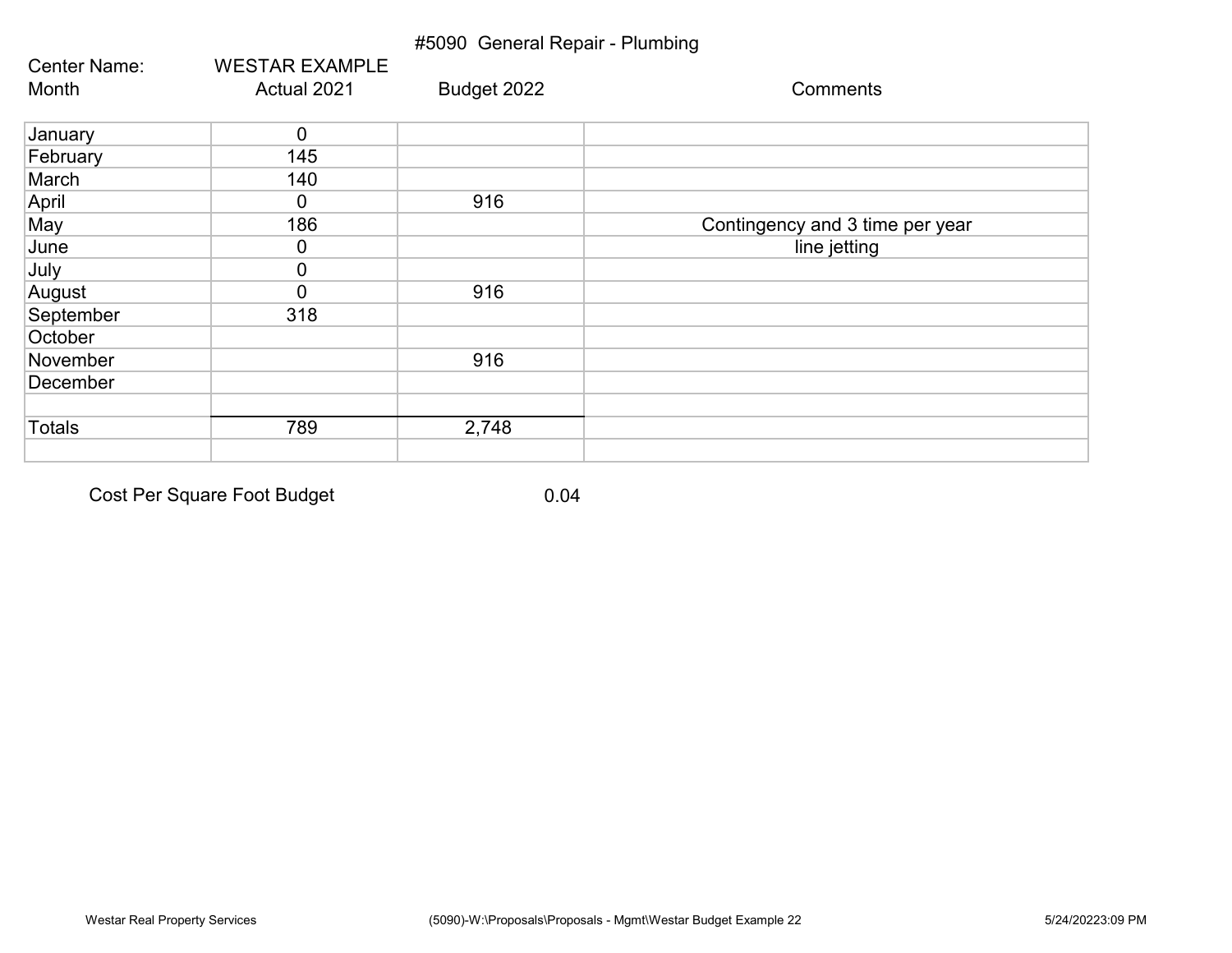#### #5095 General Repair - Roof

| <b>Center Name:</b> | <b>WESTAR EXAMPLE</b> |             |                              |
|---------------------|-----------------------|-------------|------------------------------|
| Month               | Actual 2021           | Budget 2022 | Comments                     |
| January             |                       |             |                              |
| February            |                       |             |                              |
| March               |                       |             |                              |
| April               |                       | 577         |                              |
| May                 |                       |             | Contingency                  |
| June                |                       | 1,403       | New roof on 80% of building. |
| July                |                       |             |                              |
| August              | 1,686                 |             |                              |
| September           |                       |             |                              |
| October             |                       |             |                              |
| November            |                       |             |                              |
| December            |                       | 842         |                              |
|                     |                       |             |                              |
| Total               | 1,686                 | 2,822       |                              |
|                     |                       |             |                              |

Cost Per Square Foot Budget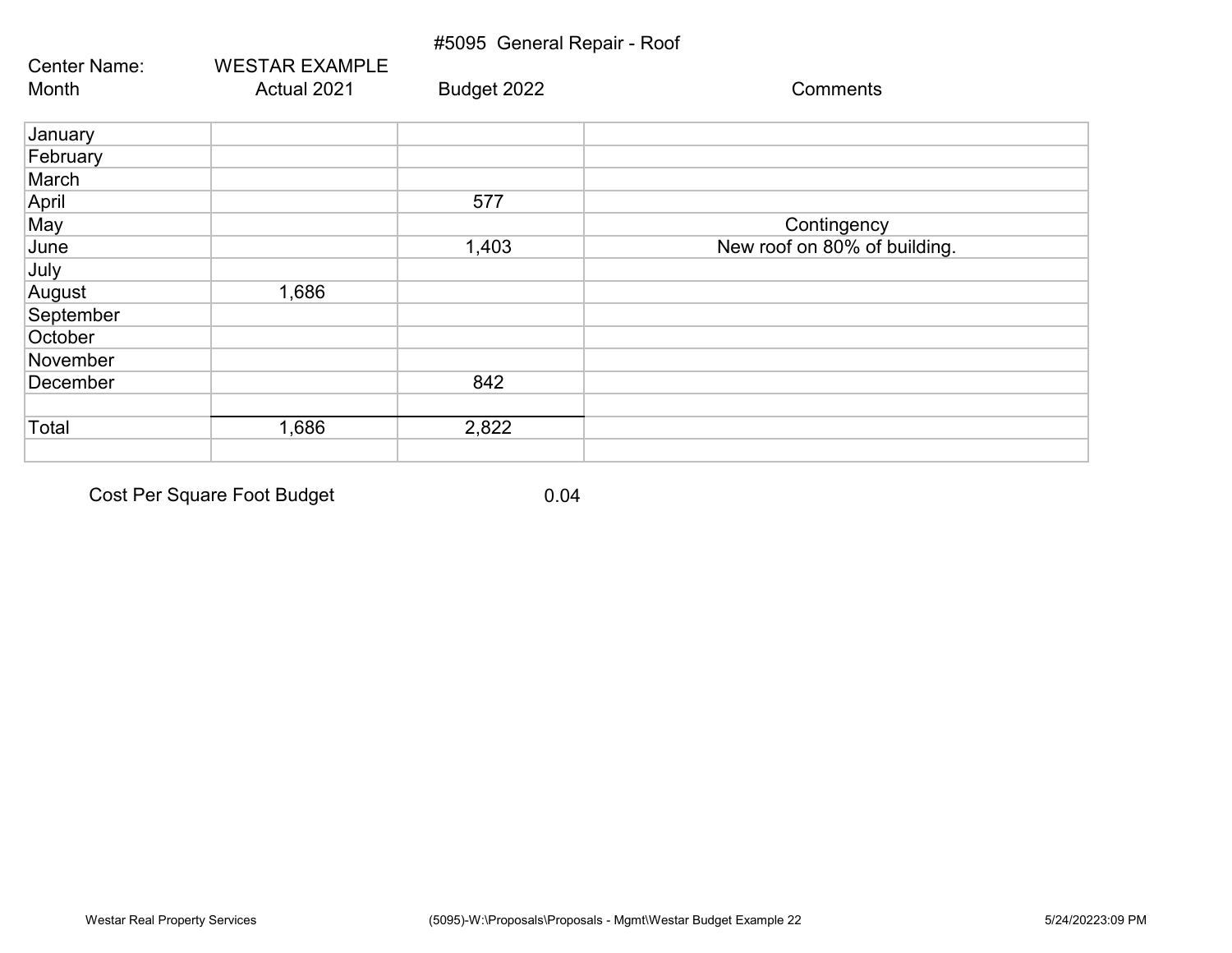## #5110 Janitorial - Contract/Day Porter

| <b>Center Name:</b> | <b>WESTAR EXAMPLE</b> |             |                               |
|---------------------|-----------------------|-------------|-------------------------------|
| Month               | Actual 2021           | Budget 2022 | Comments                      |
| January             | 400                   | 425         | JLG Inc. Contract 4x per week |
| February            | 400                   | 425         |                               |
| March               | 400                   | 425         |                               |
| April               | 400                   | 425         |                               |
| May                 | 400                   | 425         |                               |
| June                | 400                   | 425         |                               |
| July                | 400                   | 425         |                               |
| August              | 400                   | 425         |                               |
| September           | 400                   | 425         |                               |
| October             |                       | 425         |                               |
| November            |                       | 425         |                               |
| December            |                       | 425         |                               |
| <b>Totals</b>       | 3,600                 | 5,100       |                               |
|                     |                       |             |                               |

Cost Per Square Foot Budget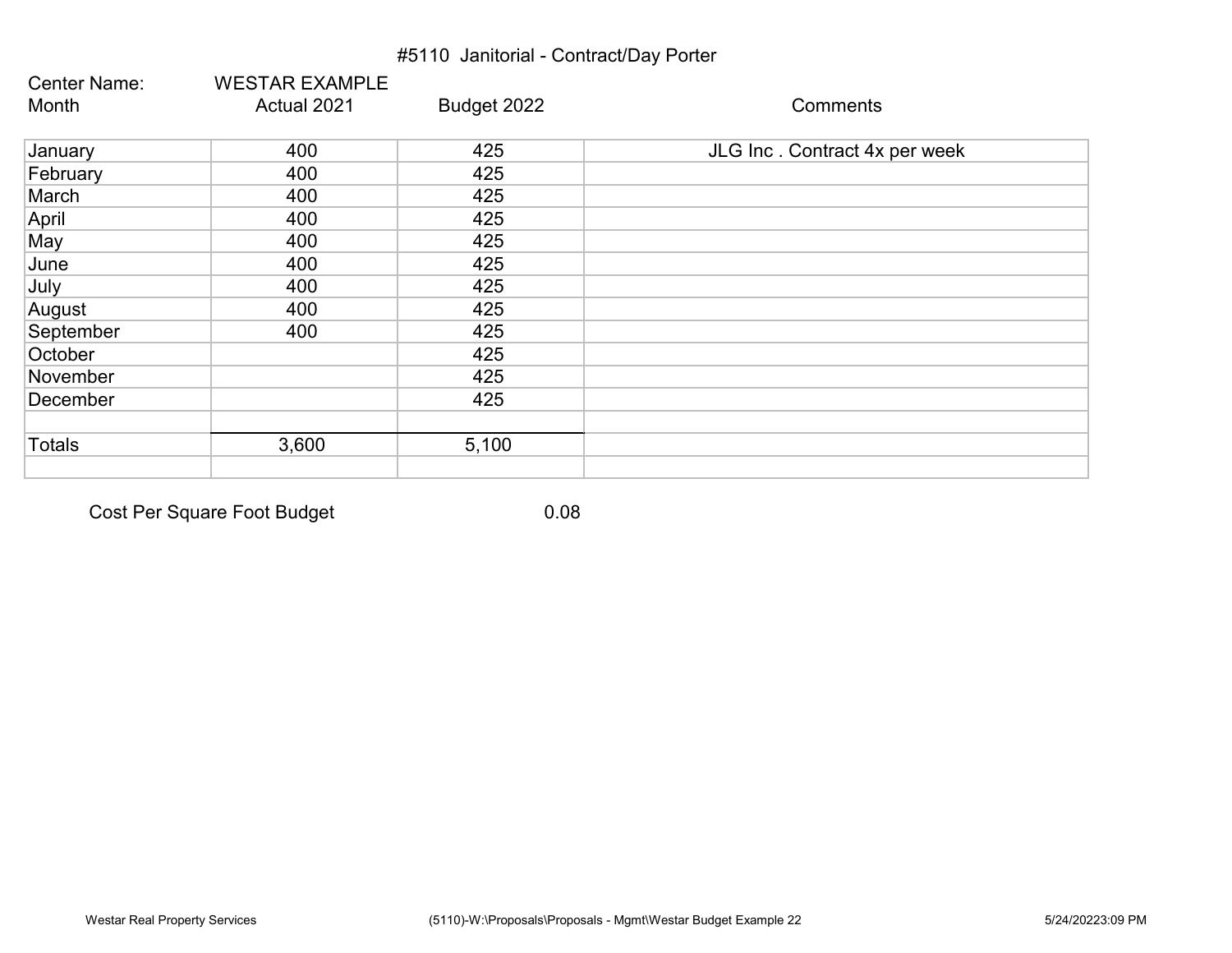| #5140 Power Wash    |                       |             |                                          |
|---------------------|-----------------------|-------------|------------------------------------------|
| <b>Center Name:</b> | <b>WESTAR EXAMPLE</b> |             |                                          |
| Month               | Actual 2021           | Budget 2022 | Comments                                 |
| January             |                       | 1,444       | Master Blaster, Inc. contract            |
| February            |                       |             |                                          |
| March               |                       |             |                                          |
| April               |                       |             |                                          |
| May                 | 2,660                 |             | sidewalks, patios, breezeway, trash area |
| June                |                       | 1,444       |                                          |
| July                | 1,350                 |             |                                          |
| August              |                       |             |                                          |
| September           | 1,350                 | 1,444       |                                          |
| October             |                       |             |                                          |
| November            |                       |             |                                          |
| December            |                       | 1,444       |                                          |
|                     |                       |             |                                          |
| Total               | 5,360                 | 5,776       |                                          |
|                     |                       |             |                                          |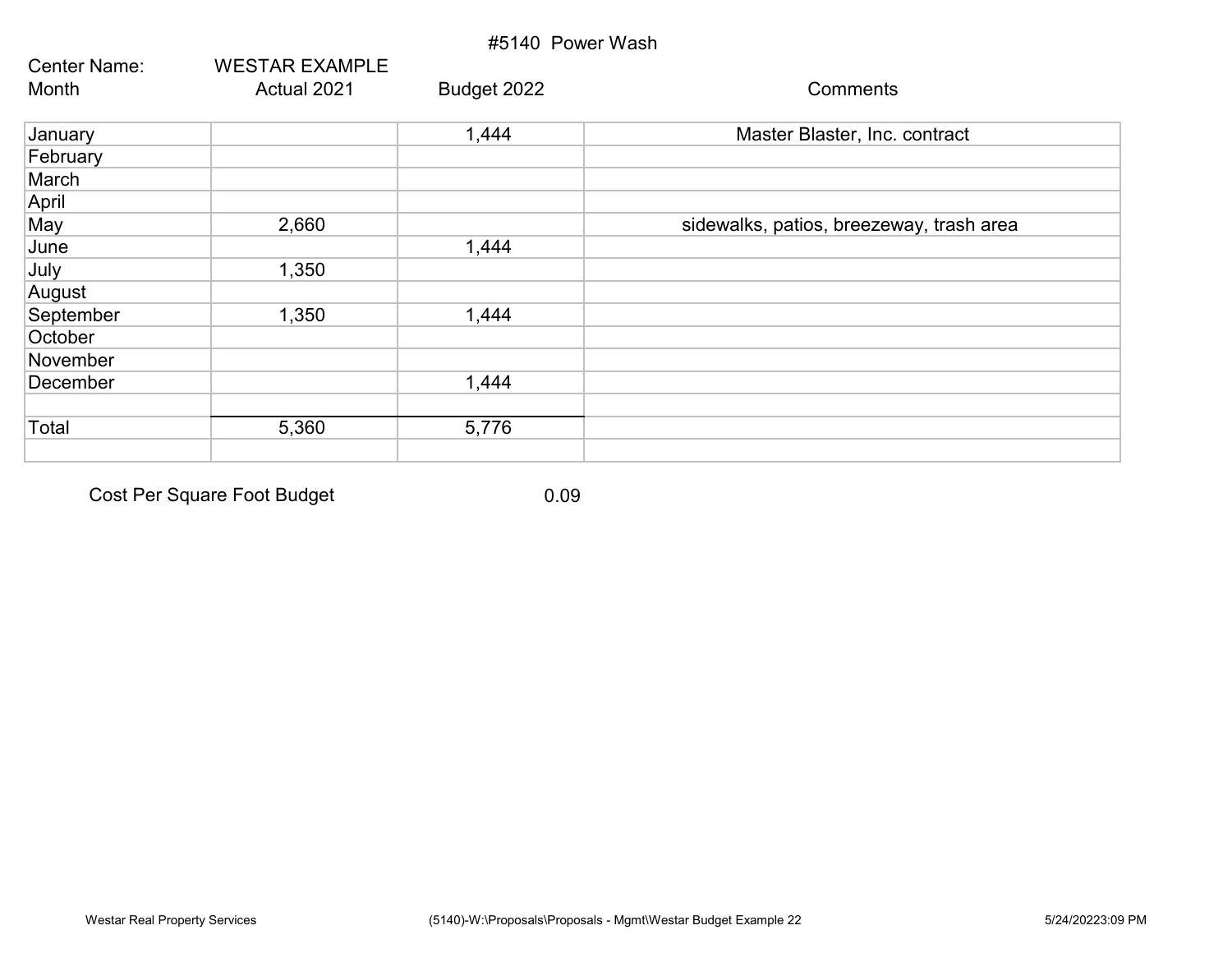## #5150 Landscaping - Contract

| <b>Center Name:</b> | <b>WESTAR EXAMPLE</b> |             |                               |
|---------------------|-----------------------|-------------|-------------------------------|
| Month               | Actual 2021           | Budget 2022 | <b>Comments</b>               |
|                     |                       |             | contracted by Metco Landscape |
| January             |                       |             |                               |
| February            | (845)                 |             |                               |
| March               |                       |             |                               |
| April               | 865                   | 895         |                               |
| May                 | 865                   | 895         |                               |
| June                |                       | 895         |                               |
| July                | 865                   | 895         |                               |
| August              | 1,730                 | 895         |                               |
| September           | 865                   | 895         |                               |
| October             |                       | 1,055       | 895 + 140 for fall aeration   |
| November            |                       | 895         |                               |
| December            |                       |             |                               |
|                     |                       |             |                               |
| <b>Totals</b>       | 4,345                 | 7,320       |                               |
|                     |                       |             |                               |

Cost Per Square Foot Budget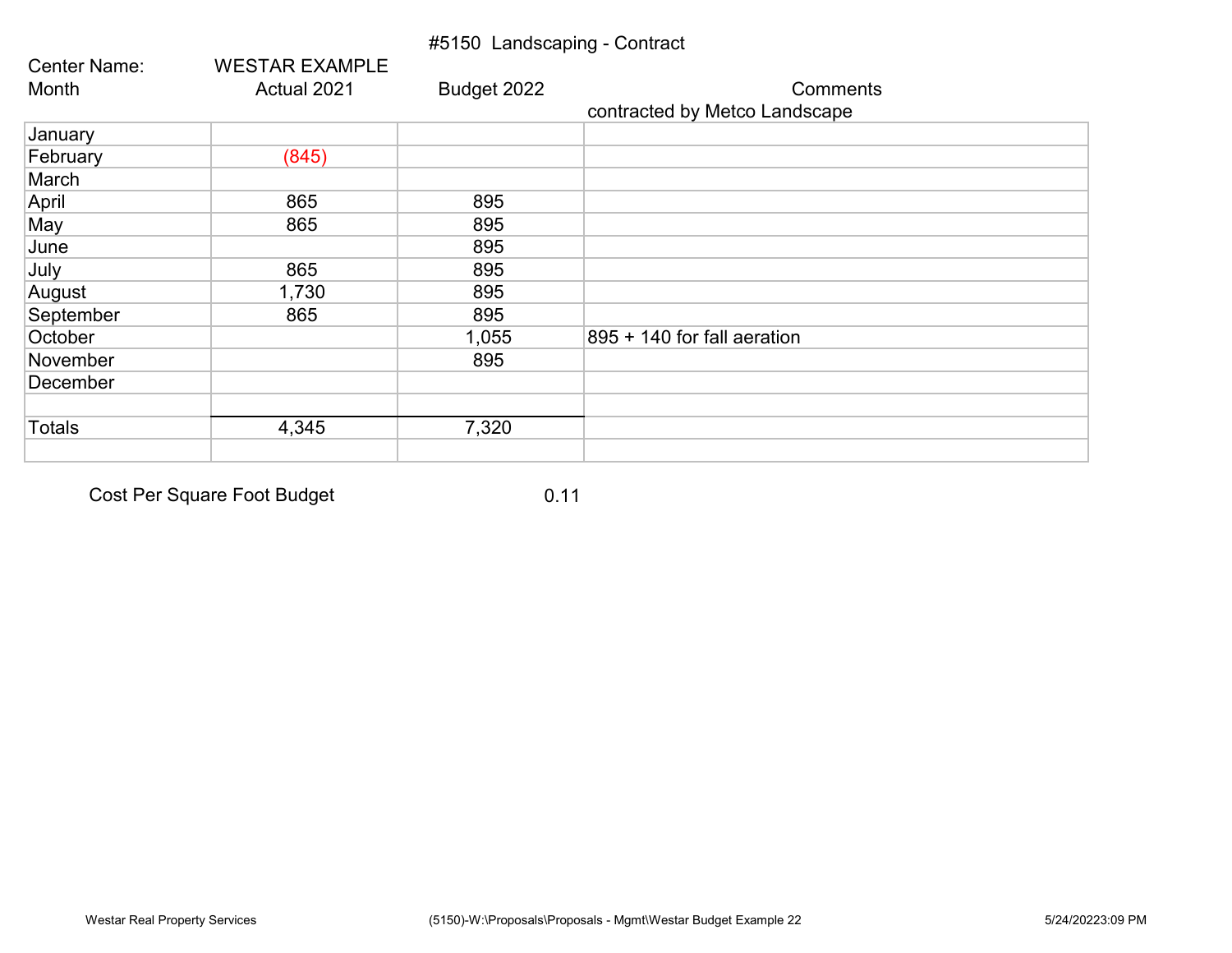|               |                       | #5160 Landscaping - Extra |                                  |
|---------------|-----------------------|---------------------------|----------------------------------|
| Center Name:  | <b>WESTAR EXAMPLE</b> |                           |                                  |
| Month         | Actual 2021           | Budget 2022               | Comments                         |
| January       |                       |                           |                                  |
| February      |                       |                           |                                  |
| March         |                       |                           |                                  |
| April         |                       |                           | Spring clean up - replace dead   |
| May           |                       |                           | trees / shrubs, & spring flowers |
| June          | 350                   | 2,350                     | Sprinkler repairs                |
| July          | 2,220                 | 3,300                     | Contingency                      |
| August        | 1,223                 | 1,284                     |                                  |
| September     | 250                   | 275                       |                                  |
| October       |                       |                           |                                  |
| November      |                       |                           | <b>Blow out sprinklers</b>       |
| December      |                       |                           |                                  |
|               |                       |                           |                                  |
| <b>Totals</b> | 4,043                 | 7,209                     |                                  |
|               |                       |                           |                                  |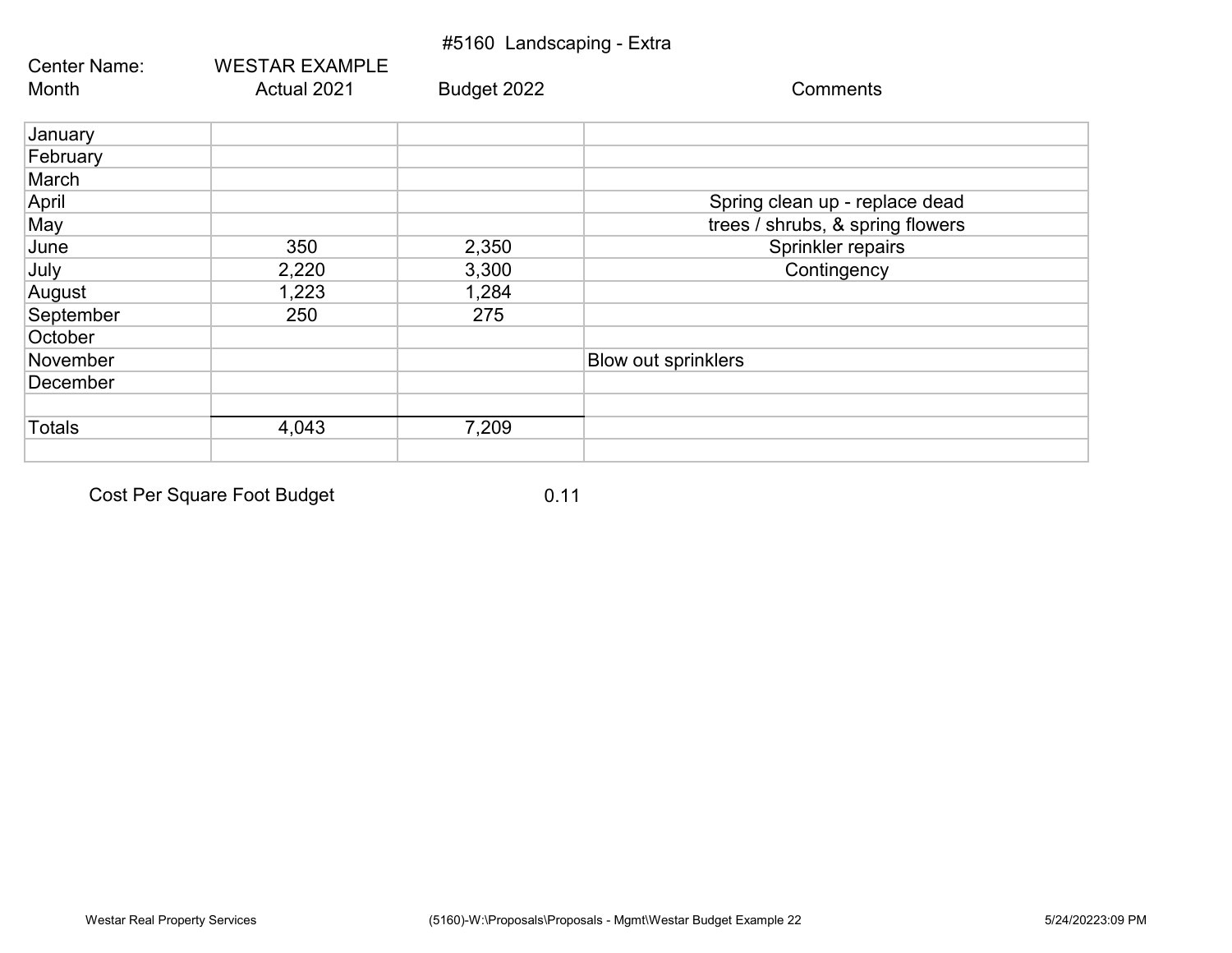## # 5190 Parking Lot - Repairs

| Center Name: | <b>WESTAR EXAMPLE</b> |             |          |
|--------------|-----------------------|-------------|----------|
| Month        | Actual 2021           | Budget 2022 | Comments |
| January      |                       |             |          |
| February     |                       |             |          |
| March        |                       |             |          |
| April        |                       |             |          |
| May          |                       |             |          |
| June         |                       |             |          |
| July         |                       | 20,000      |          |
| August       | 1,300                 |             |          |
| September    |                       |             |          |
| October      |                       |             |          |
| November     |                       |             |          |
| December     |                       |             |          |
|              |                       |             |          |
| Total        | 1,300                 | 20,000      |          |
|              |                       |             |          |

Cost Per Square Foot Budget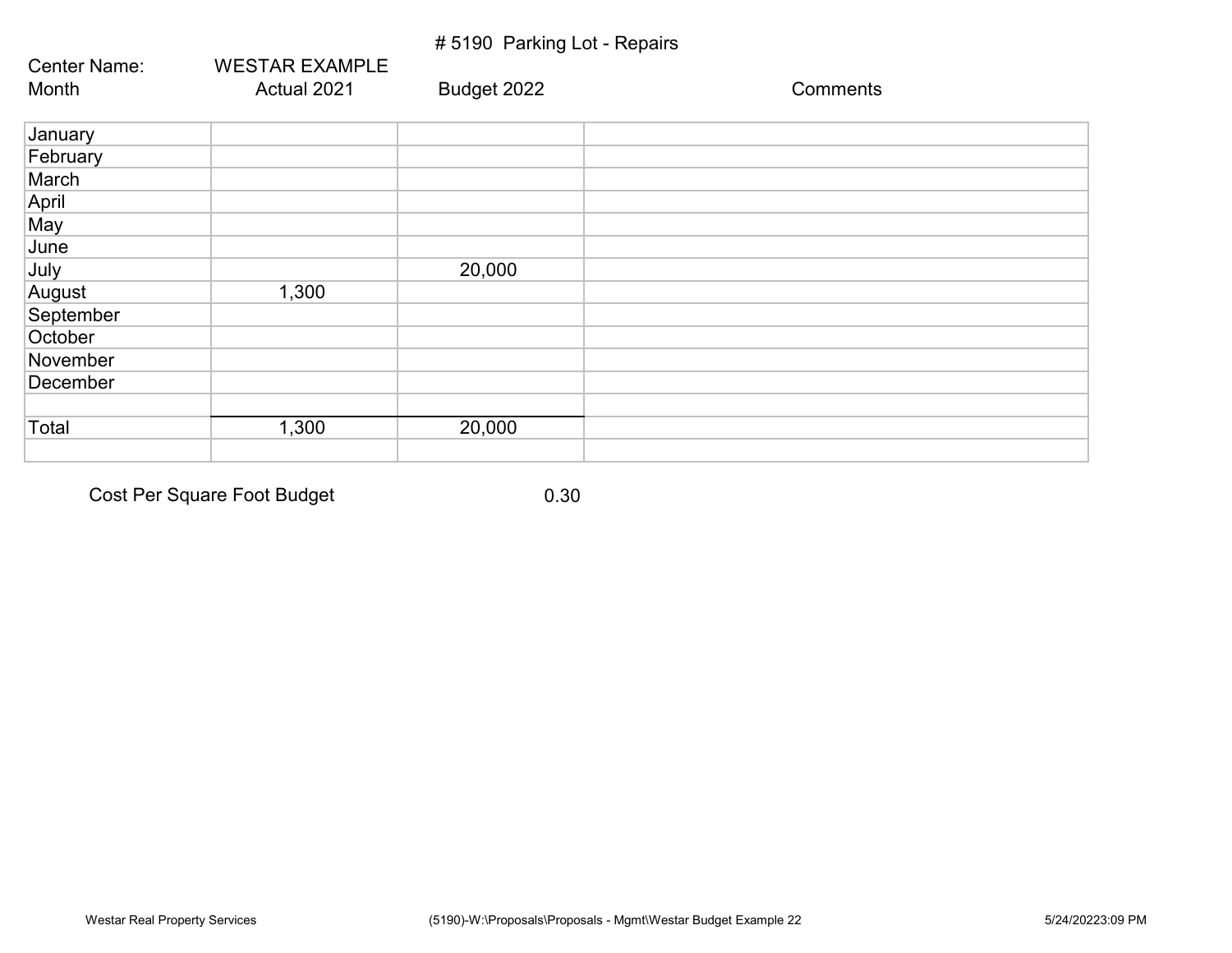## #5200 Parking Lot - Striping

| Center Name: | <b>WESTAR EXAMPLE</b> |             |          |
|--------------|-----------------------|-------------|----------|
| Month        | Actual 2021           | Budget 2022 | Comments |
| January      |                       |             |          |
| February     |                       |             |          |
| March        |                       |             |          |
| April        |                       |             |          |
| May          |                       |             |          |
| June         |                       |             |          |
| July         |                       |             |          |
| August       |                       | 3,600       |          |
| September    |                       |             |          |
| October      |                       |             |          |
| November     |                       |             |          |
| December     |                       |             |          |
|              |                       |             |          |
| Total        | $\overline{0}$        | 3,600       |          |
|              |                       |             |          |

Cost Per Square Foot Budget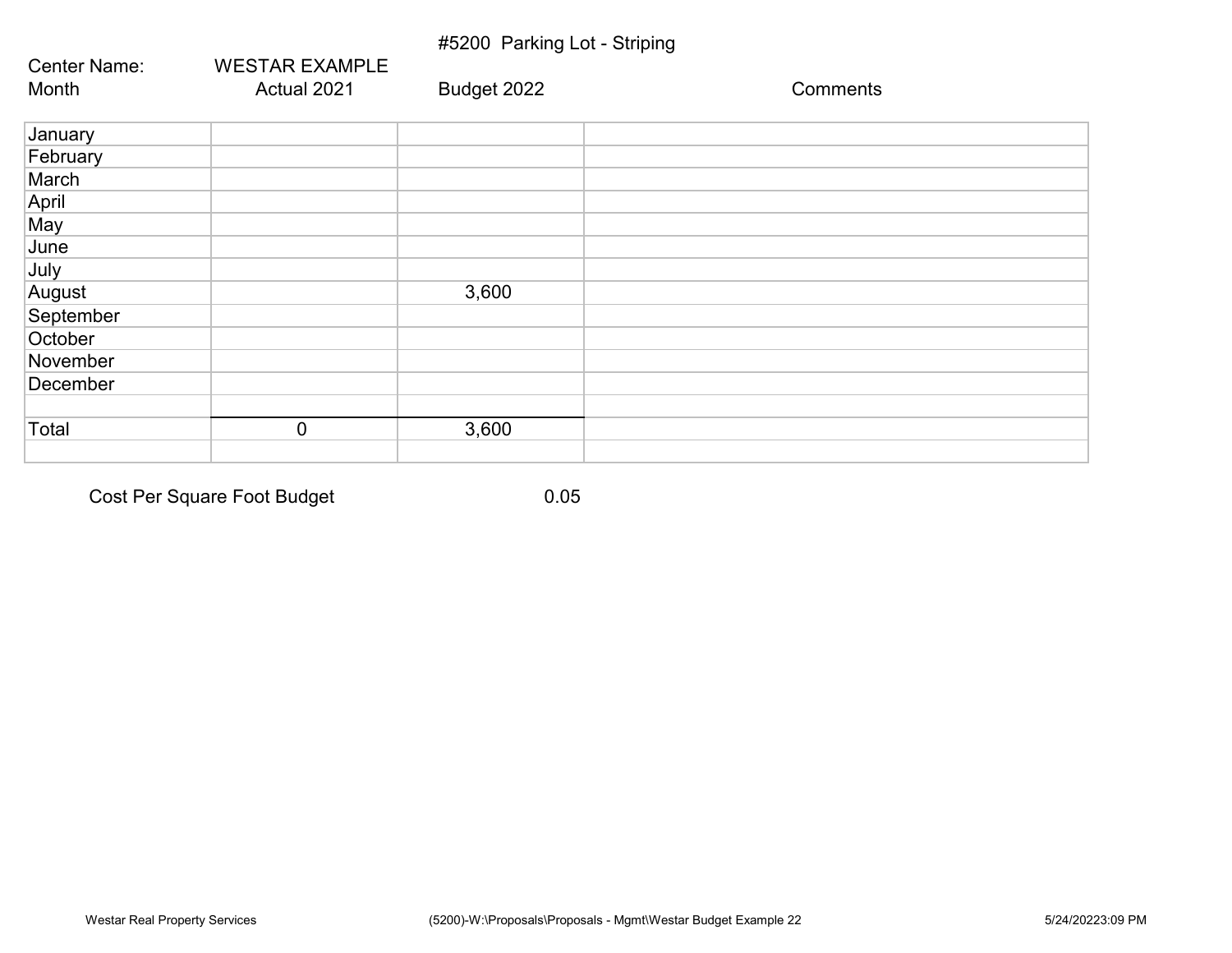|              |                       | #5210 Parking Lot - Sweeping |                           |
|--------------|-----------------------|------------------------------|---------------------------|
| Center Name: | <b>WESTAR EXAMPLE</b> |                              |                           |
| Month        | Actual 2021           | Budget 2022                  | Comments                  |
| January      | 600                   | 642                          | contract 3 times per week |
| February     | 600                   | 642                          |                           |
| March        | 600                   | 642                          |                           |
| April        | 600                   | 642                          |                           |
| May          | 600                   | 642                          |                           |
| June         | 600                   | 642                          |                           |
| July         | 600                   | 642                          |                           |
| August       | 600                   | 642                          |                           |
| September    | 600                   | 642                          |                           |
| October      |                       | 642                          |                           |
| November     |                       | 642                          |                           |
| December     |                       | 642                          |                           |
|              |                       |                              |                           |
| Total        | 5,400                 | 7,704                        |                           |
|              |                       |                              |                           |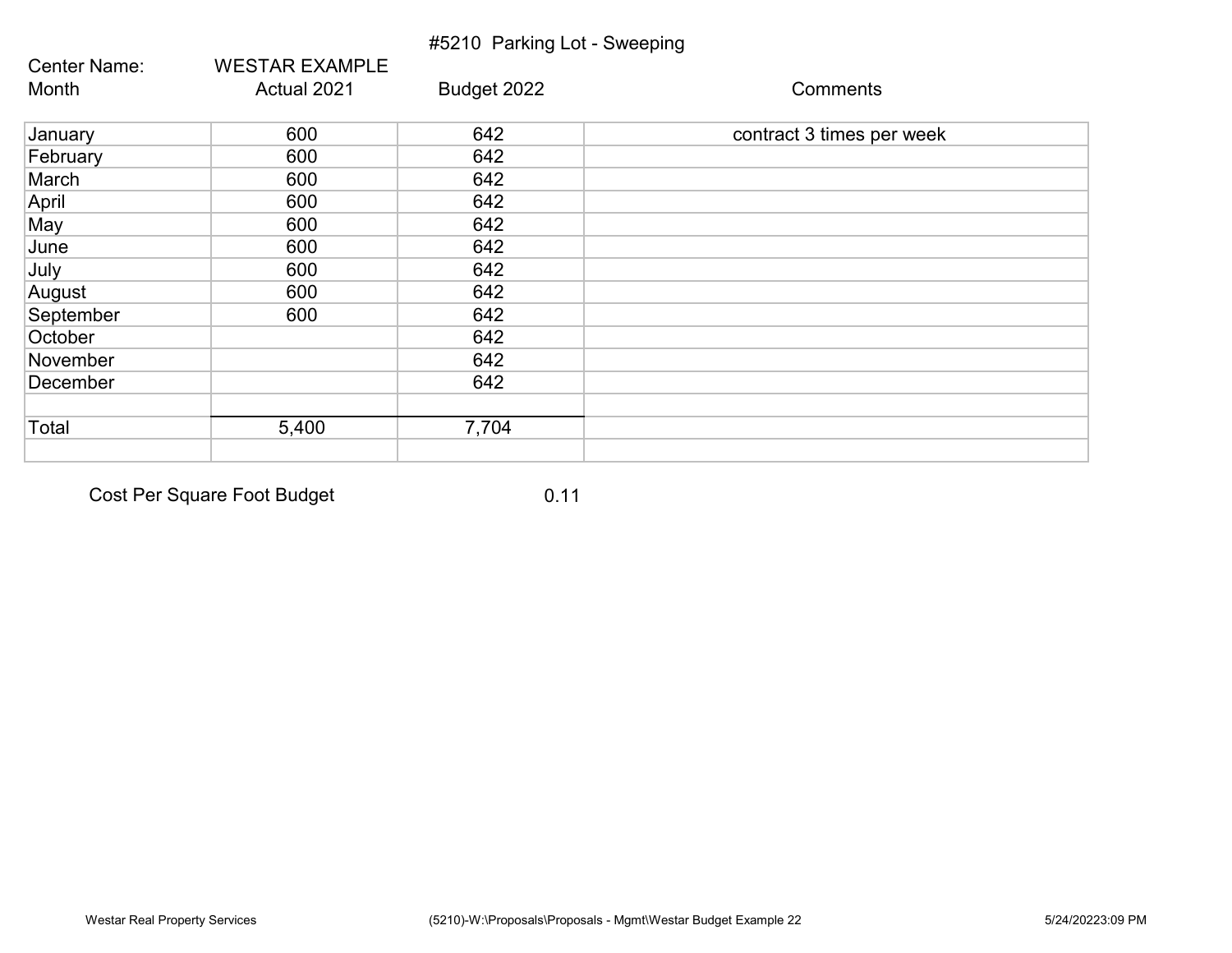| #5220 Snow Removal  |                       |             |                                 |  |  |
|---------------------|-----------------------|-------------|---------------------------------|--|--|
| <b>Center Name:</b> | <b>WESTAR EXAMPLE</b> |             |                                 |  |  |
| Month               | Actual 2021           | Budget 2022 | Comments                        |  |  |
| January             | 6,483                 | 6,000       |                                 |  |  |
| February            | 4,638                 | 6,500       |                                 |  |  |
| March               | 10,048                | 10,000      | <b>Best Guess Estimate</b>      |  |  |
| April               | 2,533                 | 4,000       | Trace on sidewalks & / or 2" in |  |  |
| May                 | 1,830                 | 1,000       | parking lot                     |  |  |
| June                |                       |             |                                 |  |  |
| July                |                       |             |                                 |  |  |
| August              | 7,328                 |             |                                 |  |  |
| September           |                       |             |                                 |  |  |
| October             |                       | 1,500       |                                 |  |  |
| November            |                       | 2,500       |                                 |  |  |
| December            |                       | 4,815       |                                 |  |  |
|                     |                       |             |                                 |  |  |
| Total               | 32,858                | 36,315      |                                 |  |  |
|                     |                       |             |                                 |  |  |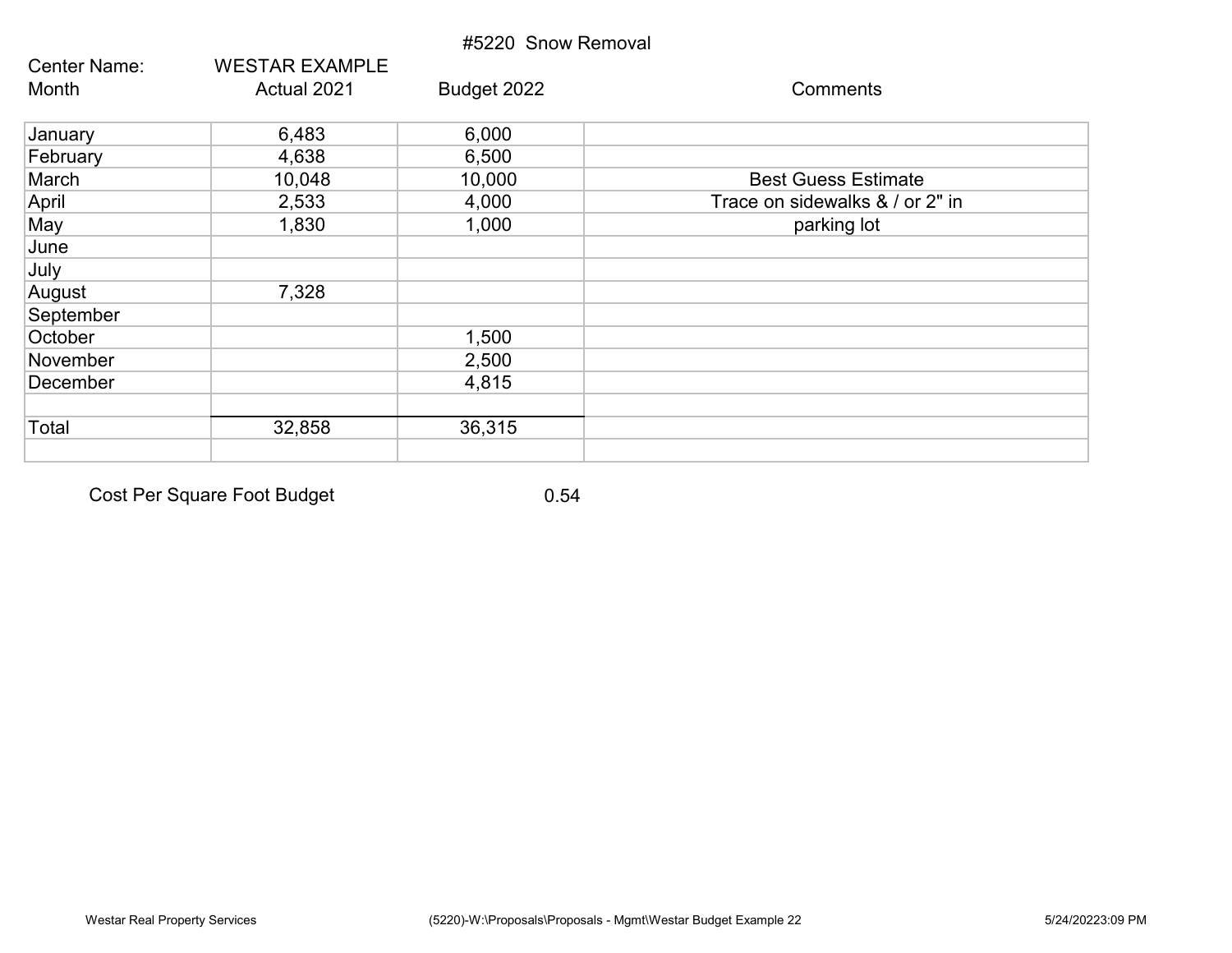|                     |                       | #5230 Trash Removal |                         |
|---------------------|-----------------------|---------------------|-------------------------|
| <b>Center Name:</b> | <b>WESTAR EXAMPLE</b> |                     |                         |
| Month               | Actual 2021           | Budget 2022         | Comments                |
| January             | 3,769                 | 1,961               | Trash removal &         |
| February            |                       | 1,961               | community contributions |
| March               | 1,835                 | 1,961               | Per contract with       |
| April               | 1,823                 | 1,961               | Waste Management        |
| May                 | 1,813                 | 1,961               |                         |
| June                | 1,823                 | 1,961               |                         |
| July                | 1,828                 | 1,961               |                         |
| August              | 1,933                 | 1,961               |                         |
| September           | 1,984                 | 1,961               |                         |
| October             |                       | 1,961               |                         |
| November            |                       | 1,961               |                         |
| December            |                       | 1,961               |                         |
| Total               | 16,809                | 23,533              |                         |
|                     |                       |                     |                         |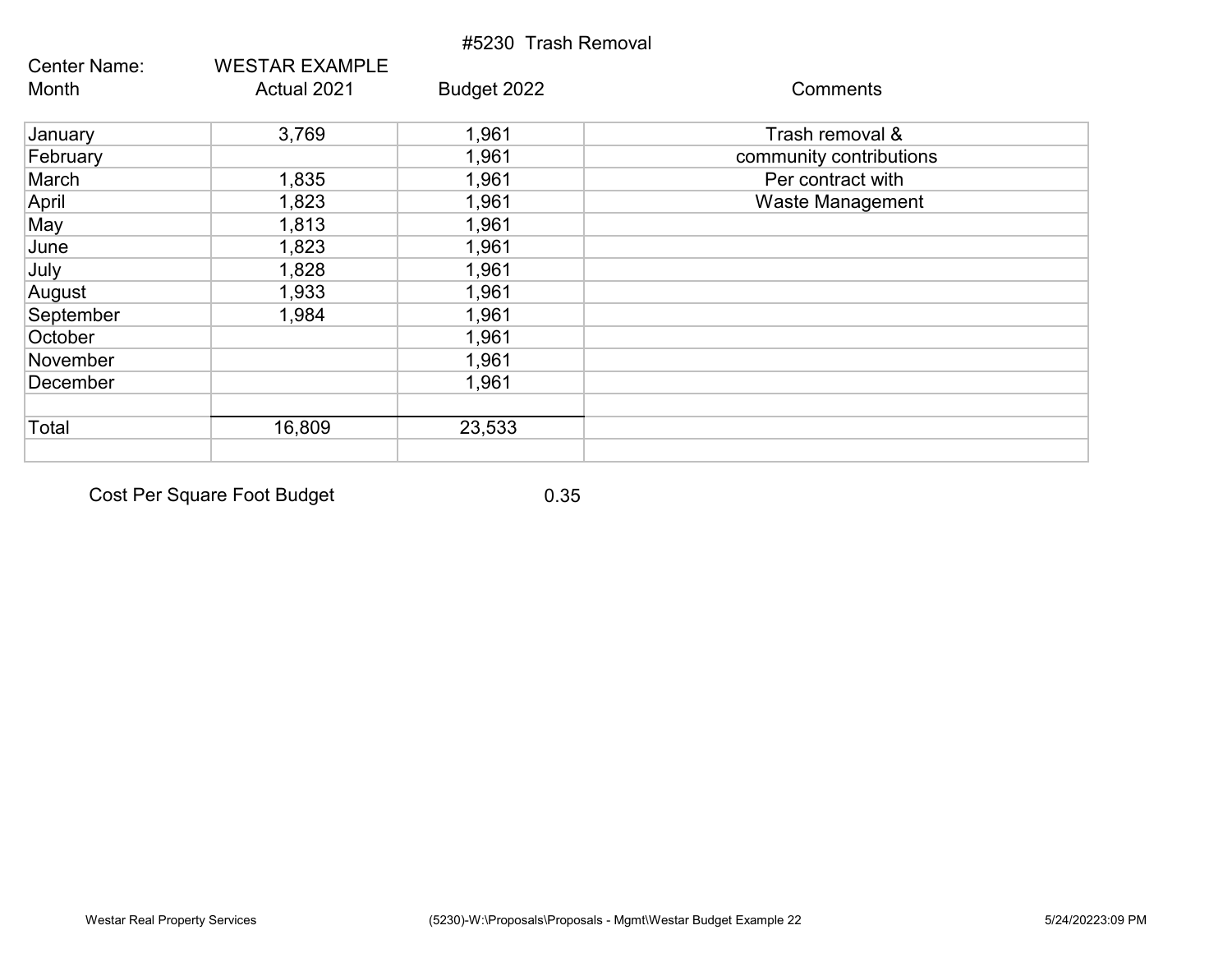|                     |                       | #5240 Utility - Electricity/Gas |                                           |
|---------------------|-----------------------|---------------------------------|-------------------------------------------|
| <b>Center Name:</b> | <b>WESTAR EXAMPLE</b> |                                 |                                           |
| Month               | Actual 2021           | Budget 2022                     | Comments                                  |
| January             | 1,690                 | 1,900                           | Outside lighting only                     |
| February            | 2,298                 | 1,900                           |                                           |
| March               | 1,544                 | 1,700                           | <b>City of Colorado Springs Utilities</b> |
| April               | 1,343                 | 1,400                           |                                           |
| May                 | 1,229                 | 1,300                           |                                           |
| June                | 1,413                 | 1,300                           |                                           |
| July                | 1,397                 | 1,400                           |                                           |
| August              | 2,035                 | 1,200                           |                                           |
| September           | 1,678                 | 1,200                           |                                           |
| October             |                       | 1,400                           |                                           |
| November            |                       | 1,500                           |                                           |
| December            |                       | 1,900                           |                                           |
| Total               | 14,627                | 18,100                          |                                           |
|                     |                       |                                 |                                           |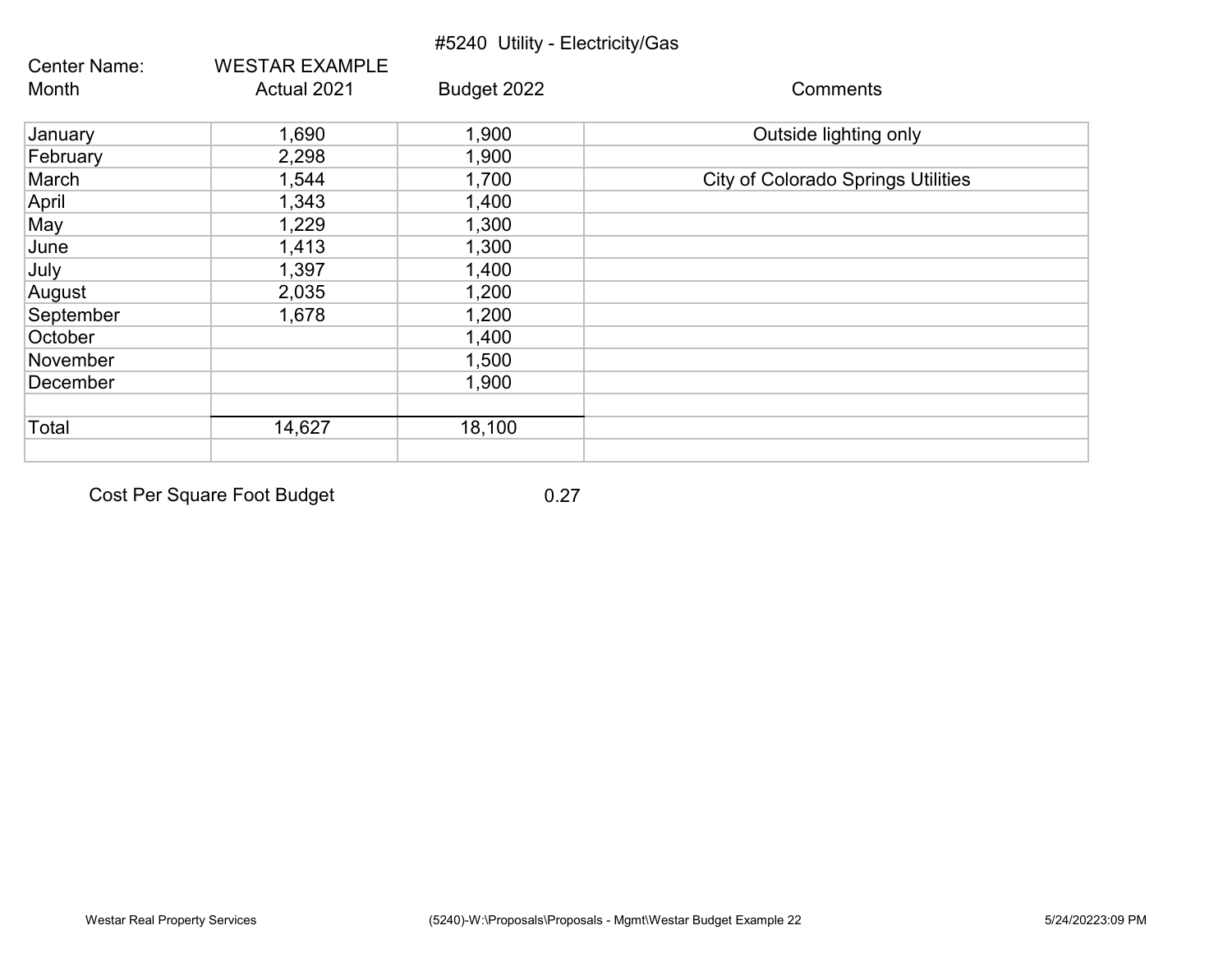|                     |                       | #5270 Utility - Water / Sewer |                                           |
|---------------------|-----------------------|-------------------------------|-------------------------------------------|
| <b>Center Name:</b> | <b>WESTAR EXAMPLE</b> |                               |                                           |
| Month               | Actual 2021           | Budget 2022                   | Comments                                  |
| January             | 1,694                 | 2,385                         | <b>City of Colorado Springs Utilities</b> |
| February            | 1,711                 | 2,430                         |                                           |
| March               | 1,996                 | 2,430                         |                                           |
| April               | 2,096                 | 2,250                         |                                           |
| May                 | 1,754                 | 2,295                         |                                           |
| June                | 2,578                 | 4,770                         |                                           |
| July                | 2,976                 | 4,320                         |                                           |
| August              | 2,790                 | 4,410                         |                                           |
| September           | 3,786                 | 4,140                         |                                           |
| October             |                       | 2,700                         |                                           |
| November            |                       | 1,890                         |                                           |
| December            |                       | 1,890                         |                                           |
| Total               | 21,381                | 35,910                        |                                           |
|                     |                       |                               |                                           |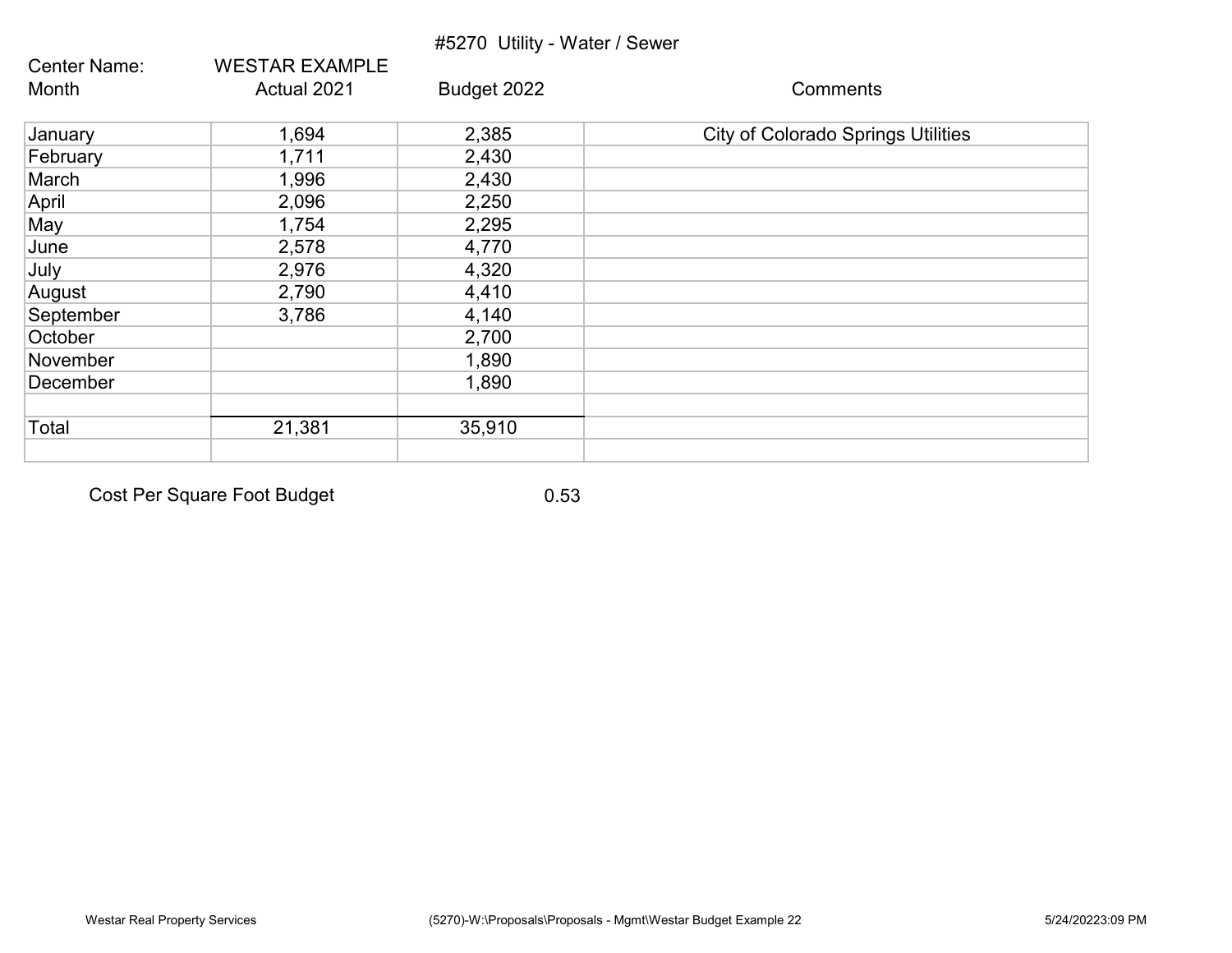|              |                       | #5280 Security |                                  |
|--------------|-----------------------|----------------|----------------------------------|
| Center Name: | <b>WESTAR EXAMPLE</b> |                |                                  |
| Month        | Actual 2021           | Budget 2022    | Comments                         |
| January      | 186                   | 526            |                                  |
| February     | 1,190                 | 526            | Drive by night time              |
| March        | 391                   | 526            | security checks & homeless sweep |
| April        | 384                   | 526            |                                  |
| May          | 398                   | 526            |                                  |
| June         | 974                   | 526            |                                  |
| July         | 405                   | 526            |                                  |
| August       | 398                   | 526            |                                  |
| September    | 405                   | 526            |                                  |
| October      |                       | 526            |                                  |
| November     |                       | 526            |                                  |
| December     |                       | 526            |                                  |
|              |                       |                |                                  |
| Total        | 4,732                 | 6,309          |                                  |
|              |                       |                |                                  |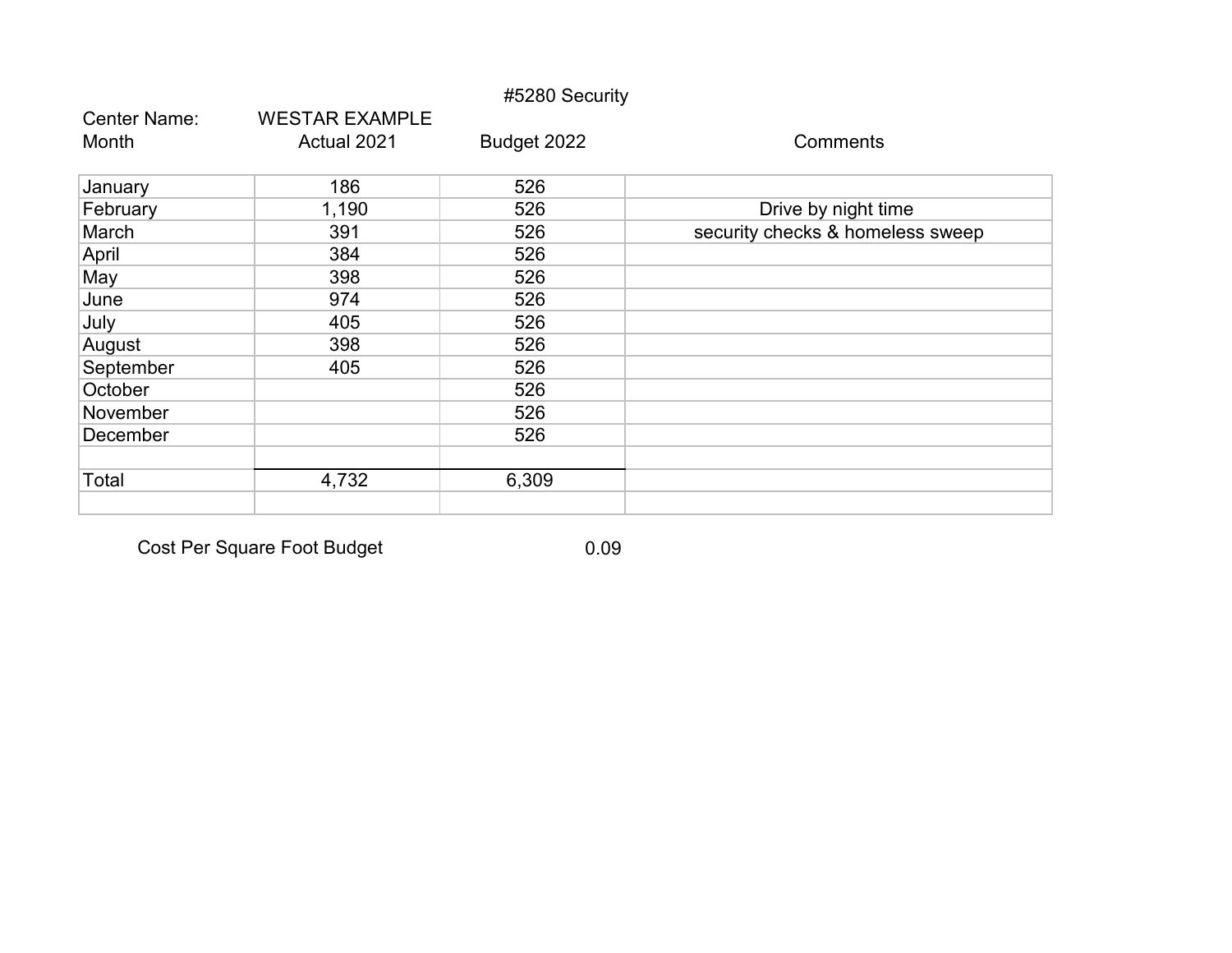## #6110 Utility - Electric (Non CAM)

| <b>Center Name:</b> | <b>WESTAR EXAMPLE</b> |             |                                              |
|---------------------|-----------------------|-------------|----------------------------------------------|
| Month               | Actual 2021           | Budget 2022 | Comments                                     |
| January             | 1,037                 | 515         |                                              |
| February            | 893                   | 515         | Contingency                                  |
| March               | 1,019                 | 515         |                                              |
| April               | (560)                 | 515         | <b>City of Colorado Springs Utilities</b>    |
| May                 | 272                   | 515         |                                              |
| June                | 470                   | 515         | 2021 is net of payments made from billbacks. |
| July                | (213)                 | 515         |                                              |
| August              | 151                   | 515         |                                              |
| September           | 285                   | 515         |                                              |
| October             |                       | 515         |                                              |
| November            |                       | 515         |                                              |
| December            |                       | 515         |                                              |
| Total               | 3,354                 | 6,000       |                                              |
|                     |                       |             |                                              |

Cost Per Square Foot Budget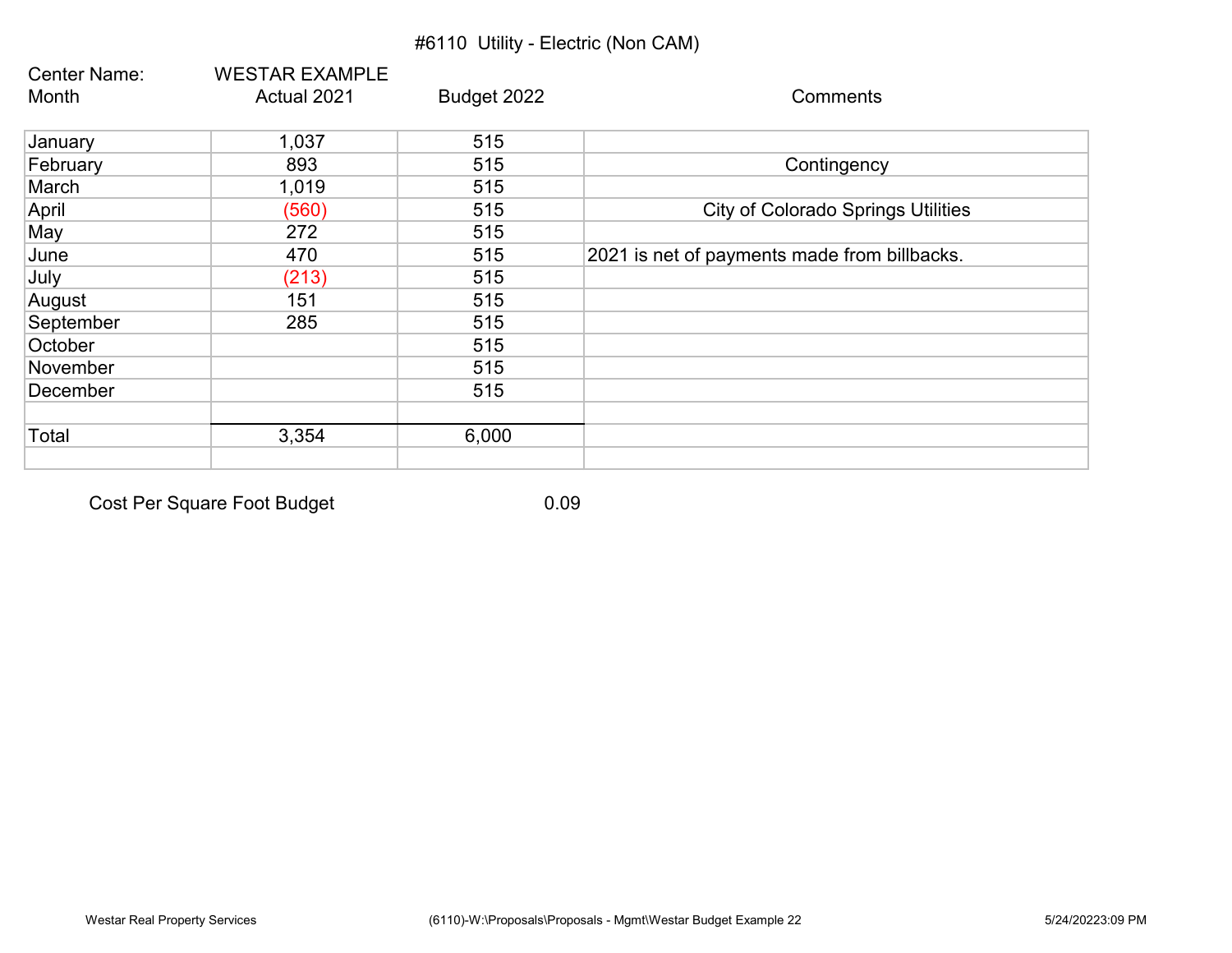## #7040 Bank Charges

| Center Name:  | <b>WESTAR EXAMPLE</b> |             |          |
|---------------|-----------------------|-------------|----------|
| Month         | Actual 2021           | Budget 2022 | Comments |
| January       | 15                    | 30          |          |
| February      | 15                    | 30          |          |
| March         | 15                    | 30          |          |
| April         | 15                    | 30          |          |
| May           | 15                    | 30          |          |
| June          | 15                    | 30          |          |
| July          | $\overline{0}$        | 30          |          |
| August        | 30                    | 30          |          |
| September     |                       | 30          |          |
| October       |                       | 30          |          |
| November      |                       | 30          |          |
| December      |                       | 30          |          |
| <b>Totals</b> | 120                   | 360         |          |
|               |                       |             |          |

Cost Per Square Foot Budget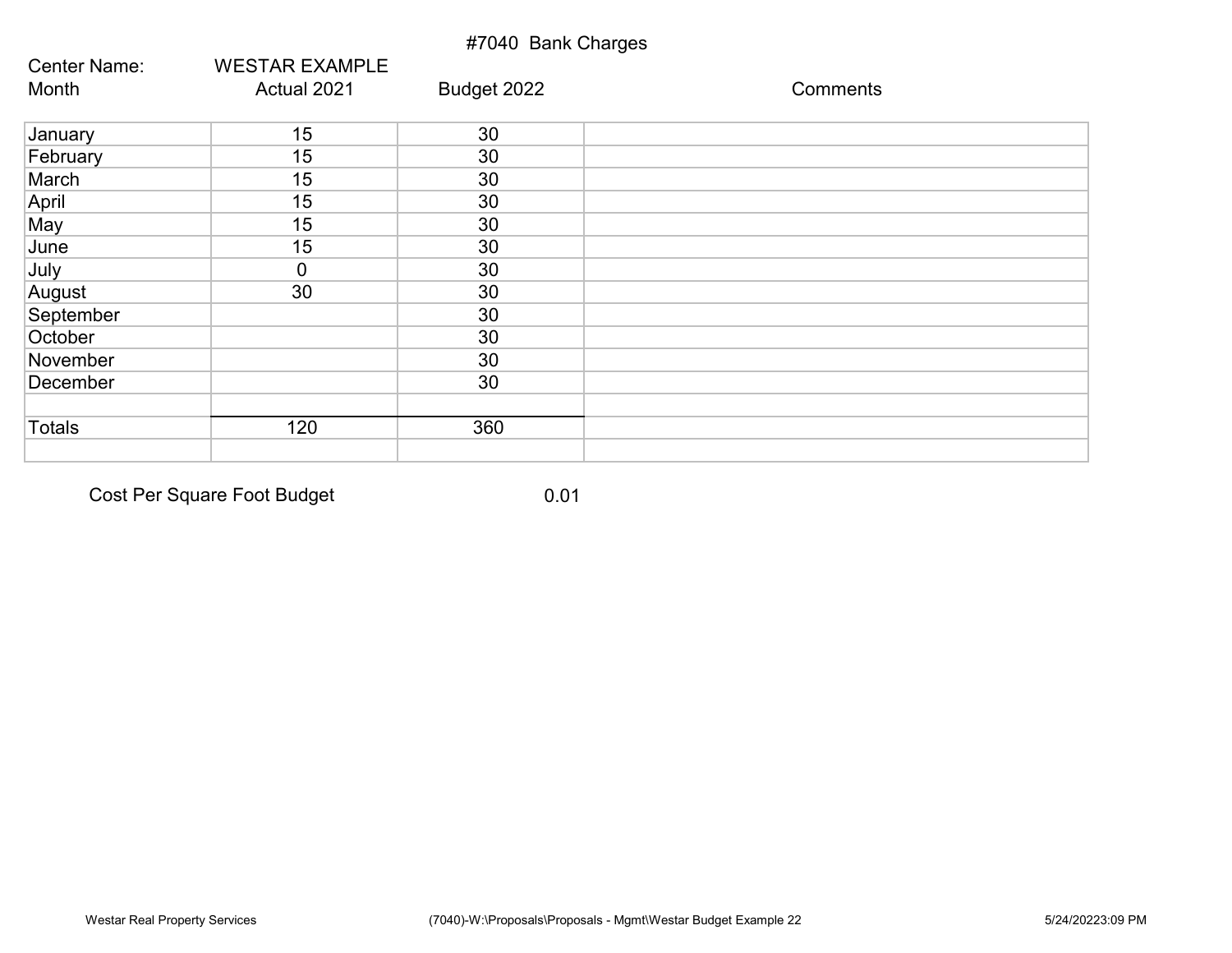| <b>Center Name:</b> | <b>WESTAR EXAMPLE</b> |             |                                          |
|---------------------|-----------------------|-------------|------------------------------------------|
| Month               | Actual 2021           | Budget 2022 | Comments                                 |
| January             | 4,860                 | 4,940       |                                          |
| February            | 5,266                 | 4,907       | \$1,200 minimum or 5% of gross receipts, |
| March               | 4,884                 | 4,875       | whichever is greater, per mgt agreement  |
| April               | 4,951                 | 5,923       |                                          |
| May                 | 4,478                 | 3,390       |                                          |
| June                | 4,702                 | 5,304       |                                          |
| July                | 4,903                 | 4,869       |                                          |
| August              | 5,027                 | 4,871       |                                          |
| September           | 5,238                 | 4,876       |                                          |
| October             |                       | 4,848       |                                          |
| November            |                       | 4,793       |                                          |
| December            |                       | 4,797       |                                          |
| Total               | 44,308                | 58,393      |                                          |
|                     |                       |             |                                          |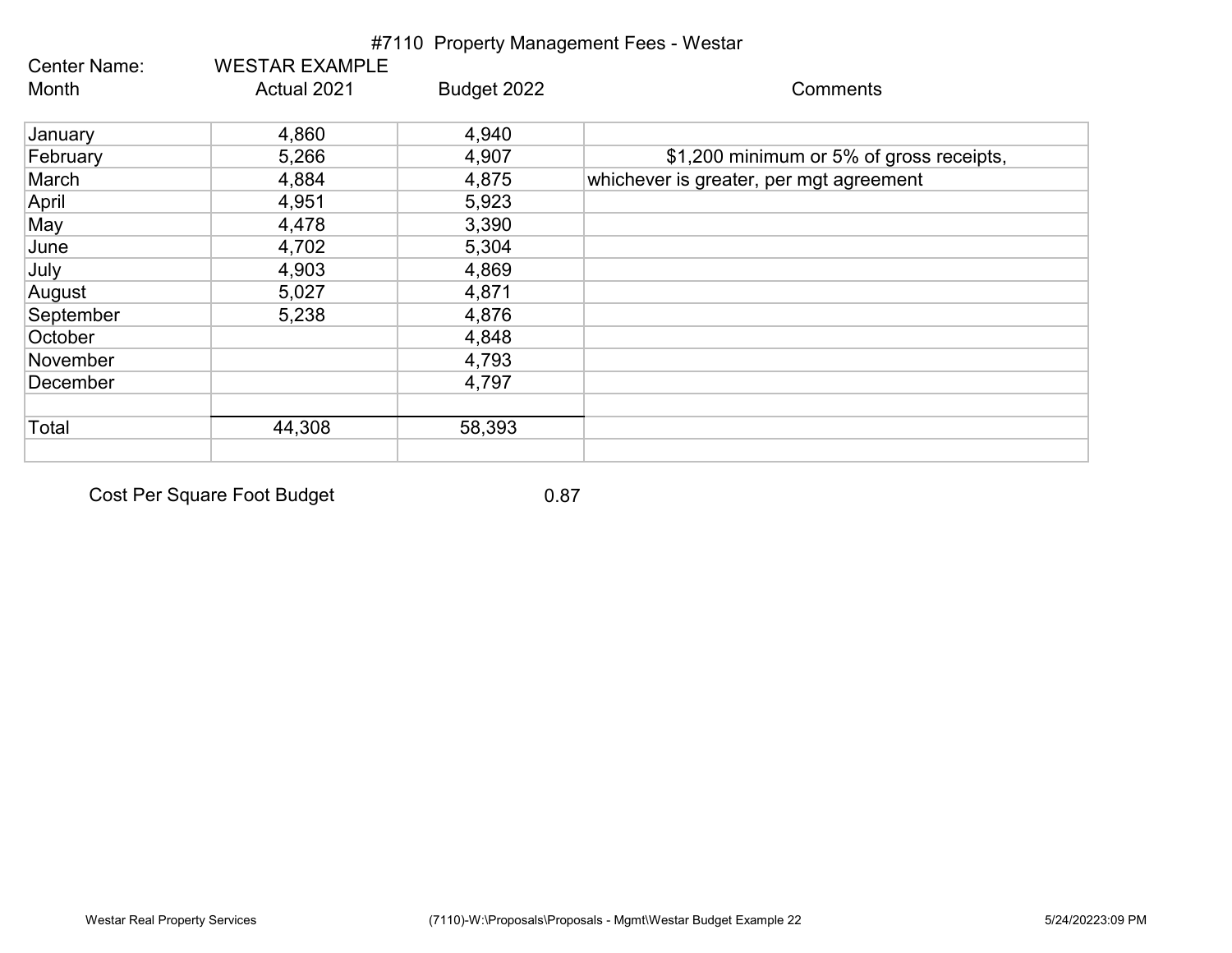#### #7130 Misc Admin Costs

| <b>Center Name:</b> | <b>WESTAR EXAMPLE</b> |             |                        |
|---------------------|-----------------------|-------------|------------------------|
| Month               | Actual 2021           | Budget 2022 | <b>Comments</b>        |
| January             |                       |             |                        |
| February            |                       |             |                        |
| March               |                       |             |                        |
| April               |                       | 200         | Annual processing fees |
| May                 |                       |             | for LLC's              |
| June                |                       |             |                        |
| July                | 10                    |             |                        |
| August              |                       |             |                        |
| September           |                       |             |                        |
| October             |                       |             |                        |
| November            |                       |             |                        |
| December            |                       |             |                        |
|                     |                       |             |                        |
| Total               | 10                    | 200         |                        |
|                     |                       |             |                        |

Cost Per Square Foot Budget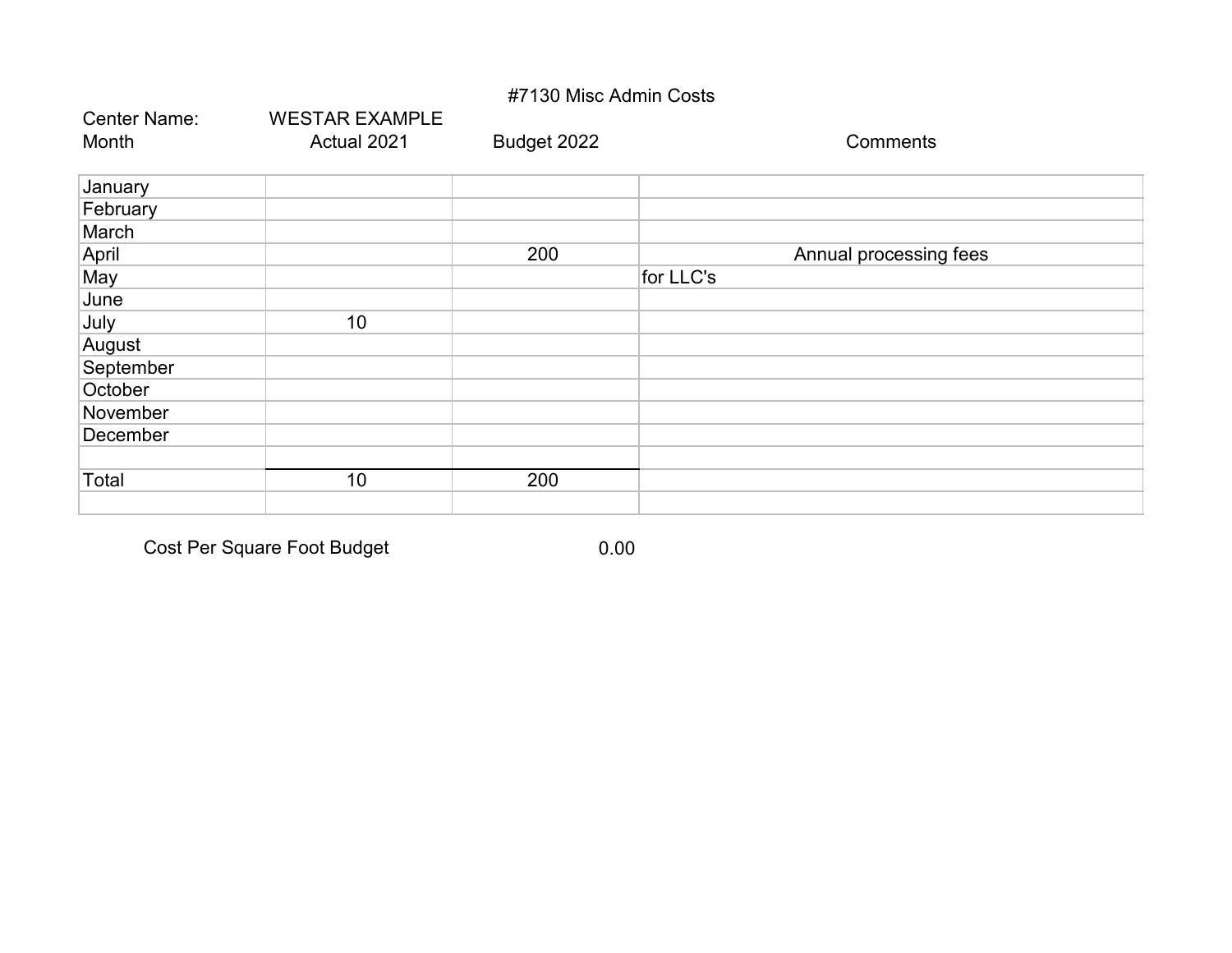## #7160 Office Supplies / Postage

| Center Name: | <b>WESTAR EXAMPLE</b> |             |                                        |
|--------------|-----------------------|-------------|----------------------------------------|
| Month        | Actual 2021           | Budget 2022 | Comments                               |
| January      | 184                   | 190         | Postage, copies, FedEx & misc supplies |
| February     |                       |             | for statements to tenants, CAM         |
| March        |                       |             | statements, & reports to the owners.   |
| April        |                       | 190         |                                        |
| May          |                       |             |                                        |
| June         |                       |             |                                        |
| July         | 345                   | 190         |                                        |
| August       |                       |             |                                        |
| September    |                       |             |                                        |
| October      |                       | 190         |                                        |
| November     |                       |             |                                        |
| December     |                       |             |                                        |
|              |                       |             |                                        |
| Total        | 529                   | 760         |                                        |
|              |                       |             |                                        |

Cost Per Square Foot Budget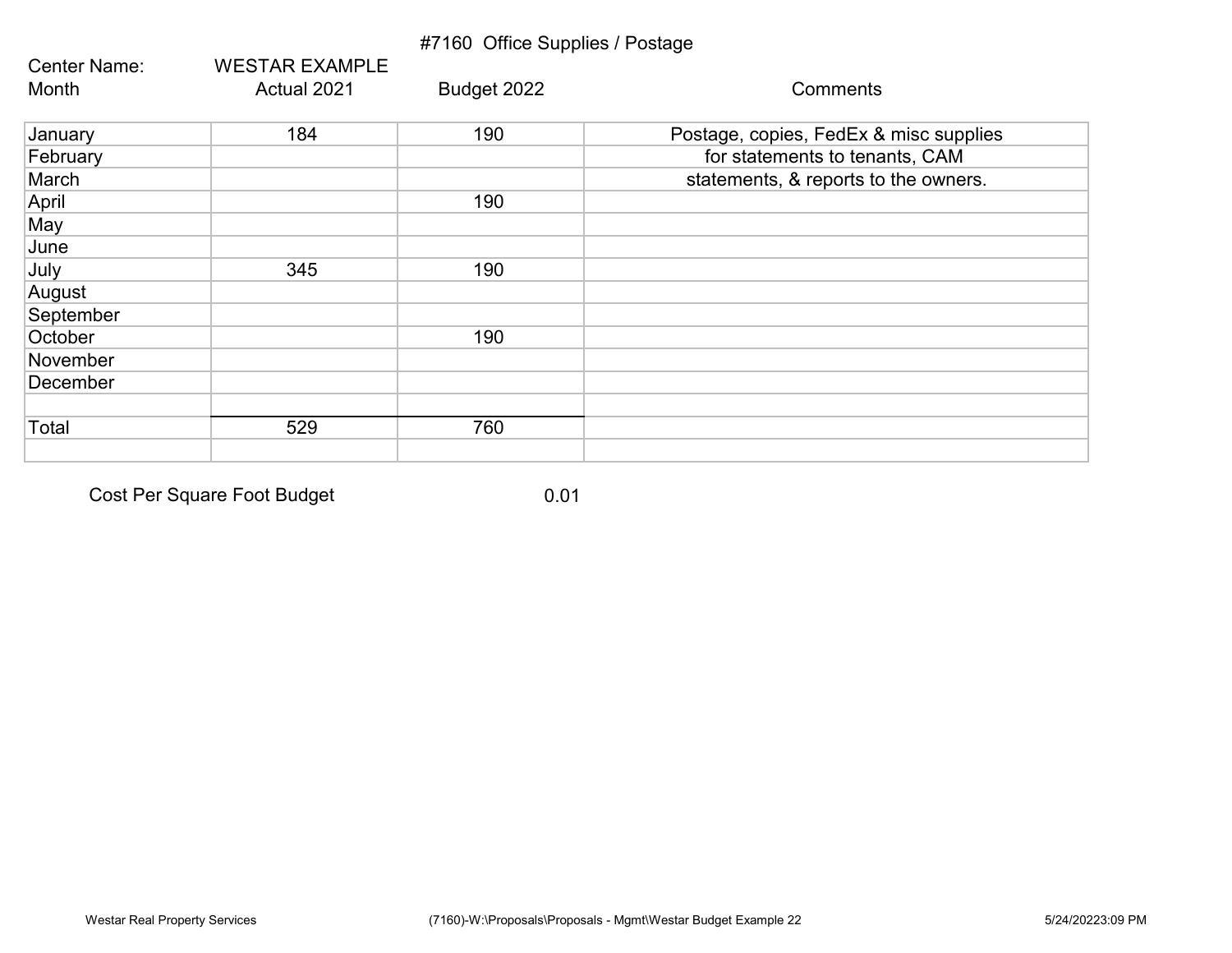## #8035 Insurance - Fire / Liability

| Center Name: | <b>WESTAR EXAMPLE</b> |             |                                                   |
|--------------|-----------------------|-------------|---------------------------------------------------|
| Month        | Actual 2021           | Budget 2022 | Comments                                          |
| January      |                       | 25,297      | The Hartford, sold by Mahoney Group               |
| February     |                       |             | property and flood insurance                      |
| March        |                       |             |                                                   |
| April        | 8,499                 |             | billed as bldg 1 & bldg 2 & bldg 3                |
| May          |                       | 46,988      |                                                   |
| June         |                       |             |                                                   |
| July         |                       |             | Expect increase in premiums for both flood and GL |
| August       |                       |             |                                                   |
| September    |                       |             |                                                   |
| October      |                       |             |                                                   |
| November     |                       |             |                                                   |
| December     |                       |             |                                                   |
|              |                       |             |                                                   |
| Total        | 8,499                 | 72,285      |                                                   |
|              |                       |             |                                                   |

Cost Per Square Foot Budget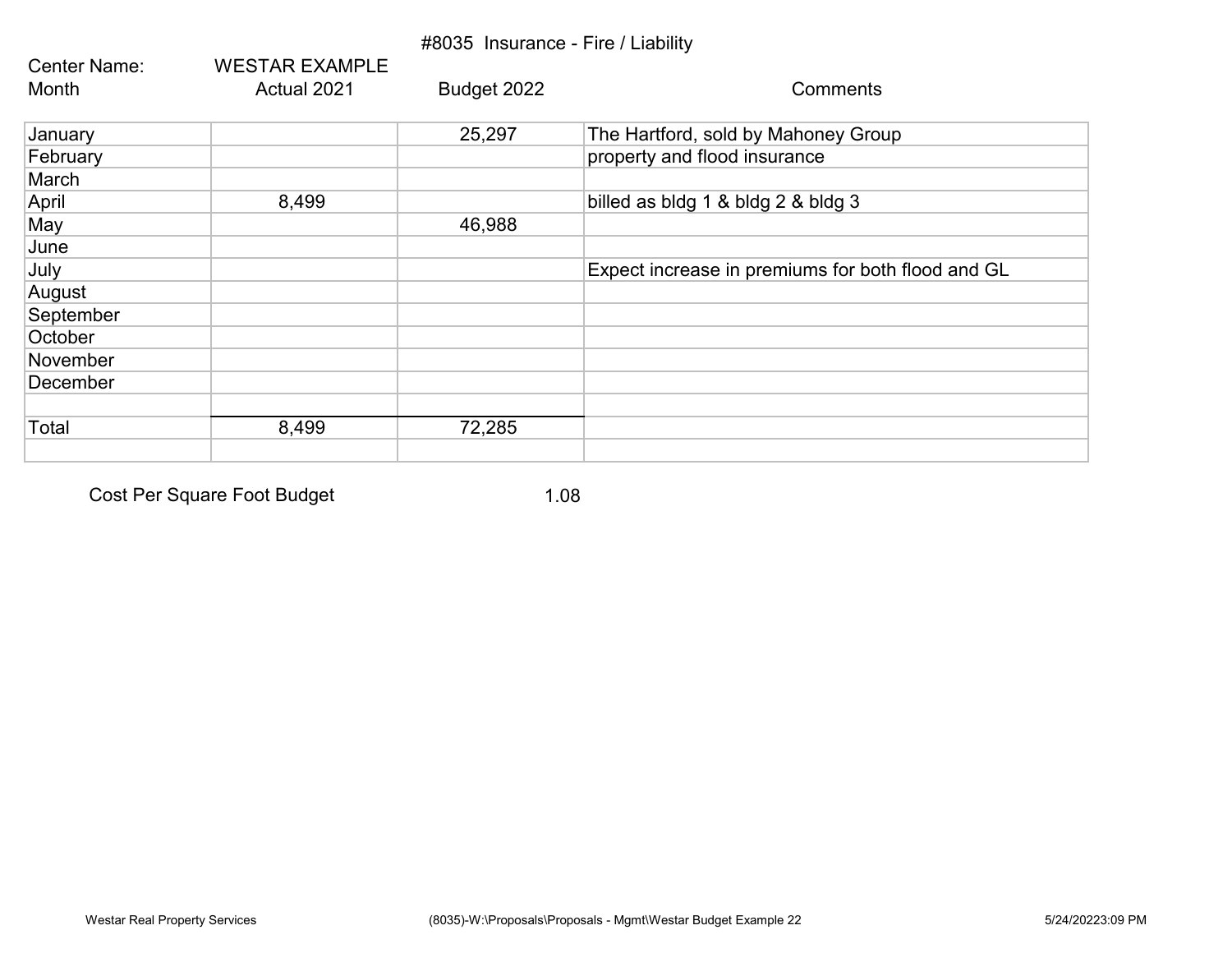## #8060 Taxes - Real Property

| <b>Center Name:</b> | <b>WESTAR EXAMPLE</b> |             |                       |
|---------------------|-----------------------|-------------|-----------------------|
| Month               | Actual 2021           | Budget 2022 | Comments              |
| January             |                       |             |                       |
| February            | 52,298                | 54,235      | County of El Paso     |
| March               |                       |             |                       |
| April               |                       |             |                       |
| May                 |                       |             |                       |
| June                | 52,298                | 54,235      | previous year plus 2% |
| July                |                       |             |                       |
| August              |                       |             |                       |
| September           |                       |             |                       |
| October             |                       |             |                       |
| November            |                       |             |                       |
| December            |                       |             |                       |
|                     |                       |             |                       |
| Total               | 104,596               | 108,470     |                       |
|                     |                       |             |                       |

Cost Per Square Foot Budget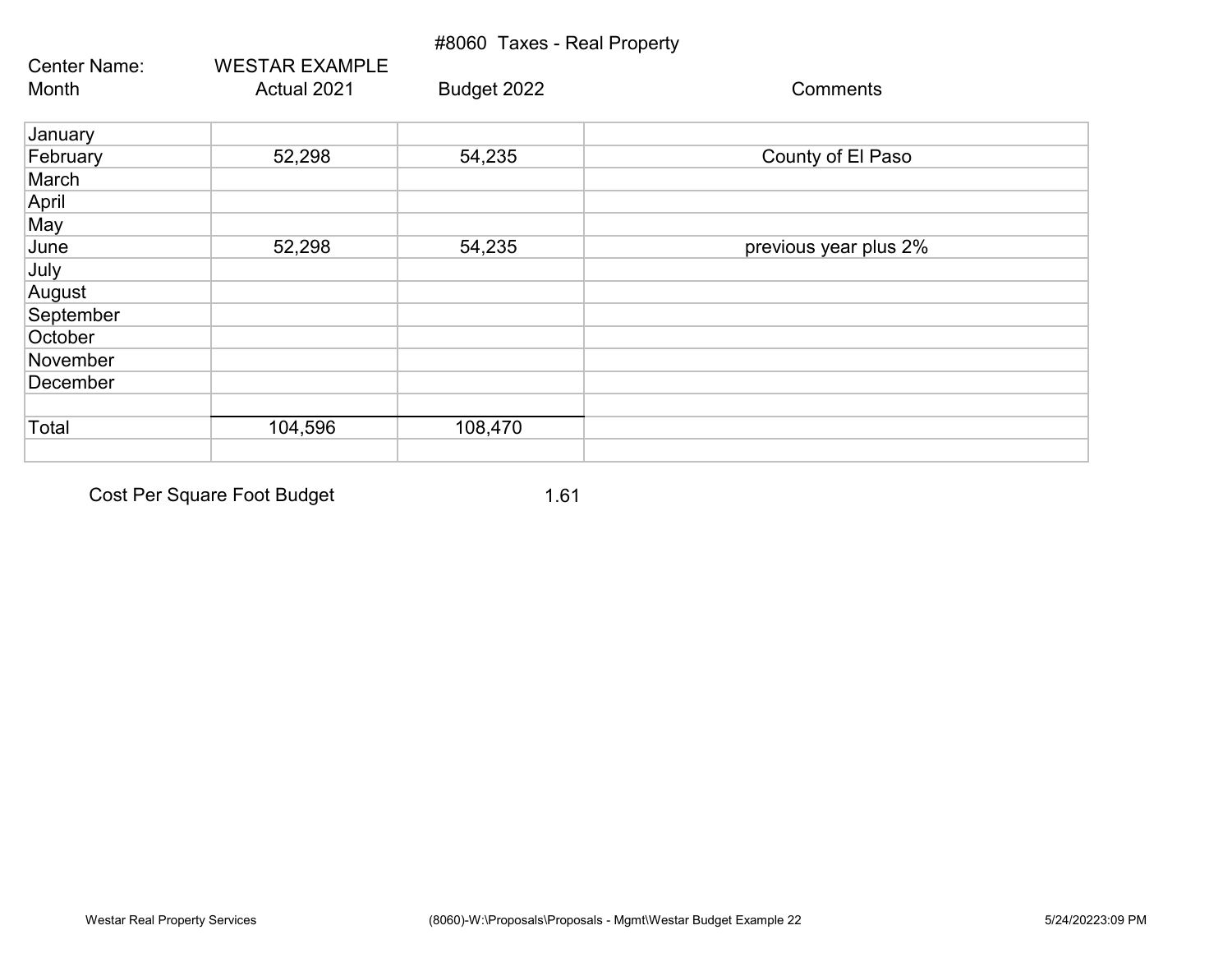#### #9310 Accounting Services

| <b>Center Name:</b> | <b>WESTAR EXAMPLE</b> |             |                                        |
|---------------------|-----------------------|-------------|----------------------------------------|
| Month               | Actual 2021           | Budget 2022 | Comments                               |
| January             |                       |             |                                        |
| February            |                       |             |                                        |
| March               |                       |             | Tax return preparation for partnership |
| April               |                       |             |                                        |
| May                 |                       |             |                                        |
| June                |                       |             |                                        |
| July                |                       |             |                                        |
| August              | 1,450                 | 2,600       |                                        |
| September           |                       |             |                                        |
| October             |                       |             |                                        |
| November            |                       |             |                                        |
| December            |                       |             |                                        |
|                     |                       |             |                                        |
| <b>Totals</b>       | 1,450                 | 2,600       |                                        |
|                     |                       |             |                                        |

Cost Per Square Foot Budget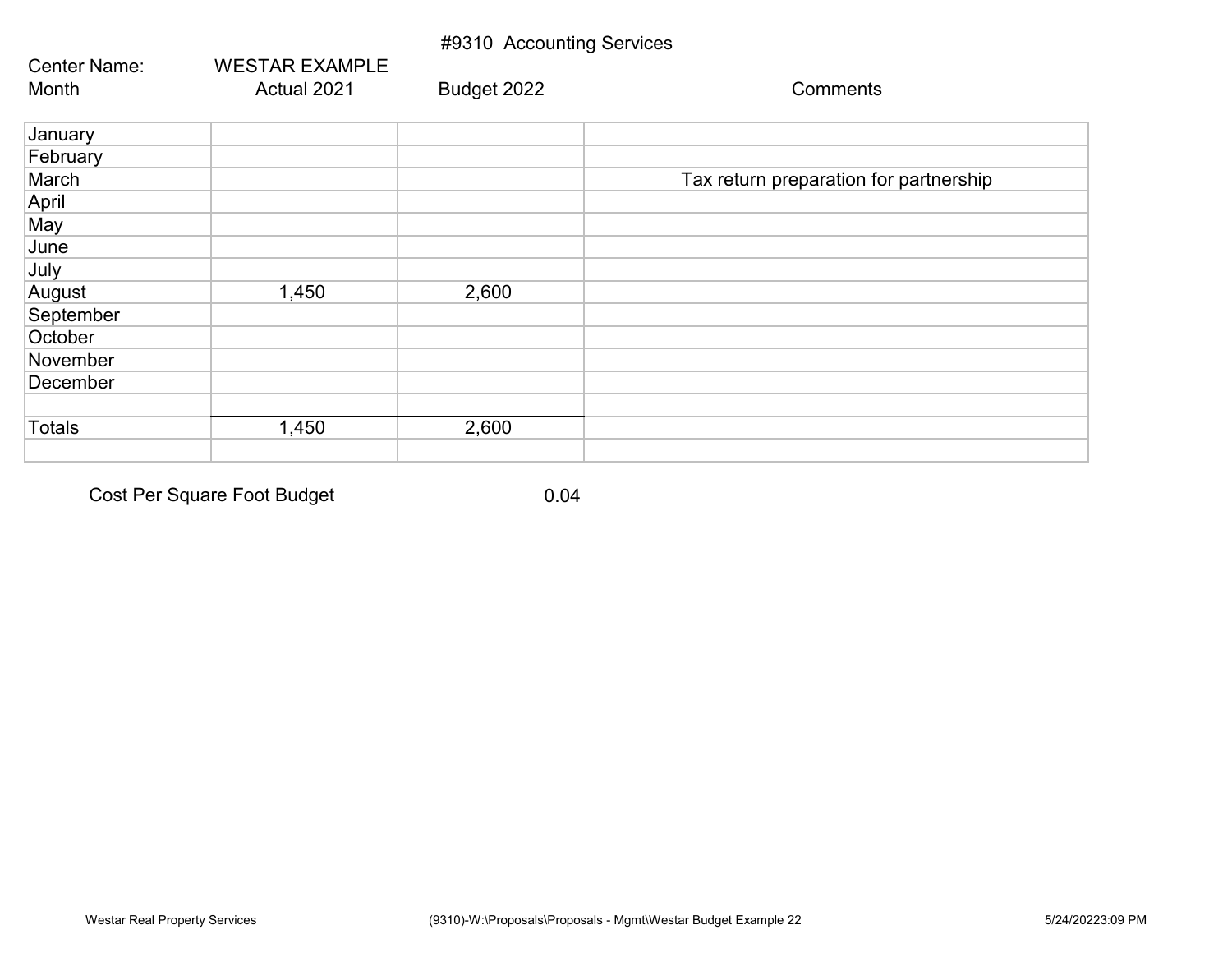## #9320 Architect and Engineering

| <b>Center Name:</b> | <b>WESTAR EXAMPLE</b> |                |          |
|---------------------|-----------------------|----------------|----------|
| Month               | Actual 2021           | Budget 2022    | Comments |
| January             |                       |                |          |
| February            |                       |                |          |
| March               |                       |                |          |
| April               |                       |                |          |
| May                 |                       |                |          |
| June                |                       |                |          |
| July                |                       |                |          |
| August              |                       |                |          |
| September           |                       |                |          |
| October             |                       |                |          |
| November            |                       |                |          |
| December            |                       |                |          |
|                     |                       |                |          |
| Total               | $\overline{0}$        | $\overline{0}$ |          |
|                     |                       |                |          |

Cost Per Square Foot Budget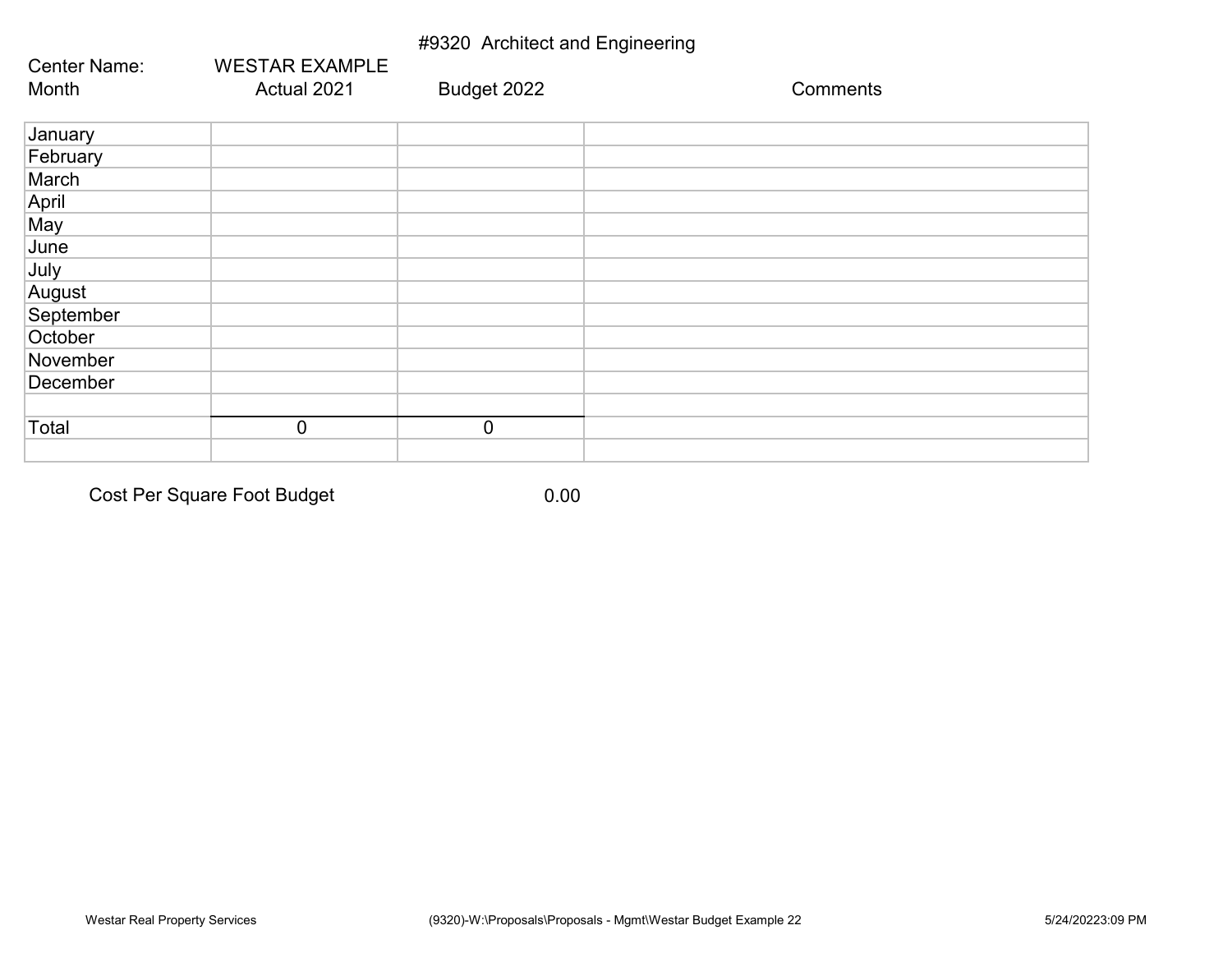|                     |                       | #9325 Asset Management Fee |          |
|---------------------|-----------------------|----------------------------|----------|
| <b>Center Name:</b> | <b>WESTAR EXAMPLE</b> |                            |          |
| Month               | Actual 2021           | Budget 2022                | Comments |
|                     |                       |                            |          |
| January             | 1,145                 | 1,145                      |          |
| February            | 1,145                 | 1,145                      |          |
| March               | 1,145                 | 1,145                      |          |
| April               | 1,145                 | 1,145                      |          |
| May                 | 1,145                 | 1,145                      |          |
| June                | 0                     | 1,145                      |          |
| July                | 2,290                 | 1,145                      |          |
| August              | 1,145                 | 1,145                      |          |
| September           | 1,145                 | 1,145                      |          |
| October             |                       | 1,145                      |          |
| November            |                       | 1,145                      |          |
| December            |                       | 1,145                      |          |
|                     |                       |                            |          |
| Total               | 10,305                | 13,740                     |          |
|                     |                       |                            |          |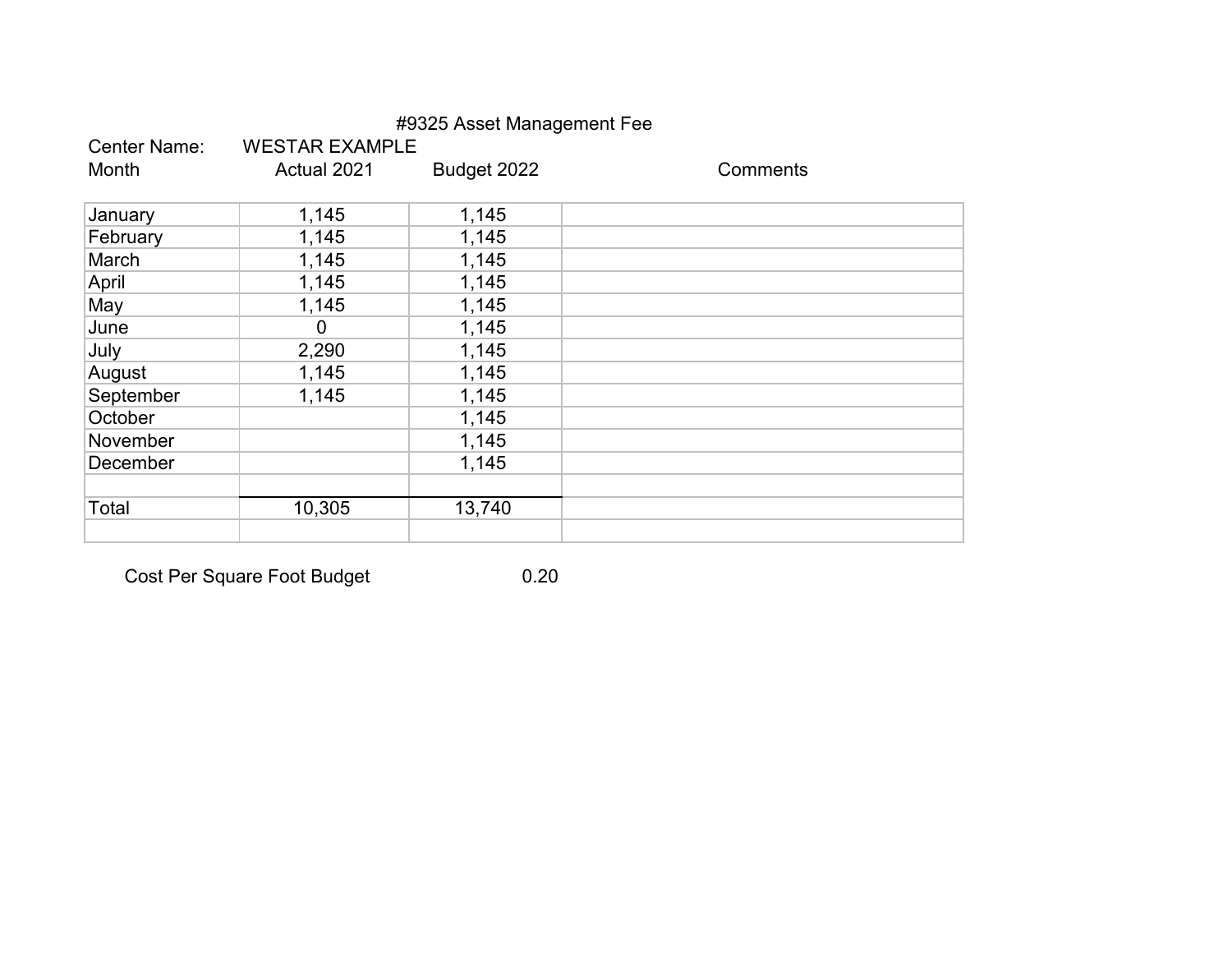| #9330 Commissions   |                       |             |          |  |
|---------------------|-----------------------|-------------|----------|--|
| <b>Center Name:</b> | <b>WESTAR EXAMPLE</b> |             |          |  |
| Month               | Actual 2021           | Budget 2022 | Comments |  |
| January             |                       |             |          |  |
| February            |                       |             |          |  |
| March               |                       |             |          |  |
| April               |                       |             |          |  |
| May                 |                       |             |          |  |
| June                |                       |             |          |  |
| July                | 1,196                 |             |          |  |
| August              |                       |             |          |  |
| September           | 1,439                 |             |          |  |
| October             |                       |             |          |  |
| November            |                       |             |          |  |
| December            |                       |             |          |  |
|                     |                       |             |          |  |
| Totals              | 2,635                 | $\mathbf 0$ |          |  |
|                     |                       |             |          |  |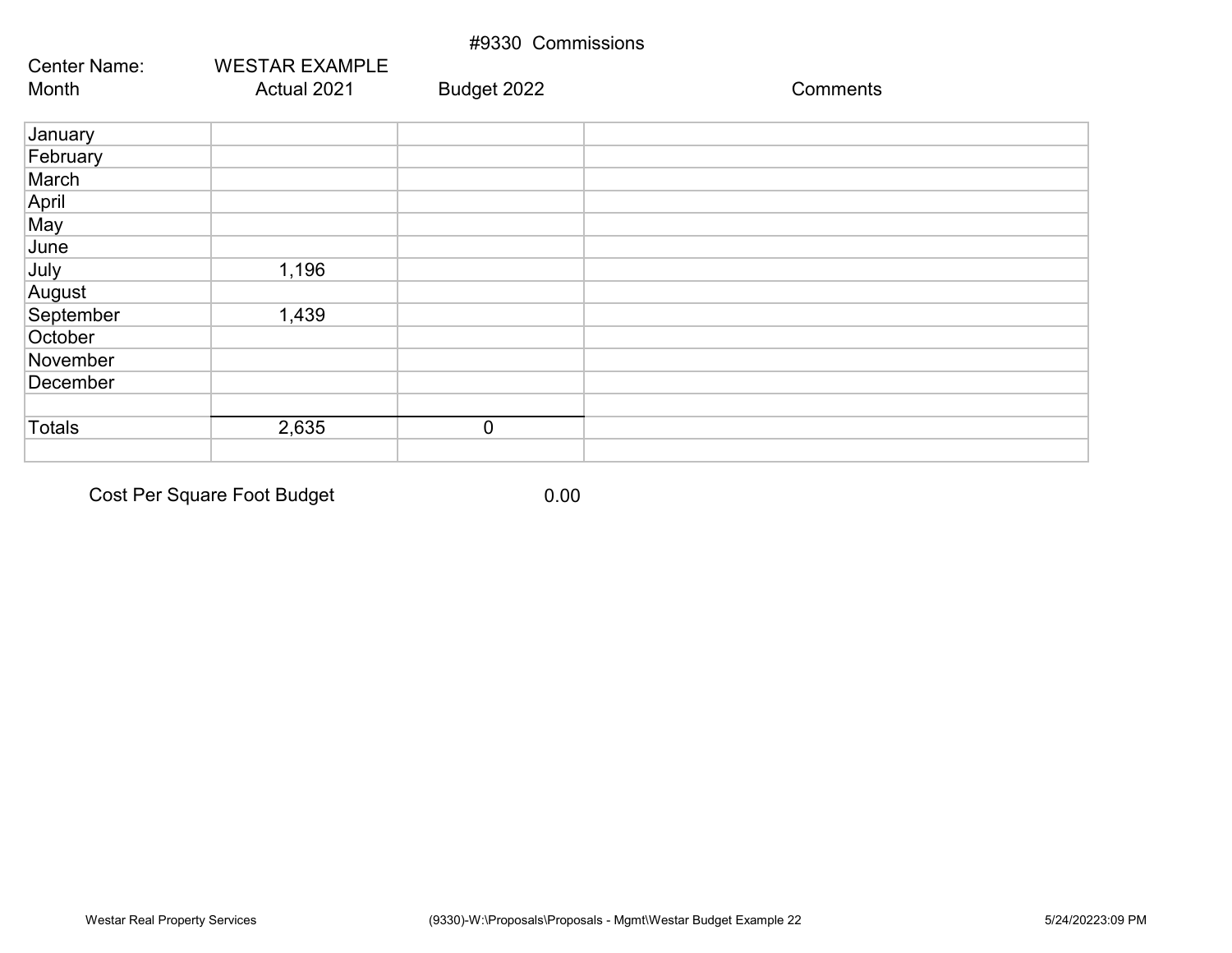#### #9340 Construction

| <b>Center Name:</b> | <b>WESTAR EXAMPLE</b> |             |          |
|---------------------|-----------------------|-------------|----------|
| Month               | Actual 2021           | Budget 2022 | Comments |
| January             |                       |             |          |
| February            |                       |             |          |
| March               |                       |             |          |
| April               |                       |             |          |
| May                 |                       |             |          |
| June                |                       |             |          |
| July                |                       |             |          |
| August              |                       |             |          |
| September           |                       |             |          |
| October             |                       |             |          |
| November            |                       |             |          |
| December            |                       |             |          |
|                     |                       |             |          |
| <b>Totals</b>       | $\overline{0}$        | $\mathbf 0$ |          |
|                     |                       |             |          |

Cost Per Square Foot Budget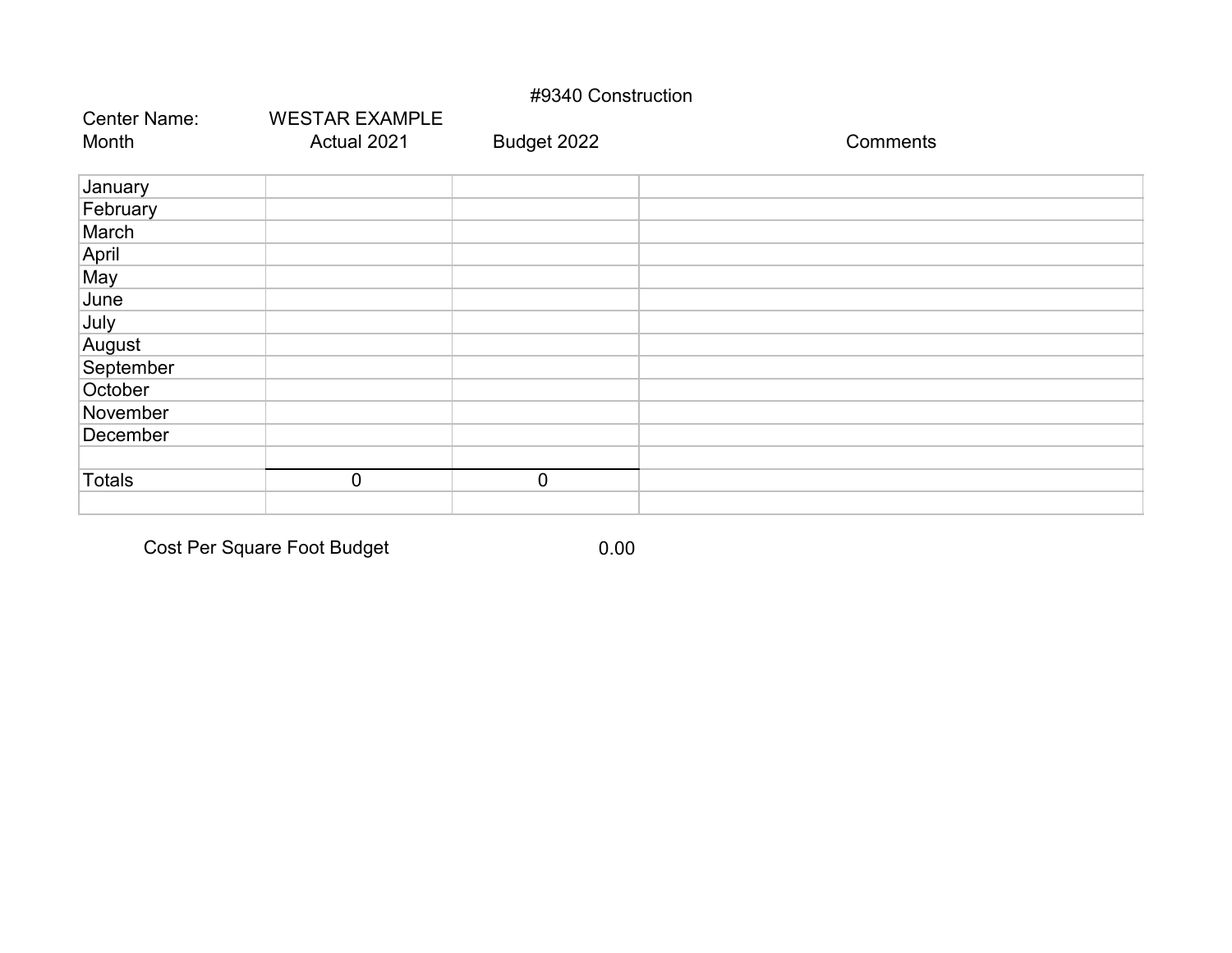| #9350 Legal         |                       |             |          |  |
|---------------------|-----------------------|-------------|----------|--|
| <b>Center Name:</b> | <b>WESTAR EXAMPLE</b> |             |          |  |
| Month               | Actual 2021           | Budget 2022 | Comments |  |
| January             | 1,330                 |             |          |  |
| February            |                       |             |          |  |
| March               |                       |             |          |  |
| April               |                       | 1,200       |          |  |
| May                 |                       |             |          |  |
| June                |                       |             |          |  |
| July                |                       | 1,200       |          |  |
| August              |                       |             |          |  |
| September           |                       |             |          |  |
| October             |                       |             |          |  |
| November            |                       |             |          |  |
| December            |                       |             |          |  |
| <b>Totals</b>       | 1,330                 | 2,400       |          |  |
|                     |                       |             |          |  |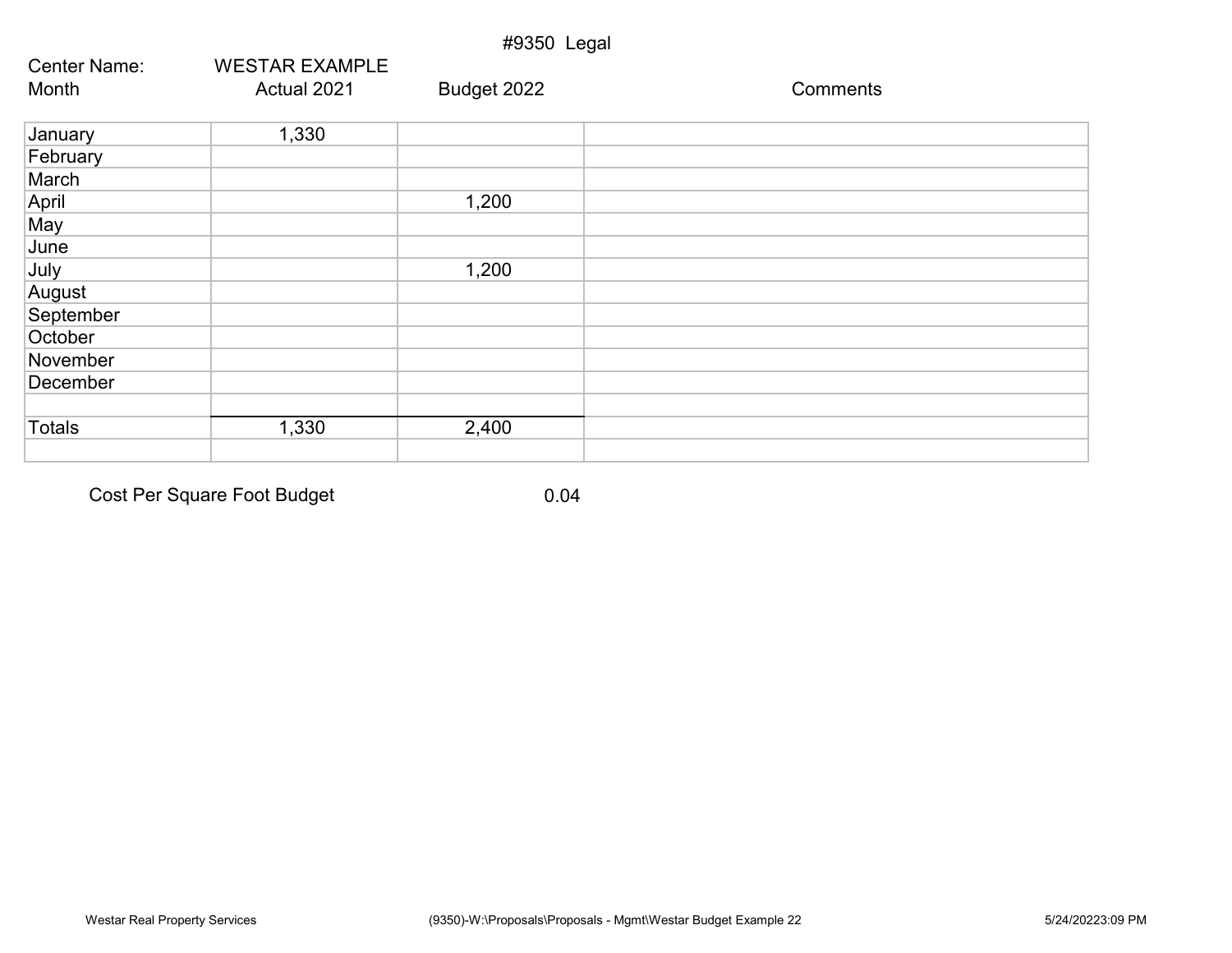| #9360 Miscellaneous |                       |             |          |  |
|---------------------|-----------------------|-------------|----------|--|
| <b>Center Name:</b> | <b>WESTAR EXAMPLE</b> |             |          |  |
| Month               | Actual 2021           | Budget 2022 | Comments |  |
|                     |                       |             |          |  |
| January             |                       |             |          |  |
| February            |                       |             |          |  |
| March               |                       |             |          |  |
| April               |                       |             |          |  |
| May                 |                       |             |          |  |
| June                |                       |             |          |  |
| July                |                       |             |          |  |
| August              |                       |             |          |  |
| September           |                       |             |          |  |
| October             |                       |             |          |  |
| November            |                       |             |          |  |
| December            |                       |             |          |  |
|                     |                       |             |          |  |
| <b>Totals</b>       | $\mathbf 0$           | $\mathbf 0$ |          |  |
|                     |                       |             |          |  |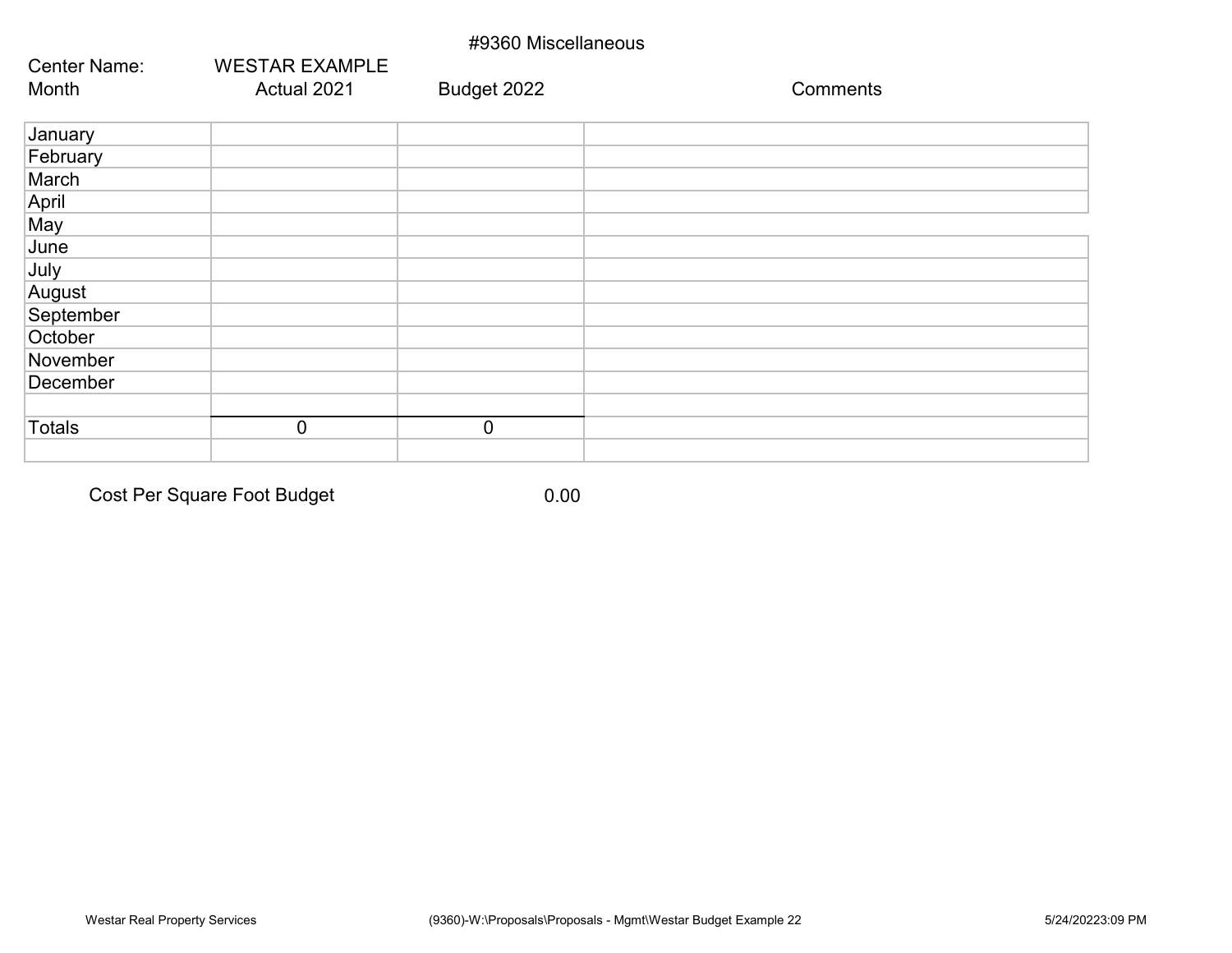## #9380 Plumbing & HVAC

| Center Name:  | <b>WESTAR EXAMPLE</b> |             |          |
|---------------|-----------------------|-------------|----------|
| Month         | Actual 2021           | Budget 2022 | Comments |
| January       |                       |             |          |
| February      |                       |             |          |
| March         | 8,145                 |             |          |
| April         |                       |             |          |
| May           |                       |             |          |
| June          | 8,137                 |             |          |
| July          | 814                   |             |          |
| August        |                       |             |          |
| September     |                       |             |          |
| October       |                       |             |          |
| November      |                       |             |          |
| December      |                       |             |          |
|               |                       |             |          |
| <b>Totals</b> | 17,096                | $\mathbf 0$ |          |
|               |                       |             |          |

Cost Per Square Foot Budget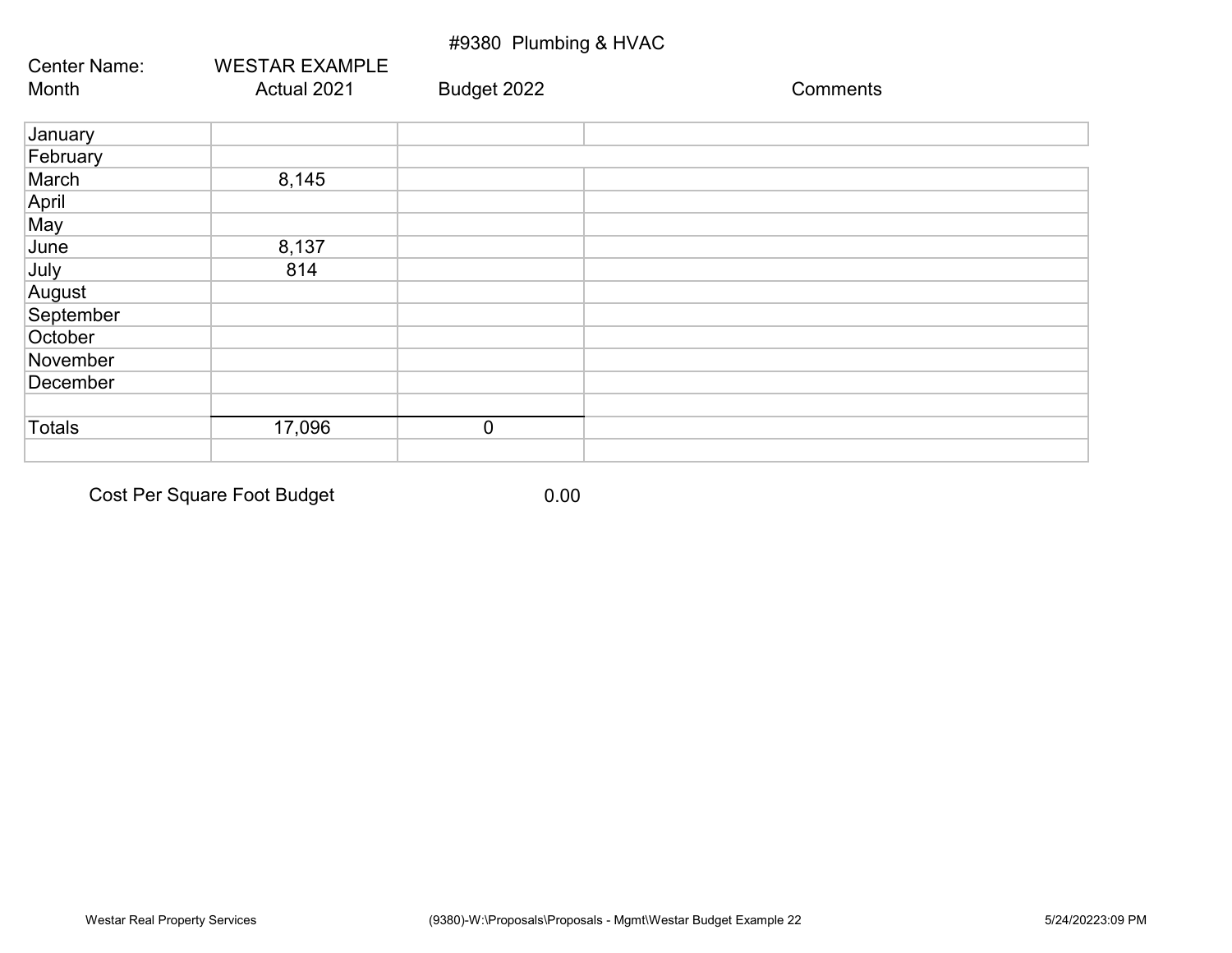# #9390 Roof Replacement

| <b>Center Name:</b> | <b>WESTAR EXAMPLE</b> |             |          |
|---------------------|-----------------------|-------------|----------|
| Month               | Actual 2021           | Budget 2022 | Comments |
| January             |                       |             |          |
| February            |                       |             |          |
| March               |                       |             |          |
| April               |                       |             |          |
| May                 |                       |             |          |
| June                |                       |             |          |
| July                |                       |             |          |
| August              |                       |             |          |
| September           |                       |             |          |
| October             |                       |             |          |
| November            |                       |             |          |
| December            |                       |             |          |
|                     |                       |             |          |
| <b>Totals</b>       | $\mathbf 0$           | $\mathbf 0$ |          |
|                     |                       |             |          |

Cost Per Square Foot Budget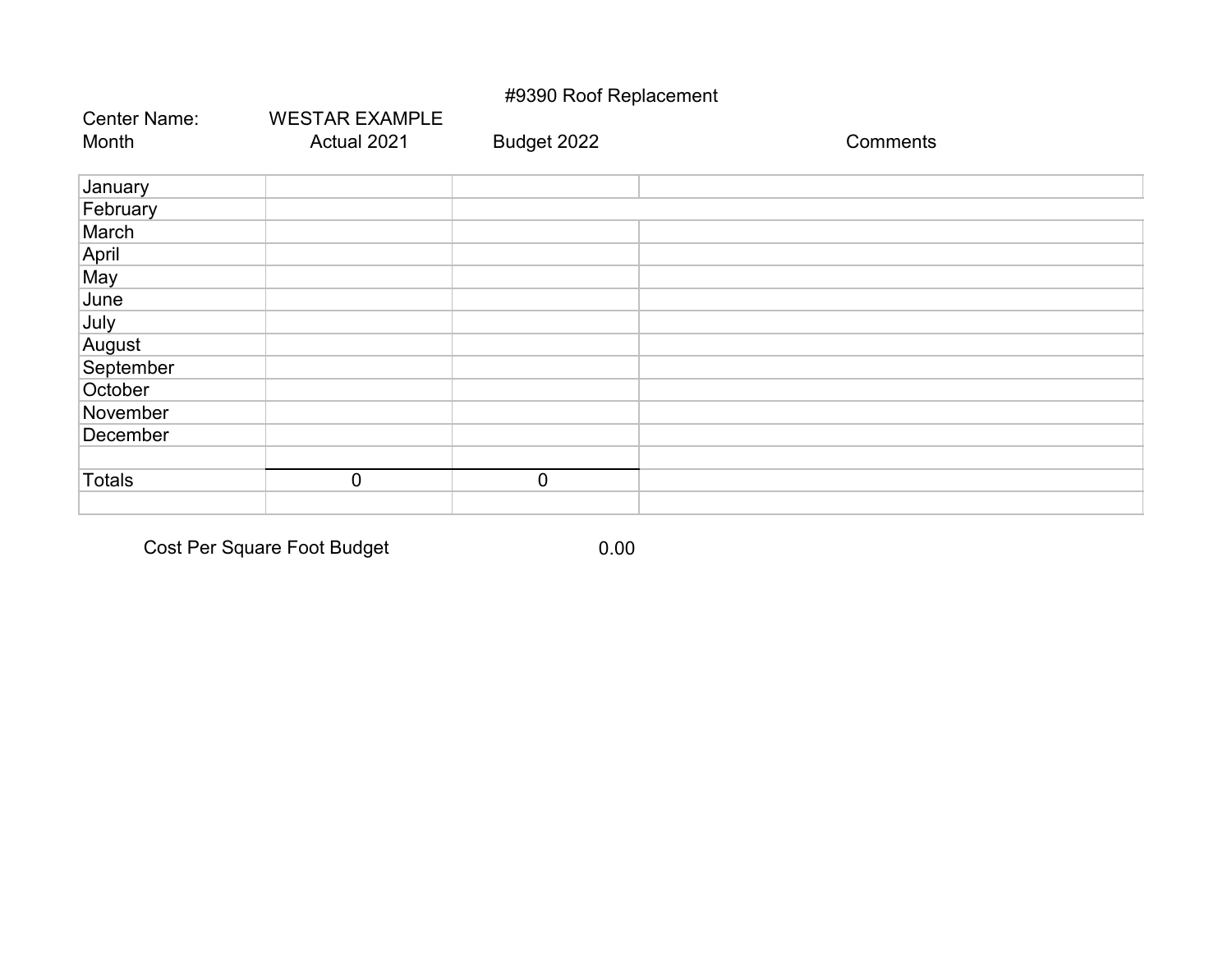# #9400 Signage Replacement

| <b>Center Name:</b> | <b>WESTAR EXAMPLE</b> |             |          |
|---------------------|-----------------------|-------------|----------|
| Month               | Actual 2021           | Budget 2022 | Comments |
| January             |                       |             |          |
| February            | 94                    |             |          |
| March               |                       |             |          |
| April               |                       |             |          |
| May                 |                       |             |          |
| June                |                       |             |          |
| July                |                       |             |          |
| August              |                       |             |          |
| September           |                       |             |          |
| October             |                       |             |          |
| November            |                       |             |          |
| December            |                       |             |          |
|                     |                       |             |          |

Totals 0

Cost Per Square Foot Budget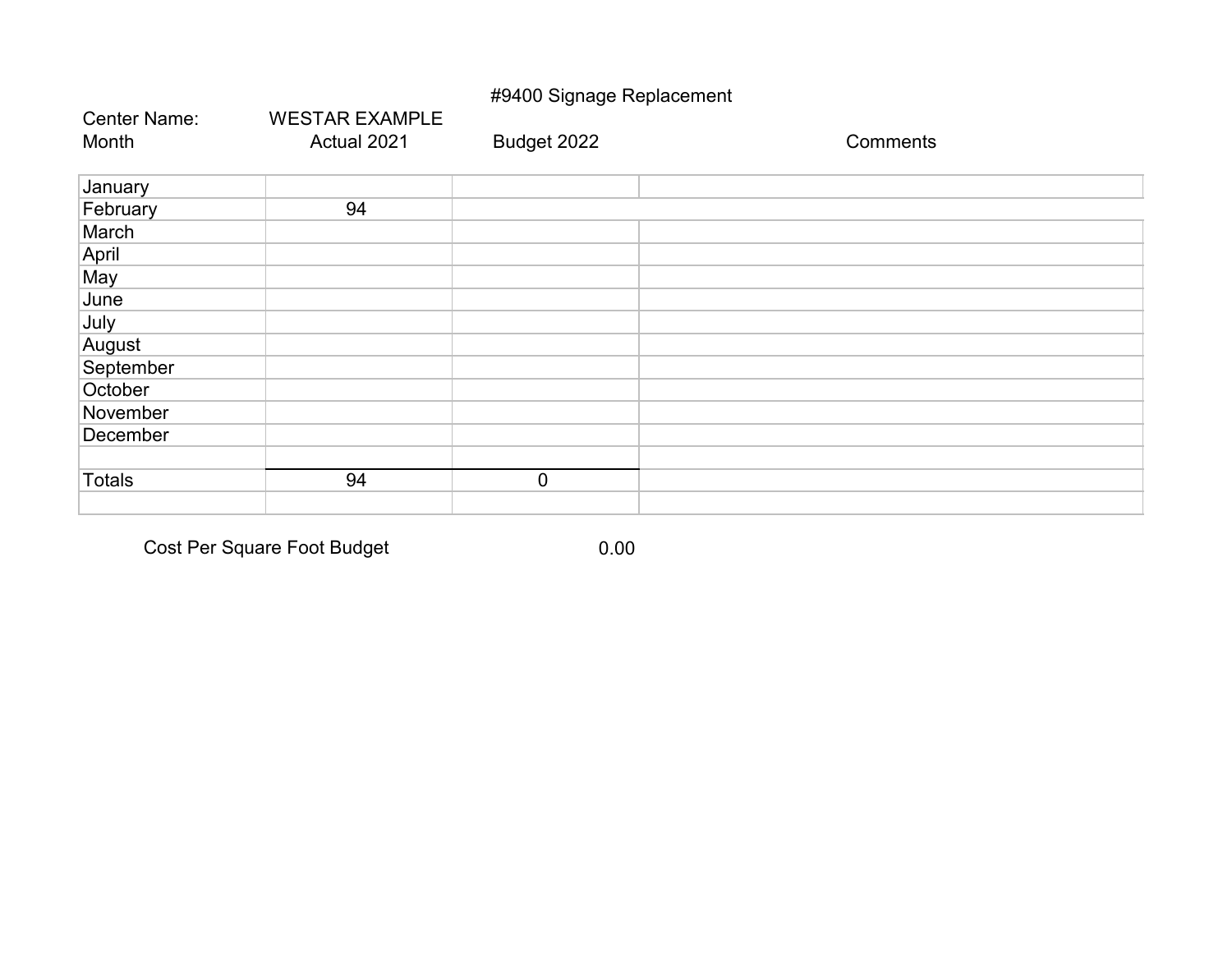| #9420 Tenant Finish |                       |             |          |  |  |  |
|---------------------|-----------------------|-------------|----------|--|--|--|
| <b>Center Name:</b> | <b>WESTAR EXAMPLE</b> |             |          |  |  |  |
| Month               | Actual 2021           | Budget 2022 | Comments |  |  |  |
| January             |                       |             |          |  |  |  |
| February            |                       |             |          |  |  |  |
| March               |                       |             |          |  |  |  |
| April               |                       |             |          |  |  |  |
| May                 |                       |             |          |  |  |  |
| June                |                       |             |          |  |  |  |
| July                |                       |             |          |  |  |  |
| August              |                       |             |          |  |  |  |
| September           |                       |             |          |  |  |  |
| October             |                       |             |          |  |  |  |
| November            |                       |             |          |  |  |  |
| December            |                       |             |          |  |  |  |
|                     |                       |             |          |  |  |  |
| Total               | $\mathbf 0$           | $\mathbf 0$ |          |  |  |  |
|                     |                       |             |          |  |  |  |